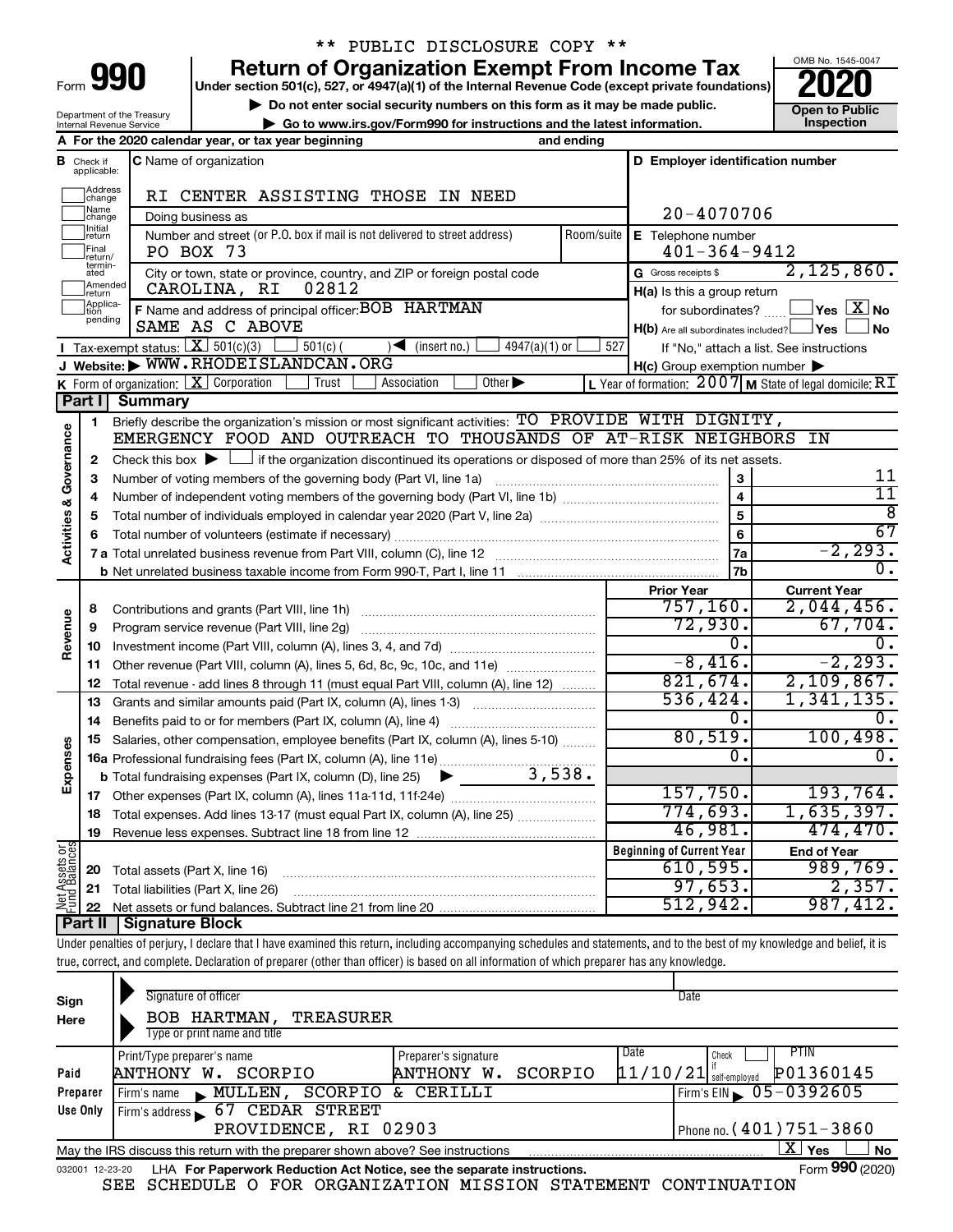| 1<br>$\mathbf{2}$<br>3<br>4<br>4a<br>(Code:<br>4b | <b>Part III   Statement of Program Service Accomplishments</b><br>Briefly describe the organization's mission:<br>TO PROVIDE WITH DIGNITY, EMERGENCY FOOD AND OUTREACH TO THOUSANDS OF<br>AT-RISK NEIGHBORS IN SOUTHERN RHODE ISLAND AND SURROUNDING<br>COMMUNITIES.<br>Did the organization undertake any significant program services during the year which were not listed on the<br>$\Box$ Yes $[\overline{\mathrm{X}}]$ No<br>prior Form 990 or 990-EZ?<br>If "Yes," describe these new services on Schedule O.<br>$\overline{X}$ Yes $\overline{X}$ No<br>Did the organization cease conducting, or make significant changes in how it conducts, any program services?<br>If "Yes," describe these changes on Schedule O.<br>Describe the organization's program service accomplishments for each of its three largest program services, as measured by expenses.<br>Section 501(c)(3) and 501(c)(4) organizations are required to report the amount of grants and allocations to others, the total expenses, and<br>revenue, if any, for each program service reported.<br>1,605,428. including grants of \$1,341,135. ) (Revenue \$<br>67,704.<br>) (Expenses \$<br>THE RHODE ISLAND CENTER ASSISTING THOSE IN NEED PROVIDES EMERGENCY<br>FOOD, CLOTHING, TEMPORARY HOUSING, UTILITY ASSISTANCE AND OTHER VITAL<br>SUPPORTS TO AT RISK INDIVIDUALS AND FAMILIES THROUGHOUT THE STATE,<br>PRIMARILY IN WASHINGTON COUNTY. THE ORGANIZATION CURRENTLY SERVED<br>16,347 PEOPLE DURING 2020.<br>(Code: ) (Expenses \$ ) (Revenue \$ ) (Revenue \$ ) (Revenue \$ ) (Revenue \$ ) (Revenue \$ ) (Revenue \$ ) (Revenue \$ ) (Revenue \$ ) (Revenue \$ ) (Revenue \$ ) (Revenue \$ ) (Revenue \$ ) (Revenue \$ ) (Revenue \$ ) (Revenue \$ ) (Rev |
|---------------------------------------------------|----------------------------------------------------------------------------------------------------------------------------------------------------------------------------------------------------------------------------------------------------------------------------------------------------------------------------------------------------------------------------------------------------------------------------------------------------------------------------------------------------------------------------------------------------------------------------------------------------------------------------------------------------------------------------------------------------------------------------------------------------------------------------------------------------------------------------------------------------------------------------------------------------------------------------------------------------------------------------------------------------------------------------------------------------------------------------------------------------------------------------------------------------------------------------------------------------------------------------------------------------------------------------------------------------------------------------------------------------------------------------------------------------------------------------------------------------------------------------------------------------------------------------------------------------------------------------------------------------------------------------------------------------------------------------------------------------------------------------------------------------|
|                                                   |                                                                                                                                                                                                                                                                                                                                                                                                                                                                                                                                                                                                                                                                                                                                                                                                                                                                                                                                                                                                                                                                                                                                                                                                                                                                                                                                                                                                                                                                                                                                                                                                                                                                                                                                                    |
|                                                   |                                                                                                                                                                                                                                                                                                                                                                                                                                                                                                                                                                                                                                                                                                                                                                                                                                                                                                                                                                                                                                                                                                                                                                                                                                                                                                                                                                                                                                                                                                                                                                                                                                                                                                                                                    |
|                                                   |                                                                                                                                                                                                                                                                                                                                                                                                                                                                                                                                                                                                                                                                                                                                                                                                                                                                                                                                                                                                                                                                                                                                                                                                                                                                                                                                                                                                                                                                                                                                                                                                                                                                                                                                                    |
|                                                   |                                                                                                                                                                                                                                                                                                                                                                                                                                                                                                                                                                                                                                                                                                                                                                                                                                                                                                                                                                                                                                                                                                                                                                                                                                                                                                                                                                                                                                                                                                                                                                                                                                                                                                                                                    |
|                                                   |                                                                                                                                                                                                                                                                                                                                                                                                                                                                                                                                                                                                                                                                                                                                                                                                                                                                                                                                                                                                                                                                                                                                                                                                                                                                                                                                                                                                                                                                                                                                                                                                                                                                                                                                                    |
|                                                   |                                                                                                                                                                                                                                                                                                                                                                                                                                                                                                                                                                                                                                                                                                                                                                                                                                                                                                                                                                                                                                                                                                                                                                                                                                                                                                                                                                                                                                                                                                                                                                                                                                                                                                                                                    |
|                                                   |                                                                                                                                                                                                                                                                                                                                                                                                                                                                                                                                                                                                                                                                                                                                                                                                                                                                                                                                                                                                                                                                                                                                                                                                                                                                                                                                                                                                                                                                                                                                                                                                                                                                                                                                                    |
|                                                   |                                                                                                                                                                                                                                                                                                                                                                                                                                                                                                                                                                                                                                                                                                                                                                                                                                                                                                                                                                                                                                                                                                                                                                                                                                                                                                                                                                                                                                                                                                                                                                                                                                                                                                                                                    |
|                                                   |                                                                                                                                                                                                                                                                                                                                                                                                                                                                                                                                                                                                                                                                                                                                                                                                                                                                                                                                                                                                                                                                                                                                                                                                                                                                                                                                                                                                                                                                                                                                                                                                                                                                                                                                                    |
|                                                   |                                                                                                                                                                                                                                                                                                                                                                                                                                                                                                                                                                                                                                                                                                                                                                                                                                                                                                                                                                                                                                                                                                                                                                                                                                                                                                                                                                                                                                                                                                                                                                                                                                                                                                                                                    |
|                                                   |                                                                                                                                                                                                                                                                                                                                                                                                                                                                                                                                                                                                                                                                                                                                                                                                                                                                                                                                                                                                                                                                                                                                                                                                                                                                                                                                                                                                                                                                                                                                                                                                                                                                                                                                                    |
|                                                   |                                                                                                                                                                                                                                                                                                                                                                                                                                                                                                                                                                                                                                                                                                                                                                                                                                                                                                                                                                                                                                                                                                                                                                                                                                                                                                                                                                                                                                                                                                                                                                                                                                                                                                                                                    |
|                                                   |                                                                                                                                                                                                                                                                                                                                                                                                                                                                                                                                                                                                                                                                                                                                                                                                                                                                                                                                                                                                                                                                                                                                                                                                                                                                                                                                                                                                                                                                                                                                                                                                                                                                                                                                                    |
|                                                   |                                                                                                                                                                                                                                                                                                                                                                                                                                                                                                                                                                                                                                                                                                                                                                                                                                                                                                                                                                                                                                                                                                                                                                                                                                                                                                                                                                                                                                                                                                                                                                                                                                                                                                                                                    |
|                                                   |                                                                                                                                                                                                                                                                                                                                                                                                                                                                                                                                                                                                                                                                                                                                                                                                                                                                                                                                                                                                                                                                                                                                                                                                                                                                                                                                                                                                                                                                                                                                                                                                                                                                                                                                                    |
|                                                   |                                                                                                                                                                                                                                                                                                                                                                                                                                                                                                                                                                                                                                                                                                                                                                                                                                                                                                                                                                                                                                                                                                                                                                                                                                                                                                                                                                                                                                                                                                                                                                                                                                                                                                                                                    |
|                                                   |                                                                                                                                                                                                                                                                                                                                                                                                                                                                                                                                                                                                                                                                                                                                                                                                                                                                                                                                                                                                                                                                                                                                                                                                                                                                                                                                                                                                                                                                                                                                                                                                                                                                                                                                                    |
|                                                   |                                                                                                                                                                                                                                                                                                                                                                                                                                                                                                                                                                                                                                                                                                                                                                                                                                                                                                                                                                                                                                                                                                                                                                                                                                                                                                                                                                                                                                                                                                                                                                                                                                                                                                                                                    |
|                                                   |                                                                                                                                                                                                                                                                                                                                                                                                                                                                                                                                                                                                                                                                                                                                                                                                                                                                                                                                                                                                                                                                                                                                                                                                                                                                                                                                                                                                                                                                                                                                                                                                                                                                                                                                                    |
|                                                   |                                                                                                                                                                                                                                                                                                                                                                                                                                                                                                                                                                                                                                                                                                                                                                                                                                                                                                                                                                                                                                                                                                                                                                                                                                                                                                                                                                                                                                                                                                                                                                                                                                                                                                                                                    |
|                                                   |                                                                                                                                                                                                                                                                                                                                                                                                                                                                                                                                                                                                                                                                                                                                                                                                                                                                                                                                                                                                                                                                                                                                                                                                                                                                                                                                                                                                                                                                                                                                                                                                                                                                                                                                                    |
|                                                   |                                                                                                                                                                                                                                                                                                                                                                                                                                                                                                                                                                                                                                                                                                                                                                                                                                                                                                                                                                                                                                                                                                                                                                                                                                                                                                                                                                                                                                                                                                                                                                                                                                                                                                                                                    |
|                                                   |                                                                                                                                                                                                                                                                                                                                                                                                                                                                                                                                                                                                                                                                                                                                                                                                                                                                                                                                                                                                                                                                                                                                                                                                                                                                                                                                                                                                                                                                                                                                                                                                                                                                                                                                                    |
|                                                   |                                                                                                                                                                                                                                                                                                                                                                                                                                                                                                                                                                                                                                                                                                                                                                                                                                                                                                                                                                                                                                                                                                                                                                                                                                                                                                                                                                                                                                                                                                                                                                                                                                                                                                                                                    |
|                                                   |                                                                                                                                                                                                                                                                                                                                                                                                                                                                                                                                                                                                                                                                                                                                                                                                                                                                                                                                                                                                                                                                                                                                                                                                                                                                                                                                                                                                                                                                                                                                                                                                                                                                                                                                                    |
|                                                   |                                                                                                                                                                                                                                                                                                                                                                                                                                                                                                                                                                                                                                                                                                                                                                                                                                                                                                                                                                                                                                                                                                                                                                                                                                                                                                                                                                                                                                                                                                                                                                                                                                                                                                                                                    |
|                                                   |                                                                                                                                                                                                                                                                                                                                                                                                                                                                                                                                                                                                                                                                                                                                                                                                                                                                                                                                                                                                                                                                                                                                                                                                                                                                                                                                                                                                                                                                                                                                                                                                                                                                                                                                                    |
|                                                   |                                                                                                                                                                                                                                                                                                                                                                                                                                                                                                                                                                                                                                                                                                                                                                                                                                                                                                                                                                                                                                                                                                                                                                                                                                                                                                                                                                                                                                                                                                                                                                                                                                                                                                                                                    |
|                                                   |                                                                                                                                                                                                                                                                                                                                                                                                                                                                                                                                                                                                                                                                                                                                                                                                                                                                                                                                                                                                                                                                                                                                                                                                                                                                                                                                                                                                                                                                                                                                                                                                                                                                                                                                                    |
|                                                   |                                                                                                                                                                                                                                                                                                                                                                                                                                                                                                                                                                                                                                                                                                                                                                                                                                                                                                                                                                                                                                                                                                                                                                                                                                                                                                                                                                                                                                                                                                                                                                                                                                                                                                                                                    |
|                                                   |                                                                                                                                                                                                                                                                                                                                                                                                                                                                                                                                                                                                                                                                                                                                                                                                                                                                                                                                                                                                                                                                                                                                                                                                                                                                                                                                                                                                                                                                                                                                                                                                                                                                                                                                                    |
|                                                   |                                                                                                                                                                                                                                                                                                                                                                                                                                                                                                                                                                                                                                                                                                                                                                                                                                                                                                                                                                                                                                                                                                                                                                                                                                                                                                                                                                                                                                                                                                                                                                                                                                                                                                                                                    |
|                                                   |                                                                                                                                                                                                                                                                                                                                                                                                                                                                                                                                                                                                                                                                                                                                                                                                                                                                                                                                                                                                                                                                                                                                                                                                                                                                                                                                                                                                                                                                                                                                                                                                                                                                                                                                                    |
| 4c                                                | (Expenses \$<br>) (Revenue \$<br>(Code:<br>including grants of \$                                                                                                                                                                                                                                                                                                                                                                                                                                                                                                                                                                                                                                                                                                                                                                                                                                                                                                                                                                                                                                                                                                                                                                                                                                                                                                                                                                                                                                                                                                                                                                                                                                                                                  |
|                                                   |                                                                                                                                                                                                                                                                                                                                                                                                                                                                                                                                                                                                                                                                                                                                                                                                                                                                                                                                                                                                                                                                                                                                                                                                                                                                                                                                                                                                                                                                                                                                                                                                                                                                                                                                                    |
|                                                   |                                                                                                                                                                                                                                                                                                                                                                                                                                                                                                                                                                                                                                                                                                                                                                                                                                                                                                                                                                                                                                                                                                                                                                                                                                                                                                                                                                                                                                                                                                                                                                                                                                                                                                                                                    |
|                                                   |                                                                                                                                                                                                                                                                                                                                                                                                                                                                                                                                                                                                                                                                                                                                                                                                                                                                                                                                                                                                                                                                                                                                                                                                                                                                                                                                                                                                                                                                                                                                                                                                                                                                                                                                                    |
|                                                   |                                                                                                                                                                                                                                                                                                                                                                                                                                                                                                                                                                                                                                                                                                                                                                                                                                                                                                                                                                                                                                                                                                                                                                                                                                                                                                                                                                                                                                                                                                                                                                                                                                                                                                                                                    |
|                                                   |                                                                                                                                                                                                                                                                                                                                                                                                                                                                                                                                                                                                                                                                                                                                                                                                                                                                                                                                                                                                                                                                                                                                                                                                                                                                                                                                                                                                                                                                                                                                                                                                                                                                                                                                                    |
|                                                   |                                                                                                                                                                                                                                                                                                                                                                                                                                                                                                                                                                                                                                                                                                                                                                                                                                                                                                                                                                                                                                                                                                                                                                                                                                                                                                                                                                                                                                                                                                                                                                                                                                                                                                                                                    |
|                                                   |                                                                                                                                                                                                                                                                                                                                                                                                                                                                                                                                                                                                                                                                                                                                                                                                                                                                                                                                                                                                                                                                                                                                                                                                                                                                                                                                                                                                                                                                                                                                                                                                                                                                                                                                                    |
|                                                   |                                                                                                                                                                                                                                                                                                                                                                                                                                                                                                                                                                                                                                                                                                                                                                                                                                                                                                                                                                                                                                                                                                                                                                                                                                                                                                                                                                                                                                                                                                                                                                                                                                                                                                                                                    |
|                                                   |                                                                                                                                                                                                                                                                                                                                                                                                                                                                                                                                                                                                                                                                                                                                                                                                                                                                                                                                                                                                                                                                                                                                                                                                                                                                                                                                                                                                                                                                                                                                                                                                                                                                                                                                                    |
|                                                   |                                                                                                                                                                                                                                                                                                                                                                                                                                                                                                                                                                                                                                                                                                                                                                                                                                                                                                                                                                                                                                                                                                                                                                                                                                                                                                                                                                                                                                                                                                                                                                                                                                                                                                                                                    |
|                                                   |                                                                                                                                                                                                                                                                                                                                                                                                                                                                                                                                                                                                                                                                                                                                                                                                                                                                                                                                                                                                                                                                                                                                                                                                                                                                                                                                                                                                                                                                                                                                                                                                                                                                                                                                                    |
| 4d                                                | Other program services (Describe on Schedule O.)                                                                                                                                                                                                                                                                                                                                                                                                                                                                                                                                                                                                                                                                                                                                                                                                                                                                                                                                                                                                                                                                                                                                                                                                                                                                                                                                                                                                                                                                                                                                                                                                                                                                                                   |
|                                                   | (Expenses \$<br>(Revenue \$<br>including grants of \$                                                                                                                                                                                                                                                                                                                                                                                                                                                                                                                                                                                                                                                                                                                                                                                                                                                                                                                                                                                                                                                                                                                                                                                                                                                                                                                                                                                                                                                                                                                                                                                                                                                                                              |
|                                                   | 1,605,428.<br>4e Total program service expenses >                                                                                                                                                                                                                                                                                                                                                                                                                                                                                                                                                                                                                                                                                                                                                                                                                                                                                                                                                                                                                                                                                                                                                                                                                                                                                                                                                                                                                                                                                                                                                                                                                                                                                                  |
|                                                   | Form 990 (2020)                                                                                                                                                                                                                                                                                                                                                                                                                                                                                                                                                                                                                                                                                                                                                                                                                                                                                                                                                                                                                                                                                                                                                                                                                                                                                                                                                                                                                                                                                                                                                                                                                                                                                                                                    |
| 032002 12-23-20                                   |                                                                                                                                                                                                                                                                                                                                                                                                                                                                                                                                                                                                                                                                                                                                                                                                                                                                                                                                                                                                                                                                                                                                                                                                                                                                                                                                                                                                                                                                                                                                                                                                                                                                                                                                                    |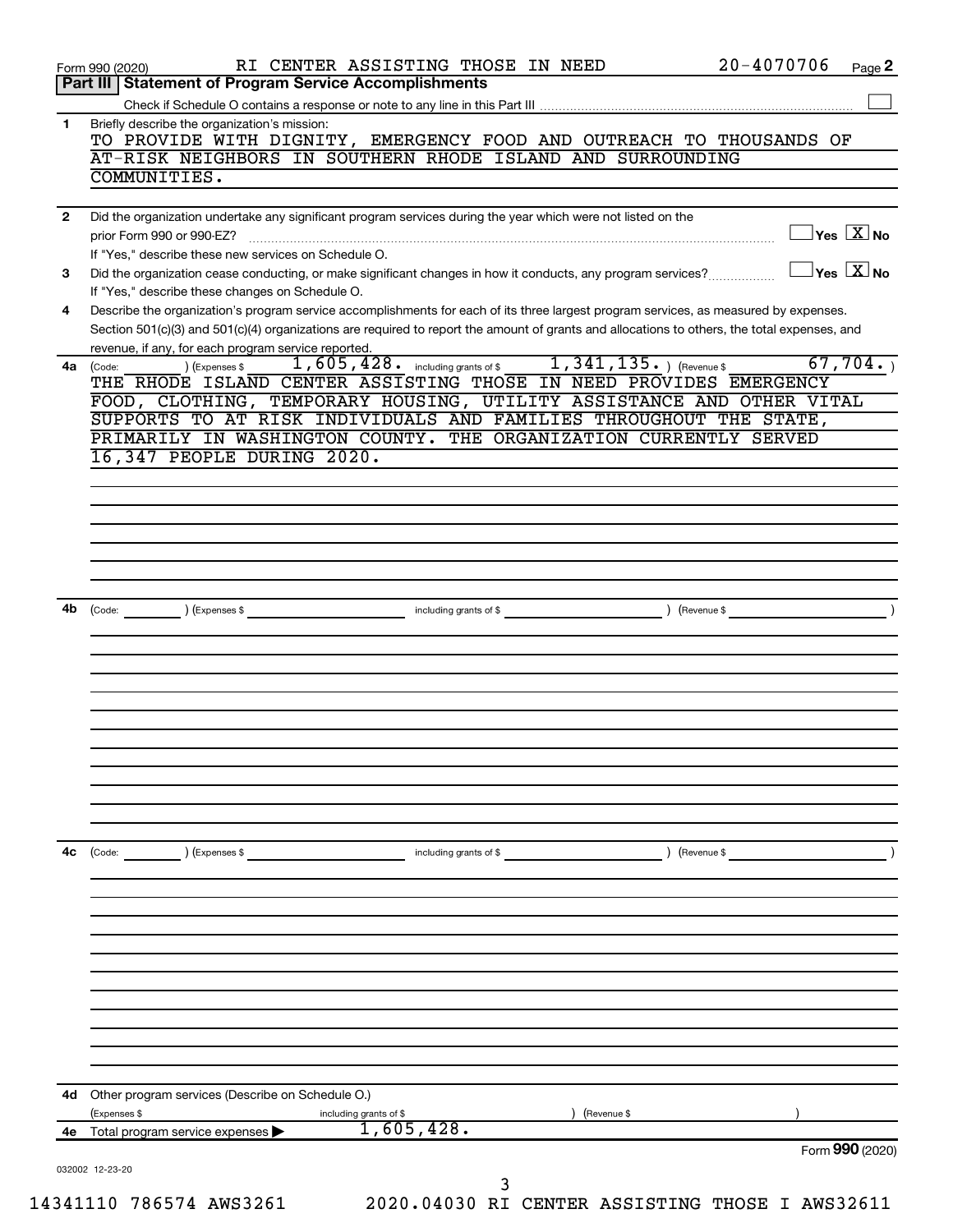|  | Form 990 (2020) |
|--|-----------------|
|  |                 |

**Part IV Checklist of Required Schedules**

|     |                                                                                                                                                                                                                                     |                 | Yes | No                      |
|-----|-------------------------------------------------------------------------------------------------------------------------------------------------------------------------------------------------------------------------------------|-----------------|-----|-------------------------|
| 1   | Is the organization described in section $501(c)(3)$ or $4947(a)(1)$ (other than a private foundation)?                                                                                                                             |                 |     |                         |
|     | If "Yes," complete Schedule A                                                                                                                                                                                                       | 1               | х   |                         |
| 2   |                                                                                                                                                                                                                                     | $\mathbf{2}$    | х   |                         |
| 3   | Did the organization engage in direct or indirect political campaign activities on behalf of or in opposition to candidates for                                                                                                     |                 |     |                         |
|     | public office? If "Yes," complete Schedule C, Part I                                                                                                                                                                                | З               |     | x                       |
| 4   | Section 501(c)(3) organizations. Did the organization engage in lobbying activities, or have a section 501(h) election in effect                                                                                                    |                 |     |                         |
|     |                                                                                                                                                                                                                                     | 4               |     | х                       |
| 5   | Is the organization a section 501(c)(4), 501(c)(5), or 501(c)(6) organization that receives membership dues, assessments, or                                                                                                        |                 |     |                         |
|     |                                                                                                                                                                                                                                     | 5               |     | х                       |
| 6   | Did the organization maintain any donor advised funds or any similar funds or accounts for which donors have the right to                                                                                                           |                 |     |                         |
|     | provide advice on the distribution or investment of amounts in such funds or accounts? If "Yes," complete Schedule D, Part I                                                                                                        | 6               |     | х                       |
| 7   | Did the organization receive or hold a conservation easement, including easements to preserve open space,                                                                                                                           |                 |     |                         |
|     |                                                                                                                                                                                                                                     | $\overline{7}$  |     | х                       |
| 8   | Did the organization maintain collections of works of art, historical treasures, or other similar assets? If "Yes," complete                                                                                                        |                 |     |                         |
|     | Schedule D, Part III <b>Marting Communities</b> Contract and Contract and Contract and Contract and Contract and Contract and Contract and Contract and Contract and Contract and Contract and Contract and Contract and Contract a | 8               |     | х                       |
| 9   | Did the organization report an amount in Part X, line 21, for escrow or custodial account liability, serve as a custodian for                                                                                                       |                 |     |                         |
|     | amounts not listed in Part X; or provide credit counseling, debt management, credit repair, or debt negotiation services?                                                                                                           |                 |     |                         |
|     |                                                                                                                                                                                                                                     | 9               |     | х                       |
| 10  | Did the organization, directly or through a related organization, hold assets in donor-restricted endowments                                                                                                                        |                 |     |                         |
|     |                                                                                                                                                                                                                                     | 10              |     | x                       |
| 11  | If the organization's answer to any of the following questions is "Yes," then complete Schedule D, Parts VI, VII, VIII, IX, or X                                                                                                    |                 |     |                         |
|     | as applicable.                                                                                                                                                                                                                      |                 |     |                         |
|     | a Did the organization report an amount for land, buildings, and equipment in Part X, line 10? If "Yes," complete Schedule D,                                                                                                       |                 |     |                         |
|     |                                                                                                                                                                                                                                     | 11a             | х   |                         |
|     |                                                                                                                                                                                                                                     |                 |     |                         |
|     | <b>b</b> Did the organization report an amount for investments - other securities in Part X, line 12, that is 5% or more of its total                                                                                               |                 |     | x                       |
|     |                                                                                                                                                                                                                                     | 11 <sub>b</sub> |     |                         |
|     | c Did the organization report an amount for investments - program related in Part X, line 13, that is 5% or more of its total                                                                                                       |                 |     | x                       |
|     |                                                                                                                                                                                                                                     | 11c             |     |                         |
|     | d Did the organization report an amount for other assets in Part X, line 15, that is 5% or more of its total assets reported in                                                                                                     |                 |     | x                       |
|     |                                                                                                                                                                                                                                     | 11d             |     |                         |
|     |                                                                                                                                                                                                                                     | 11e             | х   |                         |
|     | f Did the organization's separate or consolidated financial statements for the tax year include a footnote that addresses                                                                                                           |                 |     |                         |
|     | the organization's liability for uncertain tax positions under FIN 48 (ASC 740)? If "Yes," complete Schedule D, Part X                                                                                                              | 11f             |     | x                       |
|     | 12a Did the organization obtain separate, independent audited financial statements for the tax year? If "Yes," complete                                                                                                             |                 |     |                         |
|     |                                                                                                                                                                                                                                     | 12a             |     | x                       |
|     | <b>b</b> Was the organization included in consolidated, independent audited financial statements for the tax year?                                                                                                                  |                 |     |                         |
|     | If "Yes," and if the organization answered "No" to line 12a, then completing Schedule D, Parts XI and XII is optional                                                                                                               | 12 <sub>b</sub> |     | х                       |
| 13  |                                                                                                                                                                                                                                     | 13              |     | $\overline{\textbf{x}}$ |
| 14a |                                                                                                                                                                                                                                     | 14a             |     | x                       |
| b   | Did the organization have aggregate revenues or expenses of more than \$10,000 from grantmaking, fundraising, business,                                                                                                             |                 |     |                         |
|     | investment, and program service activities outside the United States, or aggregate foreign investments valued at \$100,000                                                                                                          |                 |     |                         |
|     |                                                                                                                                                                                                                                     | 14b             |     | x                       |
| 15  | Did the organization report on Part IX, column (A), line 3, more than \$5,000 of grants or other assistance to or for any                                                                                                           |                 |     |                         |
|     |                                                                                                                                                                                                                                     | 15              |     | x                       |
| 16  | Did the organization report on Part IX, column (A), line 3, more than \$5,000 of aggregate grants or other assistance to                                                                                                            |                 |     |                         |
|     |                                                                                                                                                                                                                                     | 16              |     | х                       |
| 17  | Did the organization report a total of more than \$15,000 of expenses for professional fundraising services on Part IX,                                                                                                             |                 |     |                         |
|     |                                                                                                                                                                                                                                     | 17              |     | х                       |
| 18  | Did the organization report more than \$15,000 total of fundraising event gross income and contributions on Part VIII, lines                                                                                                        |                 |     |                         |
|     |                                                                                                                                                                                                                                     | 18              |     | х                       |
| 19  | Did the organization report more than \$15,000 of gross income from gaming activities on Part VIII, line 9a? If "Yes,"                                                                                                              |                 |     |                         |
|     |                                                                                                                                                                                                                                     | 19              |     | х                       |
|     |                                                                                                                                                                                                                                     | 20a             |     | х                       |
| b   |                                                                                                                                                                                                                                     | 20 <sub>b</sub> |     |                         |
| 21  | Did the organization report more than \$5,000 of grants or other assistance to any domestic organization or                                                                                                                         |                 |     |                         |
|     |                                                                                                                                                                                                                                     | 21              |     | x                       |
|     | 032003 12-23-20                                                                                                                                                                                                                     |                 |     | Form 990 (2020)         |

14341110 786574 AWS3261 2020.04030 RI CENTER ASSISTING THOSE I AWS32611

4

Form (2020) **990**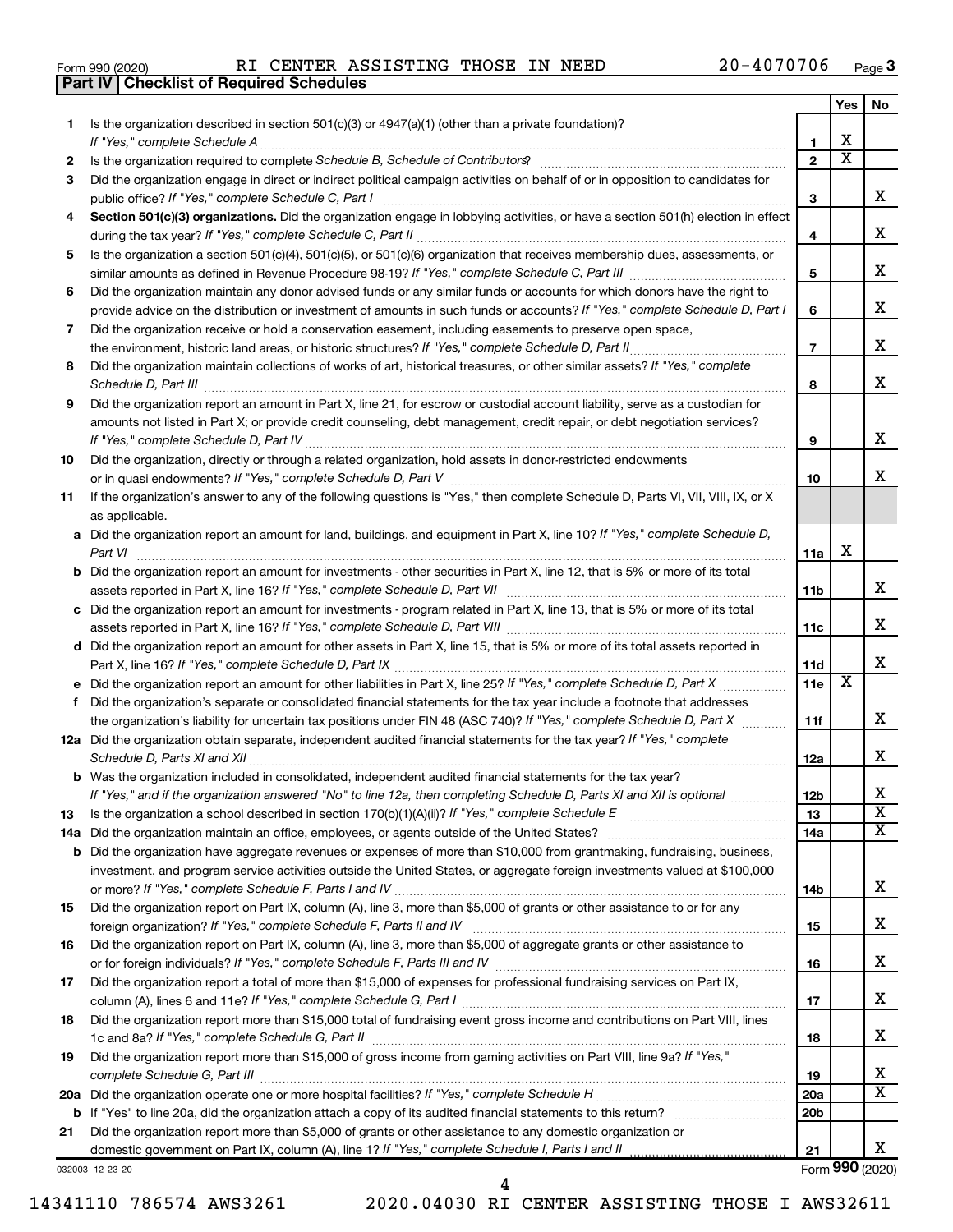|  | Form 990 (2020) |
|--|-----------------|
|  |                 |

|        | <b>Part IV   Checklist of Required Schedules (continued)</b>                                                                                                                                     |                 |                         |                         |
|--------|--------------------------------------------------------------------------------------------------------------------------------------------------------------------------------------------------|-----------------|-------------------------|-------------------------|
|        |                                                                                                                                                                                                  |                 | Yes                     | No                      |
| 22     | Did the organization report more than \$5,000 of grants or other assistance to or for domestic individuals on                                                                                    |                 |                         |                         |
|        |                                                                                                                                                                                                  | 22              | X                       |                         |
| 23     | Did the organization answer "Yes" to Part VII, Section A, line 3, 4, or 5 about compensation of the organization's current                                                                       |                 |                         |                         |
|        | and former officers, directors, trustees, key employees, and highest compensated employees? If "Yes," complete                                                                                   |                 |                         |                         |
|        |                                                                                                                                                                                                  |                 |                         | х                       |
|        | Schedule J <b>Execute J Execute 2 CONSUMER EXECUTE 2 CONSUMER EXECUTE 2 CONSUMER EXECUTE 2 CONSUMER EXECUTE 2 CONSUMER EXECUTE 2 CONSUMER EXECUTE 2 CONSUMER EXECUTE 2 CONSUMER EXECUTE 2 CO</b> | 23              |                         |                         |
|        | 24a Did the organization have a tax-exempt bond issue with an outstanding principal amount of more than \$100,000 as of the                                                                      |                 |                         |                         |
|        | last day of the year, that was issued after December 31, 2002? If "Yes," answer lines 24b through 24d and complete                                                                               |                 |                         |                         |
|        |                                                                                                                                                                                                  | 24a             |                         | x                       |
|        |                                                                                                                                                                                                  | 24 <sub>b</sub> |                         |                         |
|        | c Did the organization maintain an escrow account other than a refunding escrow at any time during the year to defease                                                                           |                 |                         |                         |
|        |                                                                                                                                                                                                  | 24c             |                         |                         |
|        |                                                                                                                                                                                                  | 24d             |                         |                         |
|        | 25a Section 501(c)(3), 501(c)(4), and 501(c)(29) organizations. Did the organization engage in an excess benefit                                                                                 |                 |                         |                         |
|        |                                                                                                                                                                                                  | 25a             |                         | x                       |
|        | <b>b</b> Is the organization aware that it engaged in an excess benefit transaction with a disqualified person in a prior year, and                                                              |                 |                         |                         |
|        | that the transaction has not been reported on any of the organization's prior Forms 990 or 990-EZ? If "Yes," complete                                                                            |                 |                         |                         |
|        | Schedule L, Part I                                                                                                                                                                               | 25b             |                         | x                       |
| 26     | Did the organization report any amount on Part X, line 5 or 22, for receivables from or payables to any current                                                                                  |                 |                         |                         |
|        | or former officer, director, trustee, key employee, creator or founder, substantial contributor, or 35%                                                                                          |                 |                         |                         |
|        |                                                                                                                                                                                                  |                 |                         | х                       |
|        |                                                                                                                                                                                                  | 26              |                         |                         |
| 27     | Did the organization provide a grant or other assistance to any current or former officer, director, trustee, key employee,                                                                      |                 |                         |                         |
|        | creator or founder, substantial contributor or employee thereof, a grant selection committee member, or to a 35% controlled                                                                      |                 |                         |                         |
|        | entity (including an employee thereof) or family member of any of these persons? If "Yes," complete Schedule L, Part III.                                                                        | 27              |                         | х                       |
| 28     | Was the organization a party to a business transaction with one of the following parties (see Schedule L, Part IV                                                                                |                 |                         |                         |
|        | instructions, for applicable filing thresholds, conditions, and exceptions):                                                                                                                     |                 |                         |                         |
| а      | A current or former officer, director, trustee, key employee, creator or founder, or substantial contributor? If                                                                                 |                 |                         |                         |
|        |                                                                                                                                                                                                  | 28a             |                         | X                       |
|        |                                                                                                                                                                                                  | 28 <sub>b</sub> |                         | $\overline{\text{X}}$   |
|        | c A 35% controlled entity of one or more individuals and/or organizations described in lines 28a or 28b?/f                                                                                       |                 |                         |                         |
|        |                                                                                                                                                                                                  | 28c             |                         | X                       |
| 29     |                                                                                                                                                                                                  | 29              | $\overline{\textbf{x}}$ |                         |
| 30     | Did the organization receive contributions of art, historical treasures, or other similar assets, or qualified conservation                                                                      |                 |                         |                         |
|        |                                                                                                                                                                                                  | 30              |                         | х                       |
| 31     | Did the organization liquidate, terminate, or dissolve and cease operations? If "Yes," complete Schedule N, Part I                                                                               | 31              |                         | X                       |
| 32     | Did the organization sell, exchange, dispose of, or transfer more than 25% of its net assets? If "Yes," complete                                                                                 |                 |                         |                         |
|        | Schedule N, Part II                                                                                                                                                                              | 32              |                         | Χ                       |
|        | Did the organization own 100% of an entity disregarded as separate from the organization under Regulations                                                                                       |                 |                         |                         |
| 33     |                                                                                                                                                                                                  |                 |                         | x.                      |
|        |                                                                                                                                                                                                  | 33              |                         |                         |
| 34     | Was the organization related to any tax-exempt or taxable entity? If "Yes," complete Schedule R, Part II, III, or IV, and                                                                        |                 |                         |                         |
|        | Part V, line 1                                                                                                                                                                                   | 34              |                         | х                       |
|        |                                                                                                                                                                                                  | <b>35a</b>      |                         | $\overline{\textbf{X}}$ |
|        | b If "Yes" to line 35a, did the organization receive any payment from or engage in any transaction with a controlled entity                                                                      |                 |                         |                         |
|        |                                                                                                                                                                                                  | 35b             |                         |                         |
| 36     | Section 501(c)(3) organizations. Did the organization make any transfers to an exempt non-charitable related organization?                                                                       |                 |                         |                         |
|        |                                                                                                                                                                                                  | 36              |                         | х                       |
| 37     | Did the organization conduct more than 5% of its activities through an entity that is not a related organization                                                                                 |                 |                         |                         |
|        |                                                                                                                                                                                                  | 37              |                         | x                       |
| 38     | Did the organization complete Schedule O and provide explanations in Schedule O for Part VI, lines 11b and 19?                                                                                   |                 |                         |                         |
|        |                                                                                                                                                                                                  | 38              | х                       |                         |
| Part V | <b>Statements Regarding Other IRS Filings and Tax Compliance</b>                                                                                                                                 |                 |                         |                         |
|        |                                                                                                                                                                                                  |                 |                         |                         |
|        |                                                                                                                                                                                                  |                 | Yes                     | No                      |
|        | 1a                                                                                                                                                                                               |                 |                         |                         |
|        | 1b                                                                                                                                                                                               |                 |                         |                         |
|        | c Did the organization comply with backup withholding rules for reportable payments to vendors and reportable gaming                                                                             |                 |                         |                         |
|        |                                                                                                                                                                                                  | 1c              |                         |                         |
|        | 032004 12-23-20                                                                                                                                                                                  |                 |                         | Form 990 (2020)         |
|        | 5                                                                                                                                                                                                |                 |                         |                         |
|        |                                                                                                                                                                                                  |                 |                         |                         |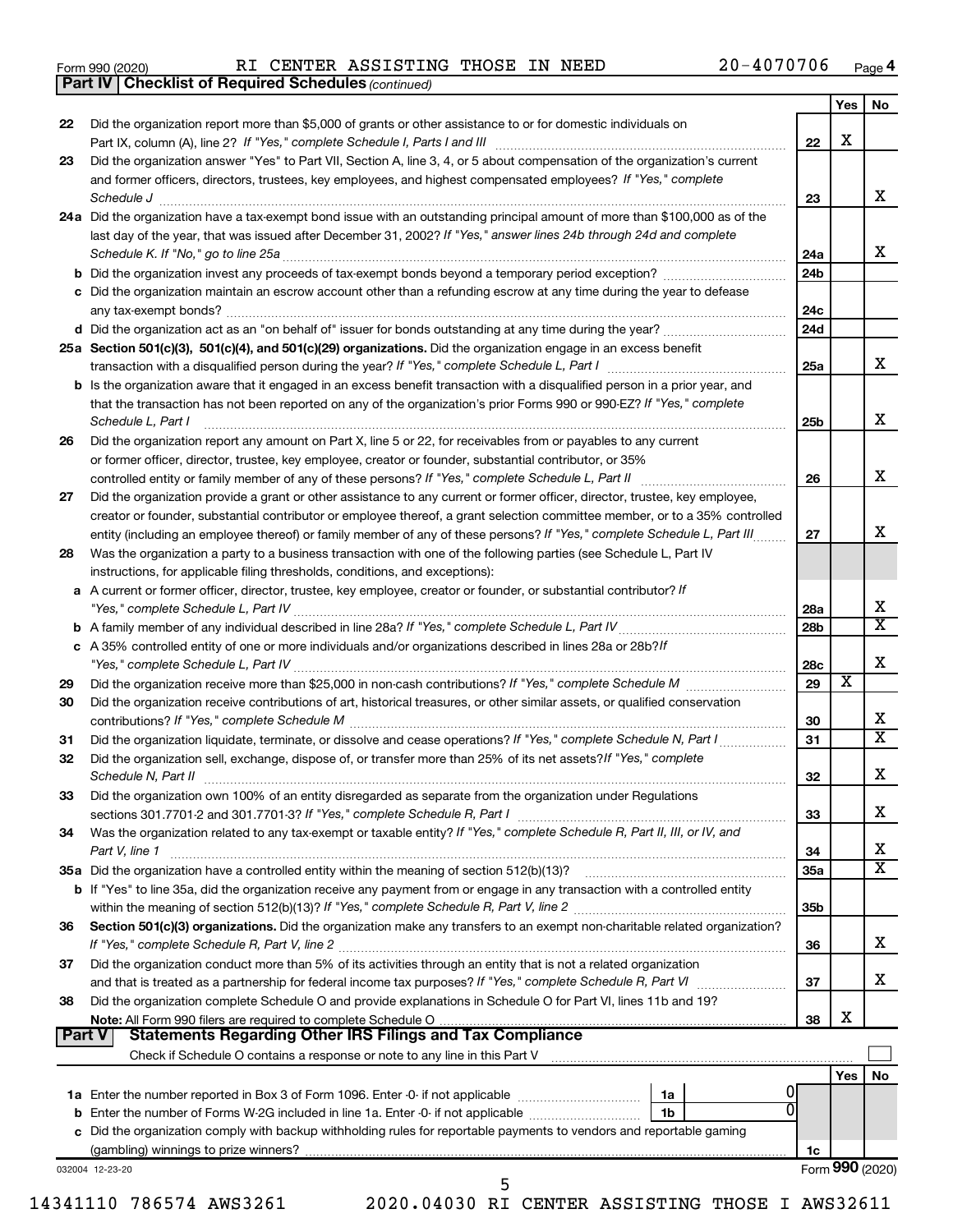|  | Form 990 (2020) |
|--|-----------------|
|  |                 |

**Part V** Statements Regarding Other IRS Filings and Tax Compliance (continued)

|        |                                                                                                                                                                                                                                                  |                | Yes   No |   |
|--------|--------------------------------------------------------------------------------------------------------------------------------------------------------------------------------------------------------------------------------------------------|----------------|----------|---|
|        | 2a Enter the number of employees reported on Form W-3, Transmittal of Wage and Tax Statements,                                                                                                                                                   |                |          |   |
|        | 8 <sup>1</sup><br>filed for the calendar year ending with or within the year covered by this return <i>[[[[[[[[[[[[[[]]]]</i> ]]<br>2a                                                                                                           |                |          |   |
|        |                                                                                                                                                                                                                                                  | 2 <sub>b</sub> | х        |   |
|        | Note: If the sum of lines 1a and 2a is greater than 250, you may be required to e-file (see instructions) <i></i>                                                                                                                                |                |          |   |
|        | 3a Did the organization have unrelated business gross income of \$1,000 or more during the year?                                                                                                                                                 | 3a             | х        |   |
|        |                                                                                                                                                                                                                                                  | 3b             | x        |   |
|        | 4a At any time during the calendar year, did the organization have an interest in, or a signature or other authority over, a                                                                                                                     |                |          |   |
|        | financial account in a foreign country (such as a bank account, securities account, or other financial account)?                                                                                                                                 | 4a             |          | x |
|        | <b>b</b> If "Yes," enter the name of the foreign country $\blacktriangleright$                                                                                                                                                                   |                |          |   |
|        | See instructions for filing requirements for FinCEN Form 114, Report of Foreign Bank and Financial Accounts (FBAR).                                                                                                                              |                |          |   |
|        |                                                                                                                                                                                                                                                  | 5a             |          | x |
| b      |                                                                                                                                                                                                                                                  | 5 <sub>b</sub> |          | X |
| с      |                                                                                                                                                                                                                                                  | 5с             |          |   |
|        | 6a Does the organization have annual gross receipts that are normally greater than \$100,000, and did the organization solicit                                                                                                                   |                |          |   |
|        |                                                                                                                                                                                                                                                  | 6a             |          | x |
|        | <b>b</b> If "Yes," did the organization include with every solicitation an express statement that such contributions or gifts                                                                                                                    |                |          |   |
|        | were not tax deductible?                                                                                                                                                                                                                         | 6b             |          |   |
| 7      | Organizations that may receive deductible contributions under section 170(c).                                                                                                                                                                    |                |          |   |
| а      | Did the organization receive a payment in excess of \$75 made partly as a contribution and partly for goods and services provided to the payor?                                                                                                  | 7a             |          | x |
|        |                                                                                                                                                                                                                                                  | 7b             |          |   |
| с      | Did the organization sell, exchange, or otherwise dispose of tangible personal property for which it was required                                                                                                                                |                |          | x |
|        |                                                                                                                                                                                                                                                  | 7c             |          |   |
|        | 7d<br>d If "Yes," indicate the number of Forms 8282 filed during the year [11, 11, 11, 11, 11, 11]                                                                                                                                               |                |          |   |
| е      | Did the organization receive any funds, directly or indirectly, to pay premiums on a personal benefit contract?                                                                                                                                  | 7е<br>7f       |          |   |
| f.     | Did the organization, during the year, pay premiums, directly or indirectly, on a personal benefit contract?<br>If the organization received a contribution of qualified intellectual property, did the organization file Form 8899 as required? | 7g             |          |   |
| g<br>h | If the organization received a contribution of cars, boats, airplanes, or other vehicles, did the organization file a Form 1098-C?                                                                                                               | 7h             |          |   |
| 8      | Sponsoring organizations maintaining donor advised funds. Did a donor advised fund maintained by the                                                                                                                                             |                |          |   |
|        |                                                                                                                                                                                                                                                  | 8              |          |   |
| 9      | Sponsoring organizations maintaining donor advised funds.                                                                                                                                                                                        |                |          |   |
| a      | Did the sponsoring organization make any taxable distributions under section 4966?                                                                                                                                                               | <b>9a</b>      |          |   |
|        | b Did the sponsoring organization make a distribution to a donor, donor advisor, or related person?                                                                                                                                              | 9b             |          |   |
| 10     | Section 501(c)(7) organizations. Enter:                                                                                                                                                                                                          |                |          |   |
|        | 10a                                                                                                                                                                                                                                              |                |          |   |
|        | 10 <sub>b</sub><br>b Gross receipts, included on Form 990, Part VIII, line 12, for public use of club facilities                                                                                                                                 |                |          |   |
|        | 11 Section 501(c)(12) organizations. Enter:                                                                                                                                                                                                      |                |          |   |
|        | 11a                                                                                                                                                                                                                                              |                |          |   |
|        | <b>b</b> Gross income from other sources (Do not net amounts due or paid to other sources against                                                                                                                                                |                |          |   |
|        | 11 <sub>b</sub>                                                                                                                                                                                                                                  |                |          |   |
|        | 12a Section 4947(a)(1) non-exempt charitable trusts. Is the organization filing Form 990 in lieu of Form 1041?                                                                                                                                   | 12a            |          |   |
|        | b If "Yes," enter the amount of tax-exempt interest received or accrued during the year<br>12b                                                                                                                                                   |                |          |   |
| 13     | Section 501(c)(29) qualified nonprofit health insurance issuers.                                                                                                                                                                                 |                |          |   |
|        | a Is the organization licensed to issue qualified health plans in more than one state?                                                                                                                                                           | 13a            |          |   |
|        | Note: See the instructions for additional information the organization must report on Schedule O.                                                                                                                                                |                |          |   |
|        | <b>b</b> Enter the amount of reserves the organization is required to maintain by the states in which the                                                                                                                                        |                |          |   |
|        | 13 <sub>b</sub>                                                                                                                                                                                                                                  |                |          |   |
|        | 13с                                                                                                                                                                                                                                              |                |          | x |
|        | 14a Did the organization receive any payments for indoor tanning services during the tax year?                                                                                                                                                   | 14a            |          |   |
|        | <b>b</b> If "Yes," has it filed a Form 720 to report these payments? If "No," provide an explanation on Schedule O                                                                                                                               | 14b            |          |   |
| 15     | Is the organization subject to the section 4960 tax on payment(s) of more than \$1,000,000 in remuneration or                                                                                                                                    |                |          | x |
|        |                                                                                                                                                                                                                                                  | 15             |          |   |
|        | If "Yes," see instructions and file Form 4720, Schedule N.                                                                                                                                                                                       | 16             |          | x |
| 16     | Is the organization an educational institution subject to the section 4968 excise tax on net investment income?<br>If "Yes," complete Form 4720, Schedule O.                                                                                     |                |          |   |
|        |                                                                                                                                                                                                                                                  |                |          |   |

Form (2020) **990**

032005 12-23-20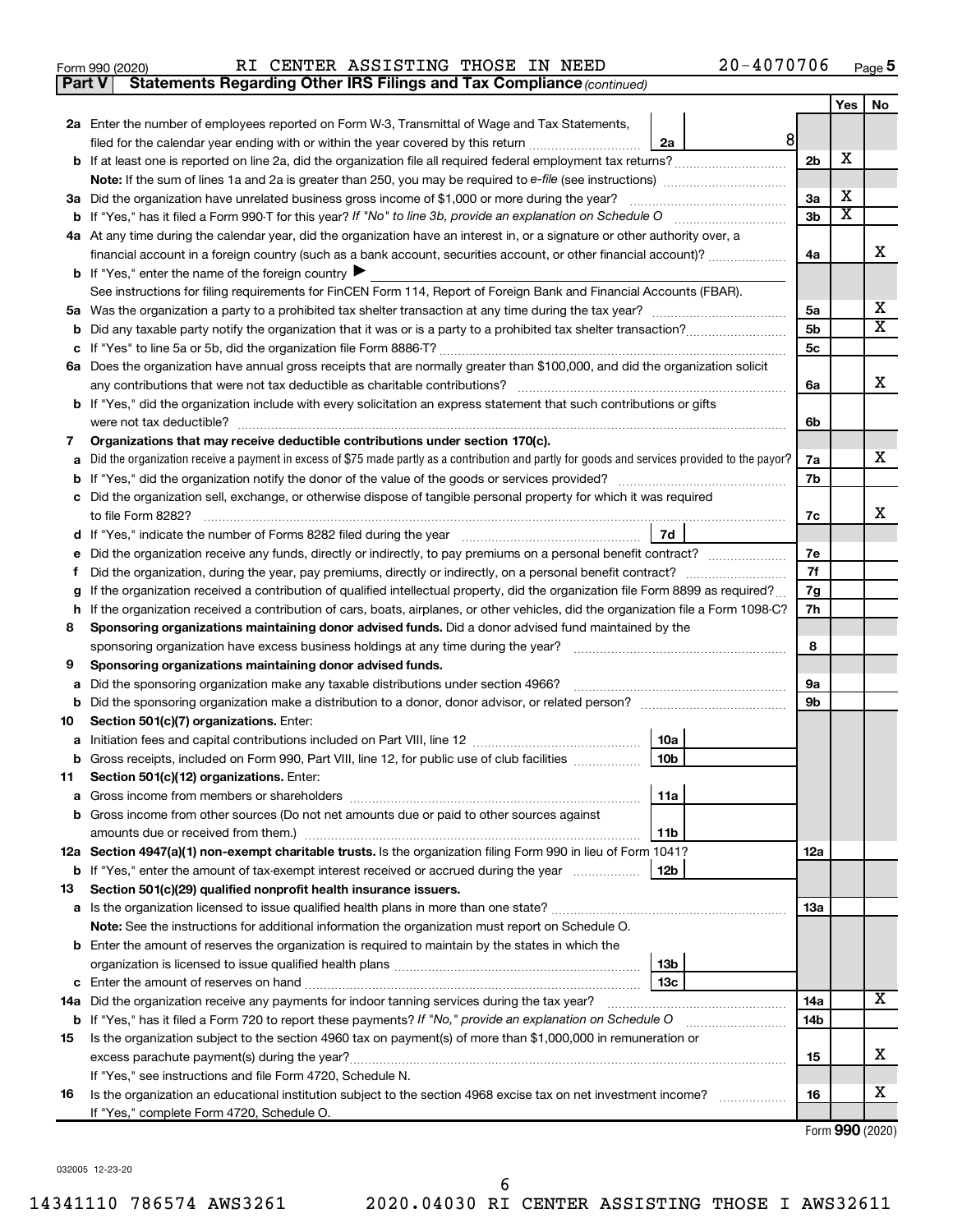|  |  |  | Form 990 (2020) |
|--|--|--|-----------------|
|--|--|--|-----------------|

**Part VI** Governance, Management, and Disclosure For each "Yes" response to lines 2 through 7b below, and for a "No" response *to line 8a, 8b, or 10b below, describe the circumstances, processes, or changes on Schedule O. See instructions.*

|                |                                                                                                                                                                                                                                | Check if Schedule O contains a response or note to any line in this Part VI [11] [12] [12] Check if Schedule O contains a response or note to any line in this Part VI |                 |                         | $\mathbf{X}$            |
|----------------|--------------------------------------------------------------------------------------------------------------------------------------------------------------------------------------------------------------------------------|------------------------------------------------------------------------------------------------------------------------------------------------------------------------|-----------------|-------------------------|-------------------------|
|                | <b>Section A. Governing Body and Management</b>                                                                                                                                                                                |                                                                                                                                                                        |                 |                         |                         |
|                |                                                                                                                                                                                                                                |                                                                                                                                                                        |                 | Yes                     | No                      |
|                | 1a Enter the number of voting members of the governing body at the end of the tax year                                                                                                                                         | 11<br>1a                                                                                                                                                               |                 |                         |                         |
|                | If there are material differences in voting rights among members of the governing body, or if the governing                                                                                                                    |                                                                                                                                                                        |                 |                         |                         |
|                | body delegated broad authority to an executive committee or similar committee, explain on Schedule O.                                                                                                                          |                                                                                                                                                                        |                 |                         |                         |
| b              | Enter the number of voting members included on line 1a, above, who are independent                                                                                                                                             | 11<br>1b                                                                                                                                                               |                 |                         |                         |
| 2              | Did any officer, director, trustee, or key employee have a family relationship or a business relationship with any other                                                                                                       |                                                                                                                                                                        |                 |                         |                         |
|                | officer, director, trustee, or key employee?                                                                                                                                                                                   |                                                                                                                                                                        | $\mathbf{2}$    |                         | х                       |
| 3              | Did the organization delegate control over management duties customarily performed by or under the direct supervision                                                                                                          |                                                                                                                                                                        |                 |                         |                         |
|                |                                                                                                                                                                                                                                |                                                                                                                                                                        | 3               |                         | х                       |
| 4              | Did the organization make any significant changes to its governing documents since the prior Form 990 was filed?                                                                                                               |                                                                                                                                                                        | 4               |                         | $\overline{\mathbf{x}}$ |
| 5              |                                                                                                                                                                                                                                |                                                                                                                                                                        | 5               |                         | $\overline{\mathbf{x}}$ |
| 6              |                                                                                                                                                                                                                                |                                                                                                                                                                        | 6               |                         | $\overline{\mathbf{x}}$ |
| 7a             | Did the organization have members, stockholders, or other persons who had the power to elect or appoint one or                                                                                                                 |                                                                                                                                                                        |                 |                         |                         |
|                |                                                                                                                                                                                                                                |                                                                                                                                                                        | 7a              |                         | X                       |
| b              | Are any governance decisions of the organization reserved to (or subject to approval by) members, stockholders, or                                                                                                             |                                                                                                                                                                        |                 |                         |                         |
|                |                                                                                                                                                                                                                                |                                                                                                                                                                        | 7b              |                         | x                       |
|                | Did the organization contemporaneously document the meetings held or written actions undertaken during the year by the following:                                                                                              |                                                                                                                                                                        |                 |                         |                         |
| 8              |                                                                                                                                                                                                                                |                                                                                                                                                                        |                 | х                       |                         |
| а              |                                                                                                                                                                                                                                |                                                                                                                                                                        | 8a              | $\overline{\mathbf{x}}$ |                         |
|                |                                                                                                                                                                                                                                |                                                                                                                                                                        | 8b              |                         |                         |
| 9              | Is there any officer, director, trustee, or key employee listed in Part VII, Section A, who cannot be reached at the                                                                                                           |                                                                                                                                                                        |                 |                         |                         |
|                |                                                                                                                                                                                                                                |                                                                                                                                                                        | 9               |                         | х                       |
|                | <b>Section B. Policies</b> (This Section B requests information about policies not required by the Internal Revenue Code.)                                                                                                     |                                                                                                                                                                        |                 |                         |                         |
|                |                                                                                                                                                                                                                                |                                                                                                                                                                        |                 | Yes                     | No<br>х                 |
|                |                                                                                                                                                                                                                                |                                                                                                                                                                        | 10a             |                         |                         |
|                | <b>b</b> If "Yes," did the organization have written policies and procedures governing the activities of such chapters, affiliates,                                                                                            |                                                                                                                                                                        |                 |                         |                         |
|                |                                                                                                                                                                                                                                |                                                                                                                                                                        | 10b             |                         |                         |
|                | 11a Has the organization provided a complete copy of this Form 990 to all members of its governing body before filing the form?                                                                                                |                                                                                                                                                                        | 11a             | X                       |                         |
|                | Describe in Schedule O the process, if any, used by the organization to review this Form 990.                                                                                                                                  |                                                                                                                                                                        |                 |                         |                         |
| 12a            |                                                                                                                                                                                                                                |                                                                                                                                                                        | 12a             | х                       |                         |
|                | Were officers, directors, or trustees, and key employees required to disclose annually interests that could give rise to conflicts?                                                                                            |                                                                                                                                                                        | 12 <sub>b</sub> | X                       |                         |
| с              | Did the organization regularly and consistently monitor and enforce compliance with the policy? If "Yes," describe                                                                                                             |                                                                                                                                                                        |                 |                         |                         |
|                | in Schedule O how this was done manufactured and continuum and contact the was done manufactured and contact t                                                                                                                 |                                                                                                                                                                        | 12c             |                         | х                       |
| 13             |                                                                                                                                                                                                                                |                                                                                                                                                                        | 13              | $\overline{\textbf{x}}$ |                         |
| 14             |                                                                                                                                                                                                                                |                                                                                                                                                                        | 14              |                         | x                       |
| 15             | Did the process for determining compensation of the following persons include a review and approval by independent                                                                                                             |                                                                                                                                                                        |                 |                         |                         |
|                | persons, comparability data, and contemporaneous substantiation of the deliberation and decision?                                                                                                                              |                                                                                                                                                                        |                 |                         |                         |
| а              | The organization's CEO, Executive Director, or top management official [111] [12] manument content or organization's CEO, Executive Director, or top management official [11] manument content or or or or or or or or or or o |                                                                                                                                                                        | 15a             |                         | x                       |
|                |                                                                                                                                                                                                                                |                                                                                                                                                                        | 15b             |                         | $\mathbf x$             |
|                | If "Yes" to line 15a or 15b, describe the process in Schedule O (see instructions).                                                                                                                                            |                                                                                                                                                                        |                 |                         |                         |
|                | 16a Did the organization invest in, contribute assets to, or participate in a joint venture or similar arrangement with a                                                                                                      |                                                                                                                                                                        |                 |                         |                         |
|                | taxable entity during the year?                                                                                                                                                                                                |                                                                                                                                                                        | 16a             |                         | x                       |
|                | b If "Yes," did the organization follow a written policy or procedure requiring the organization to evaluate its participation                                                                                                 |                                                                                                                                                                        |                 |                         |                         |
|                |                                                                                                                                                                                                                                |                                                                                                                                                                        |                 |                         |                         |
|                | in joint venture arrangements under applicable federal tax law, and take steps to safeguard the organization's                                                                                                                 |                                                                                                                                                                        |                 |                         |                         |
|                | exempt status with respect to such arrangements?                                                                                                                                                                               |                                                                                                                                                                        | 16b             |                         |                         |
|                | <b>Section C. Disclosure</b>                                                                                                                                                                                                   |                                                                                                                                                                        |                 |                         |                         |
| 17             | List the states with which a copy of this Form 990 is required to be filed $\blacktriangleright\mathrm{R}\mathrm{I}$                                                                                                           |                                                                                                                                                                        |                 |                         |                         |
|                | Section 6104 requires an organization to make its Forms 1023 (1024 or 1024-A, if applicable), 990, and 990-T (Section 501(c)(3)s only) available                                                                               |                                                                                                                                                                        |                 |                         |                         |
|                |                                                                                                                                                                                                                                |                                                                                                                                                                        |                 |                         |                         |
|                | for public inspection. Indicate how you made these available. Check all that apply.                                                                                                                                            |                                                                                                                                                                        |                 |                         |                         |
|                | $\lfloor x \rfloor$ Upon request<br>$ \mathbf{X} $ Another's website<br>Own website                                                                                                                                            | Other (explain on Schedule O)                                                                                                                                          |                 |                         |                         |
|                | Describe on Schedule O whether (and if so, how) the organization made its governing documents, conflict of interest policy, and financial                                                                                      |                                                                                                                                                                        |                 |                         |                         |
|                | statements available to the public during the tax year.                                                                                                                                                                        |                                                                                                                                                                        |                 |                         |                         |
|                | State the name, address, and telephone number of the person who possesses the organization's books and records $\blacktriangleright$                                                                                           |                                                                                                                                                                        |                 |                         |                         |
|                | THE ORGANIZATION - 401-364-9412                                                                                                                                                                                                |                                                                                                                                                                        |                 |                         |                         |
|                | PO BOX 73, CAROLINA, RI<br>02812                                                                                                                                                                                               |                                                                                                                                                                        |                 |                         |                         |
| 18<br>19<br>20 | 032006 12-23-20<br>7                                                                                                                                                                                                           |                                                                                                                                                                        |                 | Form 990 (2020)         |                         |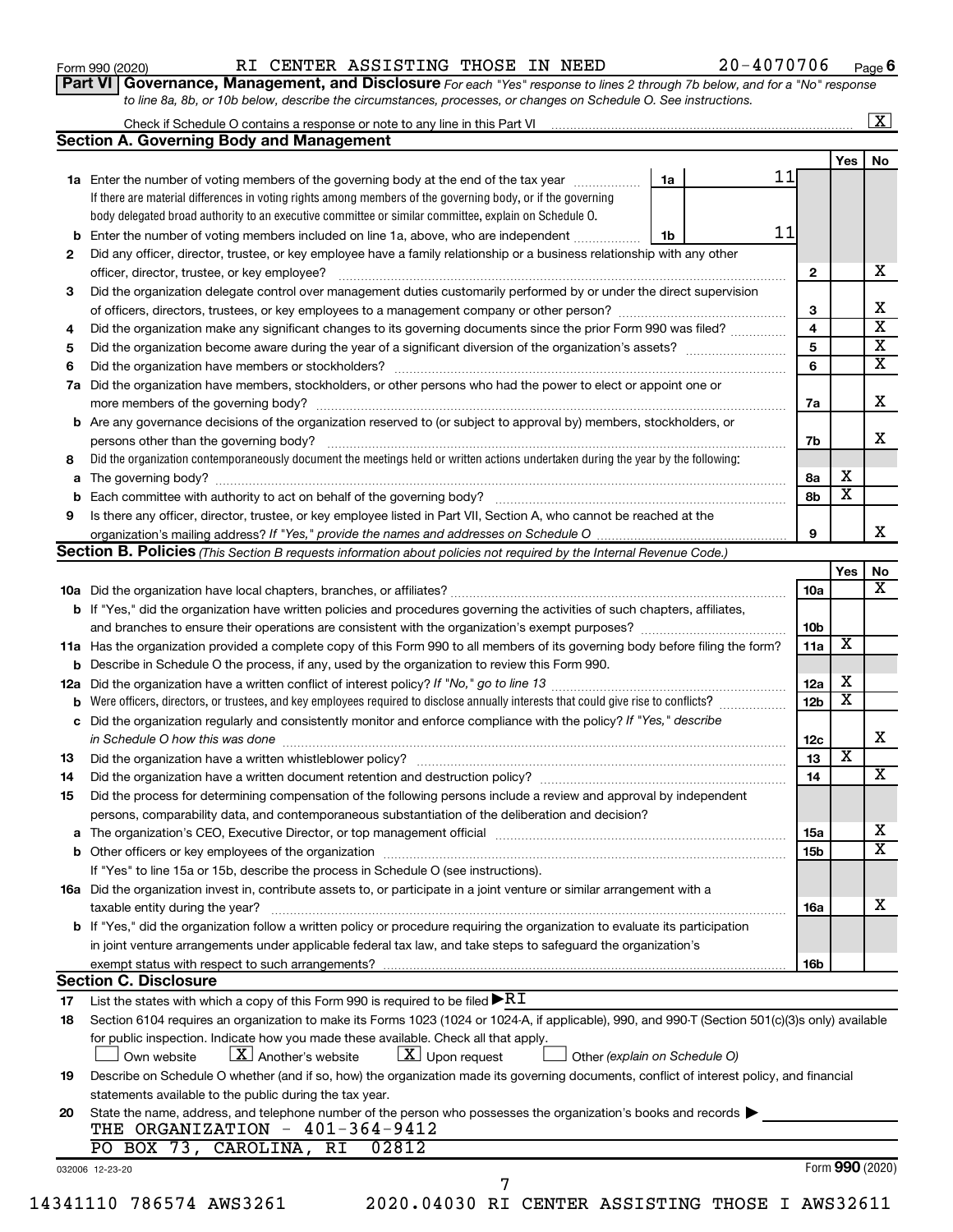$\Box$ 

| Part VII Compensation of Officers, Directors, Trustees, Key Employees, Highest Compensated |
|--------------------------------------------------------------------------------------------|
| <b>Employees, and Independent Contractors</b>                                              |

Check if Schedule O contains a response or note to any line in this Part VII

**Section A. Officers, Directors, Trustees, Key Employees, and Highest Compensated Employees**

**1a**  Complete this table for all persons required to be listed. Report compensation for the calendar year ending with or within the organization's tax year.  $\bullet$  List all of the organization's current officers, directors, trustees (whether individuals or organizations), regardless of amount of compensation.

Enter -0- in columns (D), (E), and (F) if no compensation was paid.

**•** List all of the organization's current key employees, if any. See instructions for definition of "key employee."

• List the organization's five *current* highest compensated employees (other than an officer, director, trustee, or key employee) who received reportable compensation (Box 5 of Form W-2 and/or Box 7 of Form 1099-MISC) of more than \$100,000 from the organization and any related organizations.

 $\bullet$  List all of the organization's former officers, key employees, and highest compensated employees who received more than \$100,000 of reportable compensation from the organization and any related organizations.

**•** List all of the organization's former directors or trustees that received, in the capacity as a former director or trustee of the organization, more than \$10,000 of reportable compensation from the organization and any related organizations.

See instructions for the order in which to list the persons above.

 $\boxed{\textbf{X}}$  Check this box if neither the organization nor any related organization compensated any current officer, director, or trustee.

| (A)                       | (B)                    |                                |                                 | (C)         |              |                                   |        | (D)             | (E)             | (F)                                               |
|---------------------------|------------------------|--------------------------------|---------------------------------|-------------|--------------|-----------------------------------|--------|-----------------|-----------------|---------------------------------------------------|
| Name and title            | Average                |                                | (do not check more than one     | Position    |              |                                   |        | Reportable      | Reportable      | Estimated                                         |
|                           | hours per              |                                | box, unless person is both an   |             |              |                                   |        | compensation    | compensation    | amount of                                         |
|                           | week                   |                                | officer and a director/trustee) |             |              |                                   |        | from            | from related    | other                                             |
|                           | (list any              |                                |                                 |             |              |                                   |        | the             | organizations   | compensation                                      |
|                           | hours for              | Individual trustee or director |                                 |             |              |                                   |        | organization    | (W-2/1099-MISC) | from the                                          |
|                           | related                |                                |                                 |             |              |                                   |        | (W-2/1099-MISC) |                 | organization                                      |
|                           | organizations<br>below |                                |                                 |             |              |                                   |        |                 |                 | and related<br>organizations                      |
|                           | line)                  |                                | Institutional trustee           | Officer     | Key employee | Highest compensated<br>  employee | Former |                 |                 |                                                   |
| SCOTT STRAIGHT<br>(1)     | 35.00                  |                                |                                 |             |              |                                   |        |                 |                 |                                                   |
| PRESIDENT                 |                        | $\mathbf X$                    |                                 | $\mathbf X$ |              |                                   |        | $\mathbf 0$ .   | 0.              | $\mathbf 0$ .                                     |
| LORIE DUBEE<br>(2)        | 20.00                  |                                |                                 |             |              |                                   |        |                 |                 |                                                   |
| VICE PRESIDENT            |                        | $\mathbf X$                    |                                 | $\rm X$     |              |                                   |        | $\mathbf 0$ .   | 0.              | $\mathbf 0$ .                                     |
| <b>BOB HARTMAN</b><br>(3) | 20.00                  |                                |                                 |             |              |                                   |        |                 |                 |                                                   |
| <b>TREASURER</b>          |                        | $\mathbf X$                    |                                 | $\mathbf X$ |              |                                   |        | $\mathbf 0$ .   | $\mathbf 0$     | $\mathbf 0$ .                                     |
| SUSAN MCLAUGLIN<br>(4)    | 20.00                  |                                |                                 |             |              |                                   |        |                 |                 |                                                   |
| <b>SECRETARY</b>          |                        | $\mathbf X$                    |                                 | $\mathbf X$ |              |                                   |        | $\mathbf 0$ .   | $\mathbf 0$ .   | $\mathbf 0$ .                                     |
| KEVIN CROOK<br>(5)        | 15.00                  |                                |                                 |             |              |                                   |        |                 |                 |                                                   |
| <b>DIRECTOR</b>           |                        | X                              |                                 |             |              |                                   |        | $\mathbf 0$ .   | 0.              | $\mathbf 0$ .                                     |
| (6)<br>MARY BETH BOIVIN   | 15.00                  |                                |                                 |             |              |                                   |        |                 |                 |                                                   |
| <b>DIRECTOR</b>           |                        | $\mathbf X$                    |                                 |             |              |                                   |        | $\mathbf 0$ .   | $\mathbf 0$ .   | $\mathbf 0$ .                                     |
| DENNIS DUBEE<br>(7)       | 15.00                  |                                |                                 |             |              |                                   |        |                 |                 |                                                   |
| <b>DIRECTOR</b>           |                        | X                              |                                 |             |              |                                   |        | $\mathbf 0$ .   | 0.              | $\mathbf 0$ .                                     |
| (8)<br>CATHERINE FOX      | 15.00                  |                                |                                 |             |              |                                   |        |                 |                 |                                                   |
| <b>DIRECTOR</b>           |                        | $\mathbf X$                    |                                 |             |              |                                   |        | 0.              | $\mathbf 0$ .   | $\mathbf 0$ .                                     |
| (9)<br>ROB LALIBERTE      | 15.00                  |                                |                                 |             |              |                                   |        |                 |                 |                                                   |
| <b>DIRECTOR</b>           |                        | $\mathbf X$                    |                                 |             |              |                                   |        | 0.              | 0.              | $\mathbf 0$ .                                     |
| (10) KATHY LEMING TARASUK | 15.00                  |                                |                                 |             |              |                                   |        |                 |                 |                                                   |
| <b>DIRECTOR</b>           |                        | $\mathbf X$                    |                                 |             |              |                                   |        | $\mathbf 0$ .   | $\mathbf 0$ .   | $\mathbf 0$ .                                     |
| (11) WILLIAM DEGNAN       | 15.00                  |                                |                                 |             |              |                                   |        |                 |                 |                                                   |
| <b>DIRECTOR</b>           |                        | X                              |                                 |             |              |                                   |        | $\mathbf 0$     | 0.              | $\mathbf 0$ .                                     |
|                           |                        |                                |                                 |             |              |                                   |        |                 |                 |                                                   |
|                           |                        |                                |                                 |             |              |                                   |        |                 |                 |                                                   |
|                           |                        |                                |                                 |             |              |                                   |        |                 |                 |                                                   |
|                           |                        |                                |                                 |             |              |                                   |        |                 |                 |                                                   |
|                           |                        |                                |                                 |             |              |                                   |        |                 |                 |                                                   |
|                           |                        |                                |                                 |             |              |                                   |        |                 |                 |                                                   |
|                           |                        |                                |                                 |             |              |                                   |        |                 |                 |                                                   |
|                           |                        |                                |                                 |             |              |                                   |        |                 |                 |                                                   |
|                           |                        |                                |                                 |             |              |                                   |        |                 |                 |                                                   |
|                           |                        |                                |                                 |             |              |                                   |        |                 |                 |                                                   |
|                           |                        |                                |                                 |             |              |                                   |        |                 |                 | $000 \times 000$<br>$\mathbf{r}$ and $\mathbf{r}$ |

032007 12-23-20

Form (2020) **990**

8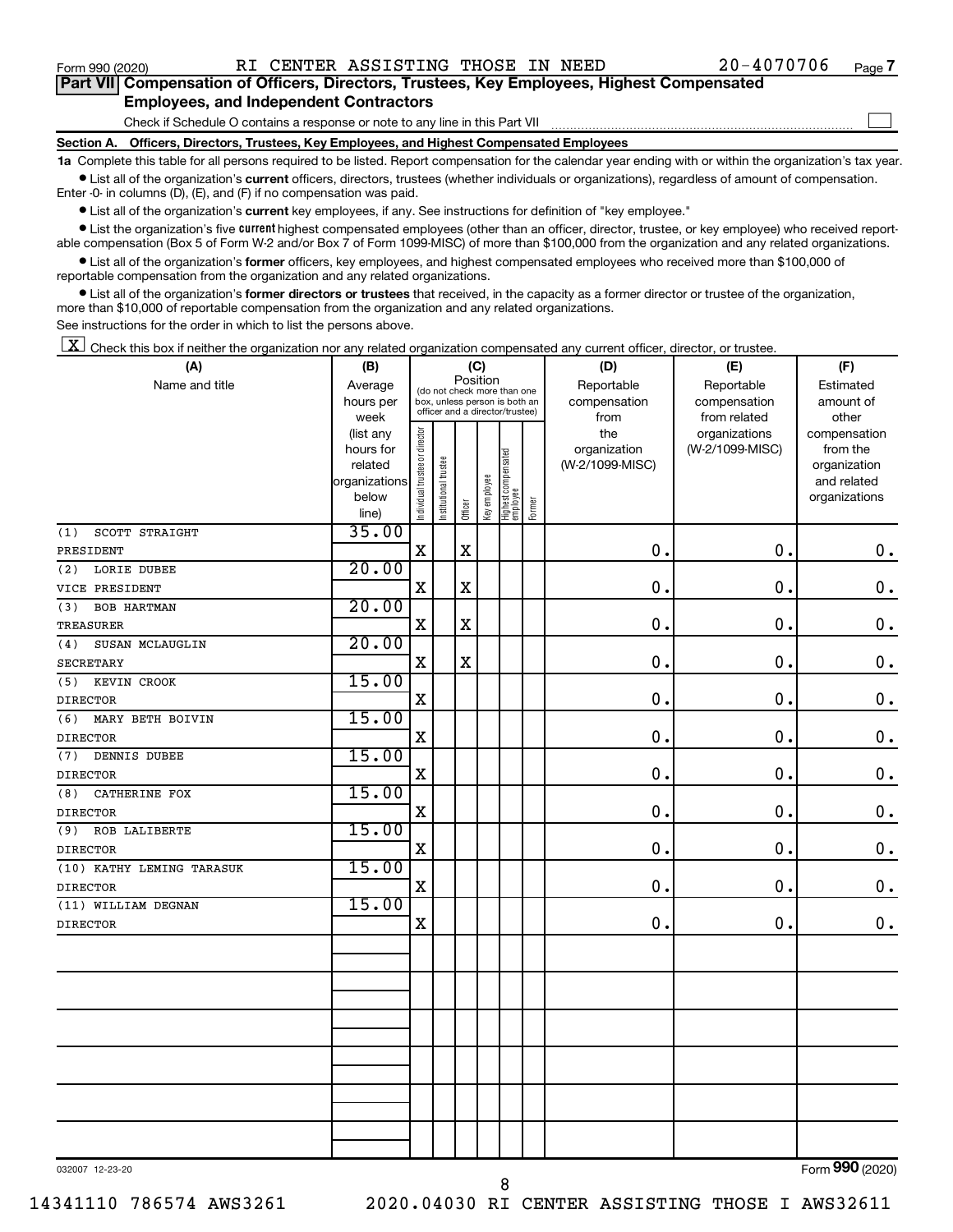|                 | RI CENTER ASSISTING THOSE IN NEED<br>Form 990 (2020)                                                                                                                                                                            |                                                                      |                                |                       |          |              |                                                                                                 |        |                                                                                                | 20-4070706                       |          |                               |                                         | Page 8                               |
|-----------------|---------------------------------------------------------------------------------------------------------------------------------------------------------------------------------------------------------------------------------|----------------------------------------------------------------------|--------------------------------|-----------------------|----------|--------------|-------------------------------------------------------------------------------------------------|--------|------------------------------------------------------------------------------------------------|----------------------------------|----------|-------------------------------|-----------------------------------------|--------------------------------------|
| <b>Part VII</b> | Section A. Officers, Directors, Trustees, Key Employees, and Highest Compensated Employees (continued)                                                                                                                          |                                                                      |                                |                       |          |              |                                                                                                 |        |                                                                                                |                                  |          |                               |                                         |                                      |
|                 | (A)<br>Name and title                                                                                                                                                                                                           | (B)<br>Average<br>hours per<br>week                                  |                                |                       | Position | (C)          | (do not check more than one<br>box, unless person is both an<br>officer and a director/trustee) |        | (D)<br>(E)<br>Reportable<br>Reportable<br>compensation<br>compensation<br>from related<br>from |                                  |          |                               | (F)<br>Estimated<br>amount of<br>other  |                                      |
|                 |                                                                                                                                                                                                                                 | (list any<br>hours for<br>related<br>organizations<br>below<br>line) | Individual trustee or director | Institutional trustee | Officer  | Key employee | Highest compensated<br>  employee                                                               | Former | the<br>organization<br>(W-2/1099-MISC)                                                         | organizations<br>(W-2/1099-MISC) |          | compensation<br>organizations | from the<br>organization<br>and related |                                      |
|                 |                                                                                                                                                                                                                                 |                                                                      |                                |                       |          |              |                                                                                                 |        |                                                                                                |                                  |          |                               |                                         |                                      |
|                 |                                                                                                                                                                                                                                 |                                                                      |                                |                       |          |              |                                                                                                 |        |                                                                                                |                                  |          |                               |                                         |                                      |
|                 |                                                                                                                                                                                                                                 |                                                                      |                                |                       |          |              |                                                                                                 |        |                                                                                                |                                  |          |                               |                                         |                                      |
|                 |                                                                                                                                                                                                                                 |                                                                      |                                |                       |          |              |                                                                                                 |        |                                                                                                |                                  |          |                               |                                         |                                      |
|                 |                                                                                                                                                                                                                                 |                                                                      |                                |                       |          |              |                                                                                                 |        |                                                                                                |                                  |          |                               |                                         |                                      |
|                 | 1b Subtotal                                                                                                                                                                                                                     |                                                                      |                                |                       |          |              |                                                                                                 |        | $\mathbf{0}$ .                                                                                 |                                  | 0.       |                               |                                         | $\overline{0}$ .                     |
|                 | c Total from continuation sheets to Part VII, Section A manufactured by                                                                                                                                                         |                                                                      |                                |                       |          |              |                                                                                                 |        | $\overline{0}$ .<br>0.                                                                         |                                  | σ.<br>о. |                               |                                         | $\overline{0}$ .<br>$\overline{0}$ . |
| 2               | Total number of individuals (including but not limited to those listed above) who received more than \$100,000 of reportable<br>compensation from the organization $\blacktriangleright$                                        |                                                                      |                                |                       |          |              |                                                                                                 |        |                                                                                                |                                  |          |                               | Yes                                     | 0<br>No                              |
| 3               | Did the organization list any former officer, director, trustee, key employee, or highest compensated employee on                                                                                                               |                                                                      |                                |                       |          |              |                                                                                                 |        |                                                                                                |                                  |          | 3                             |                                         | х                                    |
|                 | For any individual listed on line 1a, is the sum of reportable compensation and other compensation from the organization<br>and related organizations greater than \$150,000? If "Yes," complete Schedule J for such individual |                                                                      |                                |                       |          |              |                                                                                                 |        |                                                                                                |                                  |          | 4                             |                                         | х                                    |
| 5               | Did any person listed on line 1a receive or accrue compensation from any unrelated organization or individual for services<br><b>Section B. Independent Contractors</b>                                                         |                                                                      |                                |                       |          |              |                                                                                                 |        |                                                                                                |                                  |          | 5                             |                                         | х                                    |
| 1.              | Complete this table for your five highest compensated independent contractors that received more than \$100,000 of compensation from                                                                                            |                                                                      |                                |                       |          |              |                                                                                                 |        |                                                                                                |                                  |          |                               |                                         |                                      |
|                 | the organization. Report compensation for the calendar year ending with or within the organization's tax year.<br>(A)<br>Name and business address                                                                              |                                                                      |                                | <b>NONE</b>           |          |              |                                                                                                 |        | (B)<br>Description of services                                                                 |                                  |          | (C)<br>Compensation           |                                         |                                      |
|                 |                                                                                                                                                                                                                                 |                                                                      |                                |                       |          |              |                                                                                                 |        |                                                                                                |                                  |          |                               |                                         |                                      |
|                 |                                                                                                                                                                                                                                 |                                                                      |                                |                       |          |              |                                                                                                 |        |                                                                                                |                                  |          |                               |                                         |                                      |
|                 |                                                                                                                                                                                                                                 |                                                                      |                                |                       |          |              |                                                                                                 |        |                                                                                                |                                  |          |                               |                                         |                                      |
|                 |                                                                                                                                                                                                                                 |                                                                      |                                |                       |          |              |                                                                                                 |        |                                                                                                |                                  |          |                               |                                         |                                      |
| 2               | Total number of independent contractors (including but not limited to those listed above) who received more than<br>\$100,000 of compensation from the organization                                                             |                                                                      |                                |                       |          |              | 0                                                                                               |        |                                                                                                |                                  |          |                               |                                         |                                      |
|                 |                                                                                                                                                                                                                                 |                                                                      |                                |                       |          |              |                                                                                                 |        |                                                                                                |                                  |          | Form 990 (2020)               |                                         |                                      |

032008 12-23-20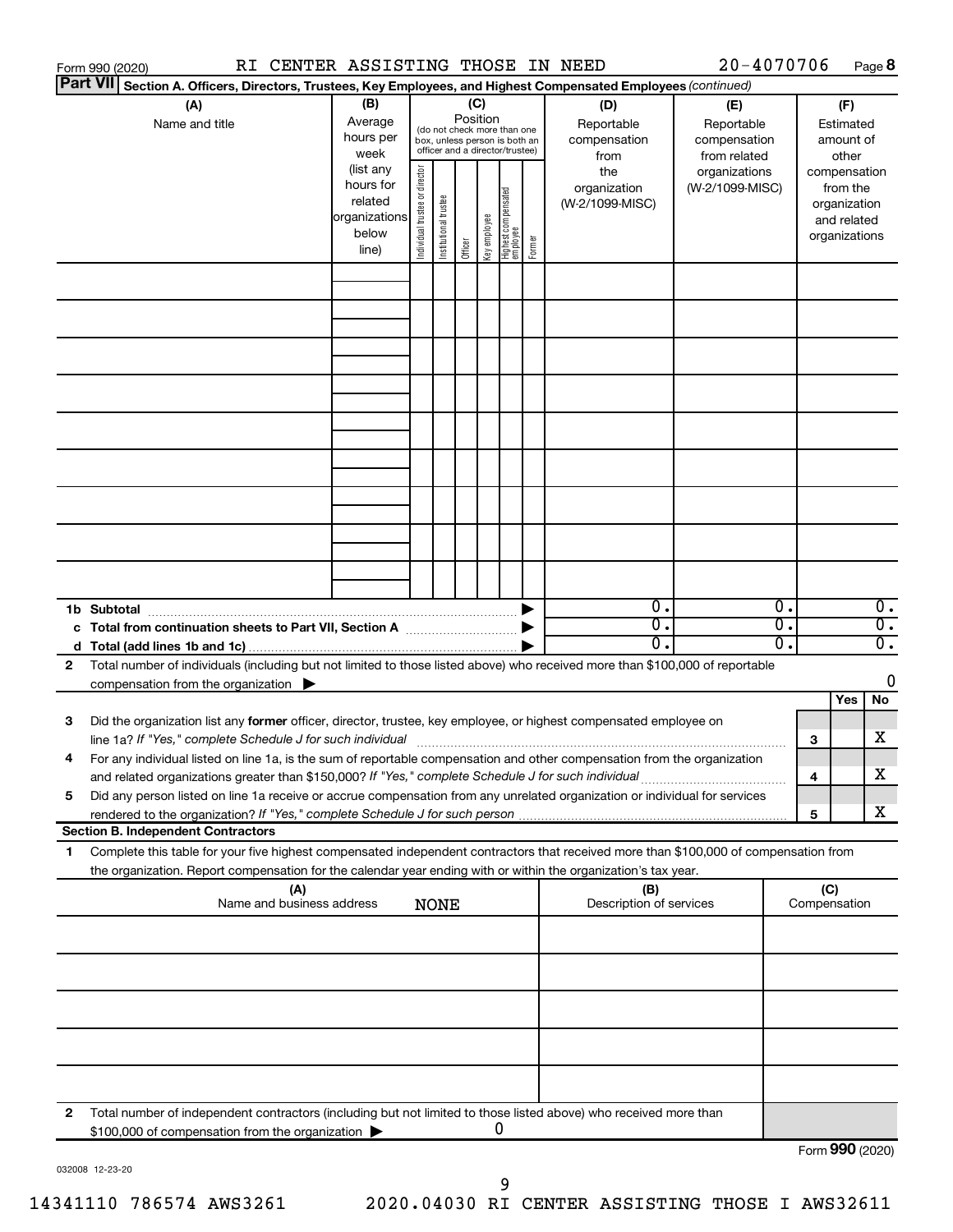|                                                           |      |   | RI CENTER ASSISTING THOSE IN NEED<br>Form 990 (2020)                                                                 |                             |                      |                   | $20 - 4070706$<br>Page 9 |                                      |  |
|-----------------------------------------------------------|------|---|----------------------------------------------------------------------------------------------------------------------|-----------------------------|----------------------|-------------------|--------------------------|--------------------------------------|--|
| <b>Part VIII</b>                                          |      |   | <b>Statement of Revenue</b>                                                                                          |                             |                      |                   |                          |                                      |  |
|                                                           |      |   |                                                                                                                      |                             |                      |                   |                          |                                      |  |
|                                                           |      |   |                                                                                                                      |                             | Total revenue        | Related or exempt | Unrelated                | (D)<br>Revenue excluded              |  |
|                                                           |      |   |                                                                                                                      |                             |                      | function revenue  | business revenue         | from tax under<br>sections 512 - 514 |  |
|                                                           |      |   |                                                                                                                      |                             |                      |                   |                          |                                      |  |
| Contributions, Gifts, Grants<br>and Other Similar Amounts |      |   | 1 a Federated campaigns<br>1a<br>1 <sub>b</sub>                                                                      |                             |                      |                   |                          |                                      |  |
|                                                           |      |   | <b>b</b> Membership dues<br>1 <sub>c</sub><br>c Fundraising events                                                   |                             |                      |                   |                          |                                      |  |
|                                                           |      |   | 1 <sub>d</sub><br>d Related organizations                                                                            |                             |                      |                   |                          |                                      |  |
|                                                           |      |   | e Government grants (contributions)<br>1e                                                                            |                             |                      |                   |                          |                                      |  |
|                                                           |      |   | f All other contributions, gifts, grants, and                                                                        |                             |                      |                   |                          |                                      |  |
|                                                           |      |   | similar amounts not included above<br>1f                                                                             | 2,044,456.                  |                      |                   |                          |                                      |  |
|                                                           |      |   | g Noncash contributions included in lines 1a-1f                                                                      | $\frac{1}{19}$ \$1,304,538. |                      |                   |                          |                                      |  |
|                                                           |      |   |                                                                                                                      |                             | $\sqrt{2}$ ,044,456. |                   |                          |                                      |  |
|                                                           |      |   |                                                                                                                      | <b>Business Code</b>        |                      |                   |                          |                                      |  |
|                                                           |      |   | 2 a THRIFT SHOP SALES                                                                                                | 900099                      | 67,704.              | 67,704.           |                          |                                      |  |
| Program Service<br>Revenue                                |      | b | <u> 1989 - Johann John Stein, markin fan de Frysk kampen oantal fan de Fryske kampen oantal fan de Fryske kampen</u> |                             |                      |                   |                          |                                      |  |
|                                                           |      | с |                                                                                                                      |                             |                      |                   |                          |                                      |  |
|                                                           |      | d |                                                                                                                      |                             |                      |                   |                          |                                      |  |
|                                                           |      | е |                                                                                                                      |                             |                      |                   |                          |                                      |  |
|                                                           |      |   | All other program service revenue                                                                                    |                             |                      |                   |                          |                                      |  |
|                                                           |      |   |                                                                                                                      |                             | 67,704.              |                   |                          |                                      |  |
|                                                           | 3    |   | Investment income (including dividends, interest, and                                                                |                             |                      |                   |                          |                                      |  |
|                                                           |      |   |                                                                                                                      |                             |                      |                   |                          |                                      |  |
|                                                           | 4    |   | Income from investment of tax-exempt bond proceeds                                                                   |                             |                      |                   |                          |                                      |  |
|                                                           | 5    |   |                                                                                                                      |                             |                      |                   |                          |                                      |  |
|                                                           |      |   | (i) Real                                                                                                             | (ii) Personal               |                      |                   |                          |                                      |  |
|                                                           |      |   | $6a \ 13,700.$<br>6 a Gross rents<br>$\overline{\phantom{a}}$                                                        |                             |                      |                   |                          |                                      |  |
|                                                           |      |   | $6b \mid 15,993.$<br><b>b</b> Less: rental expenses                                                                  |                             |                      |                   |                          |                                      |  |
|                                                           |      |   | $-2, 293.$<br>6c<br>c Rental income or (loss)                                                                        |                             |                      |                   |                          |                                      |  |
|                                                           |      |   | d Net rental income or (loss)                                                                                        |                             | $-2, 293.$           |                   | $-2, 293.$               |                                      |  |
|                                                           |      |   | (i) Securities<br>7 a Gross amount from sales of                                                                     | (ii) Other                  |                      |                   |                          |                                      |  |
|                                                           |      |   | assets other than inventory<br>7a                                                                                    |                             |                      |                   |                          |                                      |  |
|                                                           |      |   | <b>b</b> Less: cost or other basis                                                                                   |                             |                      |                   |                          |                                      |  |
| evenue                                                    |      |   | and sales expenses<br>7b<br>7c                                                                                       |                             |                      |                   |                          |                                      |  |
|                                                           |      |   | c Gain or (loss)                                                                                                     |                             |                      |                   |                          |                                      |  |
| Other R                                                   |      |   | 8 a Gross income from fundraising events (not                                                                        |                             |                      |                   |                          |                                      |  |
|                                                           |      |   | including \$<br>and the contract of the contract of                                                                  |                             |                      |                   |                          |                                      |  |
|                                                           |      |   | contributions reported on line 1c). See                                                                              |                             |                      |                   |                          |                                      |  |
|                                                           |      |   |                                                                                                                      | l 8a                        |                      |                   |                          |                                      |  |
|                                                           |      |   |                                                                                                                      | 8 <sub>b</sub>              |                      |                   |                          |                                      |  |
|                                                           |      |   | c Net income or (loss) from fundraising events                                                                       | ▶<br>.                      |                      |                   |                          |                                      |  |
|                                                           |      |   | 9 a Gross income from gaming activities. See                                                                         |                             |                      |                   |                          |                                      |  |
|                                                           |      |   |                                                                                                                      | 9a                          |                      |                   |                          |                                      |  |
|                                                           |      |   |                                                                                                                      | 9 <sub>b</sub>              |                      |                   |                          |                                      |  |
|                                                           |      |   | c Net income or (loss) from gaming activities                                                                        | ▶                           |                      |                   |                          |                                      |  |
|                                                           |      |   | <b>10 a</b> Gross sales of inventory, less returns                                                                   |                             |                      |                   |                          |                                      |  |
|                                                           |      |   |                                                                                                                      | 10a                         |                      |                   |                          |                                      |  |
|                                                           |      |   | <b>b</b> Less: cost of goods sold                                                                                    | 10 <sub>b</sub>             |                      |                   |                          |                                      |  |
|                                                           |      |   | c Net income or (loss) from sales of inventory                                                                       |                             |                      |                   |                          |                                      |  |
|                                                           |      |   |                                                                                                                      | <b>Business Code</b>        |                      |                   |                          |                                      |  |
|                                                           | 11 a |   |                                                                                                                      |                             |                      |                   |                          |                                      |  |
|                                                           |      | b |                                                                                                                      |                             |                      |                   |                          |                                      |  |
| Miscellaneous<br>Revenue                                  |      | с |                                                                                                                      |                             |                      |                   |                          |                                      |  |
|                                                           |      |   |                                                                                                                      |                             |                      |                   |                          |                                      |  |
|                                                           |      |   |                                                                                                                      | ▶                           | $[2, 109, 867]$ .    | 67,704.           |                          | о.                                   |  |
|                                                           | 12   |   |                                                                                                                      |                             |                      |                   | $-2, 293.$               | Form 990 (2020)                      |  |
| 032009 12-23-20                                           |      |   |                                                                                                                      |                             |                      |                   |                          |                                      |  |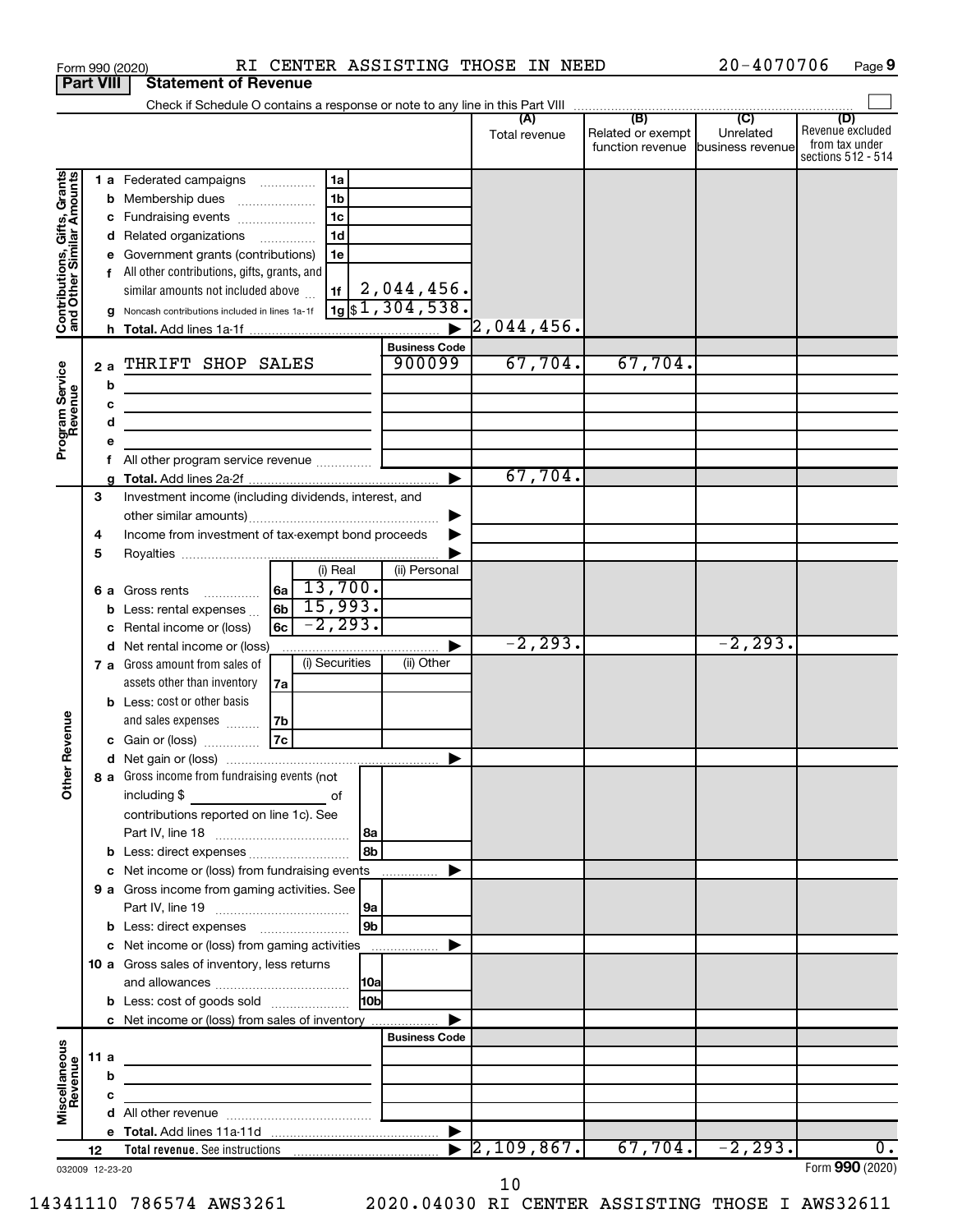**Part IX Statement of Functional Expenses**

Form 990 (2020) RI CENTER ASSISTING THOSE IN NEED 20-4070706 Page

20-4070706 Page 10

|          | Section 501(c)(3) and 501(c)(4) organizations must complete all columns. All other organizations must complete column (A).                                 |                |                                    |                                    |                                |  |  |  |  |  |  |  |
|----------|------------------------------------------------------------------------------------------------------------------------------------------------------------|----------------|------------------------------------|------------------------------------|--------------------------------|--|--|--|--|--|--|--|
|          |                                                                                                                                                            |                |                                    |                                    |                                |  |  |  |  |  |  |  |
|          | Do not include amounts reported on lines 6b,<br>7b, 8b, 9b, and 10b of Part VIII.                                                                          | Total expenses | (B)<br>Program service<br>expenses | Management and<br>general expenses | (D)<br>Fundraising<br>expenses |  |  |  |  |  |  |  |
| 1        | Grants and other assistance to domestic organizations                                                                                                      |                |                                    |                                    |                                |  |  |  |  |  |  |  |
|          | and domestic governments. See Part IV, line 21                                                                                                             |                |                                    |                                    |                                |  |  |  |  |  |  |  |
| 2        | Grants and other assistance to domestic                                                                                                                    |                |                                    |                                    |                                |  |  |  |  |  |  |  |
|          | individuals. See Part IV, line 22                                                                                                                          | 1,341,135.     | 1,341,135.                         |                                    |                                |  |  |  |  |  |  |  |
| З        | Grants and other assistance to foreign                                                                                                                     |                |                                    |                                    |                                |  |  |  |  |  |  |  |
|          | organizations, foreign governments, and foreign                                                                                                            |                |                                    |                                    |                                |  |  |  |  |  |  |  |
|          | individuals. See Part IV, lines 15 and 16                                                                                                                  |                |                                    |                                    |                                |  |  |  |  |  |  |  |
| 4        | Benefits paid to or for members                                                                                                                            |                |                                    |                                    |                                |  |  |  |  |  |  |  |
| 5        | Compensation of current officers, directors,                                                                                                               |                |                                    |                                    |                                |  |  |  |  |  |  |  |
|          | trustees, and key employees                                                                                                                                |                |                                    |                                    |                                |  |  |  |  |  |  |  |
| 6        | Compensation not included above to disqualified                                                                                                            |                |                                    |                                    |                                |  |  |  |  |  |  |  |
|          | persons (as defined under section 4958(f)(1)) and                                                                                                          |                |                                    |                                    |                                |  |  |  |  |  |  |  |
|          | persons described in section 4958(c)(3)(B)                                                                                                                 |                |                                    |                                    |                                |  |  |  |  |  |  |  |
| 7        |                                                                                                                                                            | 72,915.        | 59,473.                            | 13,442.                            |                                |  |  |  |  |  |  |  |
| 8        | Pension plan accruals and contributions (include                                                                                                           |                |                                    |                                    |                                |  |  |  |  |  |  |  |
|          | section 401(k) and 403(b) employer contributions)                                                                                                          |                |                                    |                                    |                                |  |  |  |  |  |  |  |
| 9        |                                                                                                                                                            |                |                                    |                                    |                                |  |  |  |  |  |  |  |
| 10       |                                                                                                                                                            | 27,583.        | 22,618.                            | 4,965.                             |                                |  |  |  |  |  |  |  |
| 11       | Fees for services (nonemployees):                                                                                                                          |                |                                    |                                    |                                |  |  |  |  |  |  |  |
| а        |                                                                                                                                                            |                |                                    |                                    |                                |  |  |  |  |  |  |  |
| b        |                                                                                                                                                            |                |                                    |                                    |                                |  |  |  |  |  |  |  |
|          |                                                                                                                                                            | 1,950.         | 1,950.                             |                                    |                                |  |  |  |  |  |  |  |
|          |                                                                                                                                                            |                |                                    |                                    |                                |  |  |  |  |  |  |  |
| е        | Professional fundraising services. See Part IV, line 17                                                                                                    |                |                                    |                                    |                                |  |  |  |  |  |  |  |
|          | Investment management fees                                                                                                                                 |                |                                    |                                    |                                |  |  |  |  |  |  |  |
| g        | Other. (If line 11g amount exceeds 10% of line 25,                                                                                                         |                |                                    |                                    |                                |  |  |  |  |  |  |  |
|          | column (A) amount, list line 11g expenses on Sch 0.)                                                                                                       | 4,415.         | $\frac{4,415}{332}$ .              |                                    |                                |  |  |  |  |  |  |  |
| 12       |                                                                                                                                                            | 1,002.         |                                    |                                    | 670.                           |  |  |  |  |  |  |  |
| 13       |                                                                                                                                                            | 5,209.<br>117. | 5,209.<br>117.                     |                                    |                                |  |  |  |  |  |  |  |
| 14       |                                                                                                                                                            |                |                                    |                                    |                                |  |  |  |  |  |  |  |
| 15       |                                                                                                                                                            | 16,916.        | 16,916.                            |                                    |                                |  |  |  |  |  |  |  |
| 16       |                                                                                                                                                            |                |                                    |                                    |                                |  |  |  |  |  |  |  |
| 17       |                                                                                                                                                            |                |                                    |                                    |                                |  |  |  |  |  |  |  |
| 18       | Payments of travel or entertainment expenses                                                                                                               |                |                                    |                                    |                                |  |  |  |  |  |  |  |
|          | for any federal, state, or local public officials                                                                                                          | 26.            | 26.                                |                                    |                                |  |  |  |  |  |  |  |
| 19       | Conferences, conventions, and meetings                                                                                                                     | 6,530.         | 6,530.                             |                                    |                                |  |  |  |  |  |  |  |
| 20       | Interest                                                                                                                                                   |                |                                    |                                    |                                |  |  |  |  |  |  |  |
| 21<br>22 | Depreciation, depletion, and amortization                                                                                                                  | 31,075.        | 22,761.                            | 6,651.                             | 1,663.                         |  |  |  |  |  |  |  |
|          |                                                                                                                                                            | 19, 176.       | 19, 176.                           |                                    |                                |  |  |  |  |  |  |  |
| 23<br>24 | Insurance<br>Other expenses. Itemize expenses not covered                                                                                                  |                |                                    |                                    |                                |  |  |  |  |  |  |  |
|          | above (List miscellaneous expenses on line 24e. If<br>line 24e amount exceeds 10% of line 25, column (A)<br>amount, list line 24e expenses on Schedule O.) |                |                                    |                                    |                                |  |  |  |  |  |  |  |
| a        | FOOD PURCHASES AND EXPE                                                                                                                                    | 89,543.        | 89,543.                            |                                    |                                |  |  |  |  |  |  |  |
|          | MISCELLANEOUS EXPENSE                                                                                                                                      | 10,705.        | 9,500.                             |                                    | 1,205.                         |  |  |  |  |  |  |  |
|          | REPAIRS AND MAINTENANCE                                                                                                                                    | 3,848.         | 3,848.                             |                                    |                                |  |  |  |  |  |  |  |
| d        | PAYROLL SERVICE                                                                                                                                            | 1,476.         | 107.                               | 1,369.                             |                                |  |  |  |  |  |  |  |
| е        | All other expenses                                                                                                                                         | 1,776.         | 1,772.                             | 4.                                 |                                |  |  |  |  |  |  |  |
| 25       | Total functional expenses. Add lines 1 through 24e                                                                                                         | 1,635,397.     | 1,605,428                          | 26,431.                            | 3,538.                         |  |  |  |  |  |  |  |
| 26       | Joint costs. Complete this line only if the organization                                                                                                   |                |                                    |                                    |                                |  |  |  |  |  |  |  |
|          | reported in column (B) joint costs from a combined                                                                                                         |                |                                    |                                    |                                |  |  |  |  |  |  |  |
|          | educational campaign and fundraising solicitation.                                                                                                         |                |                                    |                                    |                                |  |  |  |  |  |  |  |
|          | Check here $\blacktriangleright$<br>if following SOP 98-2 (ASC 958-720)                                                                                    |                |                                    |                                    |                                |  |  |  |  |  |  |  |

032010 12-23-20

Form (2020) **990**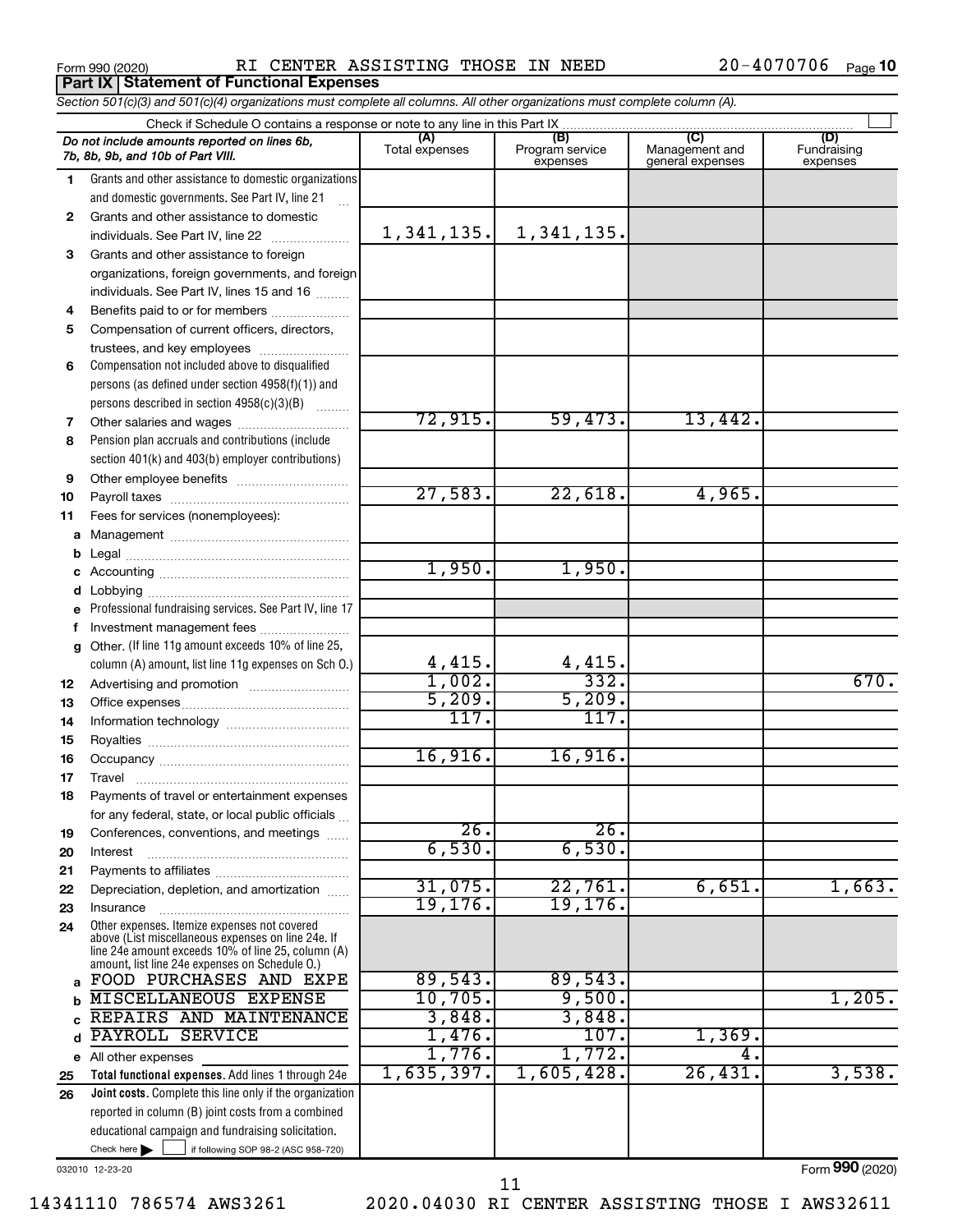|  | Form 990 (2020) |  |  | RI CENTER ASSISTING THOSE IN NEED |  |  |  | $20 - 4070706$ | Page 11 |
|--|-----------------|--|--|-----------------------------------|--|--|--|----------------|---------|
|--|-----------------|--|--|-----------------------------------|--|--|--|----------------|---------|

|                             | Part X   | <b>Balance Sheet</b>                                                                                                                                                                                                           |           |              |                          |                 |                    |
|-----------------------------|----------|--------------------------------------------------------------------------------------------------------------------------------------------------------------------------------------------------------------------------------|-----------|--------------|--------------------------|-----------------|--------------------|
|                             |          |                                                                                                                                                                                                                                |           |              |                          |                 |                    |
|                             |          |                                                                                                                                                                                                                                |           |              | (A)<br>Beginning of year |                 | (B)<br>End of year |
|                             | 1        |                                                                                                                                                                                                                                | 165, 433. | $\mathbf{1}$ | 577,864.                 |                 |                    |
|                             | 2        |                                                                                                                                                                                                                                |           |              |                          | $\mathbf{2}$    |                    |
|                             | 3        |                                                                                                                                                                                                                                |           |              |                          | 3               |                    |
|                             | 4        |                                                                                                                                                                                                                                |           |              |                          | 4               |                    |
|                             | 5        | Loans and other receivables from any current or former officer, director,                                                                                                                                                      |           |              |                          |                 |                    |
|                             |          | trustee, key employee, creator or founder, substantial contributor, or 35%                                                                                                                                                     |           |              |                          |                 |                    |
|                             |          | controlled entity or family member of any of these persons                                                                                                                                                                     |           |              |                          | 5               |                    |
|                             | 6        | Loans and other receivables from other disqualified persons (as defined                                                                                                                                                        |           |              |                          |                 |                    |
|                             |          | under section 4958(f)(1)), and persons described in section $4958(c)(3)(B)$                                                                                                                                                    |           |              |                          | 6               |                    |
|                             | 7        |                                                                                                                                                                                                                                |           |              |                          | $\overline{7}$  |                    |
| Assets                      | 8        |                                                                                                                                                                                                                                |           |              |                          | 8               |                    |
|                             | 9        | Prepaid expenses and deferred charges [11] matter continuum matter and referred charges [11] matter continuum matter continuum matter and continuum matter continuum matter and continuum matter continuum matter continuum ma |           | 9            |                          |                 |                    |
|                             |          | <b>10a</b> Land, buildings, and equipment: cost or other                                                                                                                                                                       |           |              |                          |                 |                    |
|                             |          | basis. Complete Part VI of Schedule D  10a                                                                                                                                                                                     |           | 723,680.     |                          |                 |                    |
|                             |          | <b>b</b> Less: accumulated depreciation <b></b> 10b                                                                                                                                                                            |           | 312,044.     | 444,893.                 | 10 <sub>c</sub> | $411,636$ .        |
|                             | 11       |                                                                                                                                                                                                                                |           |              |                          | 11              |                    |
|                             | 12       |                                                                                                                                                                                                                                |           |              |                          | 12              |                    |
|                             | 13       |                                                                                                                                                                                                                                |           | 13           |                          |                 |                    |
|                             | 14       |                                                                                                                                                                                                                                |           | 14           |                          |                 |                    |
|                             | 15       |                                                                                                                                                                                                                                | 269.      | 15           | 269.                     |                 |                    |
|                             | 16       |                                                                                                                                                                                                                                |           |              | 610,595.                 | 16              | 989,769.           |
|                             | 17       |                                                                                                                                                                                                                                |           |              | 5,131.                   | 17              | 1,807.             |
|                             | 18       |                                                                                                                                                                                                                                |           | 18           |                          |                 |                    |
|                             | 19       |                                                                                                                                                                                                                                |           | 19           |                          |                 |                    |
|                             | 20       |                                                                                                                                                                                                                                |           |              |                          | 20              |                    |
|                             | 21       | Escrow or custodial account liability. Complete Part IV of Schedule D                                                                                                                                                          |           |              |                          | 21              |                    |
|                             | 22       | Loans and other payables to any current or former officer, director,                                                                                                                                                           |           |              |                          |                 |                    |
| Liabilities                 |          | trustee, key employee, creator or founder, substantial contributor, or 35%                                                                                                                                                     |           |              |                          |                 |                    |
|                             |          | controlled entity or family member of any of these persons <i>manufolder in the controlled</i>                                                                                                                                 |           |              |                          | 22              |                    |
|                             | 23       | Secured mortgages and notes payable to unrelated third parties                                                                                                                                                                 |           |              | 91,972.                  | 23              | $\overline{0}$ .   |
|                             | 24       |                                                                                                                                                                                                                                |           |              | 24                       |                 |                    |
|                             | 25       | Other liabilities (including federal income tax, payables to related third                                                                                                                                                     |           |              |                          |                 |                    |
|                             |          | parties, and other liabilities not included on lines 17-24). Complete Part X                                                                                                                                                   |           |              | 550.                     |                 |                    |
|                             |          | of Schedule D                                                                                                                                                                                                                  |           |              | 97,653.                  | 25              | 550.<br>2,357.     |
|                             | 26       | Total liabilities. Add lines 17 through 25                                                                                                                                                                                     |           |              |                          | 26              |                    |
|                             |          | Organizations that follow FASB ASC 958, check here $\blacktriangleright \lfloor \underline{X} \rfloor$                                                                                                                         |           |              |                          |                 |                    |
|                             |          | and complete lines 27, 28, 32, and 33.                                                                                                                                                                                         |           |              | 512,942.                 |                 | 866,647.           |
|                             | 27       |                                                                                                                                                                                                                                |           |              |                          | 27              | 120, 765.          |
|                             | 28       |                                                                                                                                                                                                                                |           |              |                          | 28              |                    |
|                             |          | Organizations that do not follow FASB ASC 958, check here ▶ □                                                                                                                                                                  |           |              |                          |                 |                    |
|                             |          | and complete lines 29 through 33.                                                                                                                                                                                              |           |              |                          |                 |                    |
|                             | 29<br>30 | Paid-in or capital surplus, or land, building, or equipment fund                                                                                                                                                               |           |              |                          | 29<br>30        |                    |
|                             | 31       | Retained earnings, endowment, accumulated income, or other funds                                                                                                                                                               |           |              |                          | 31              |                    |
| Net Assets or Fund Balances | 32       |                                                                                                                                                                                                                                |           |              | 512,942.                 | 32              | 987,412.           |
|                             | 33       |                                                                                                                                                                                                                                |           |              | 610,595.                 | 33              | 989,769.           |
|                             |          |                                                                                                                                                                                                                                |           |              |                          |                 | Form 990 (2020)    |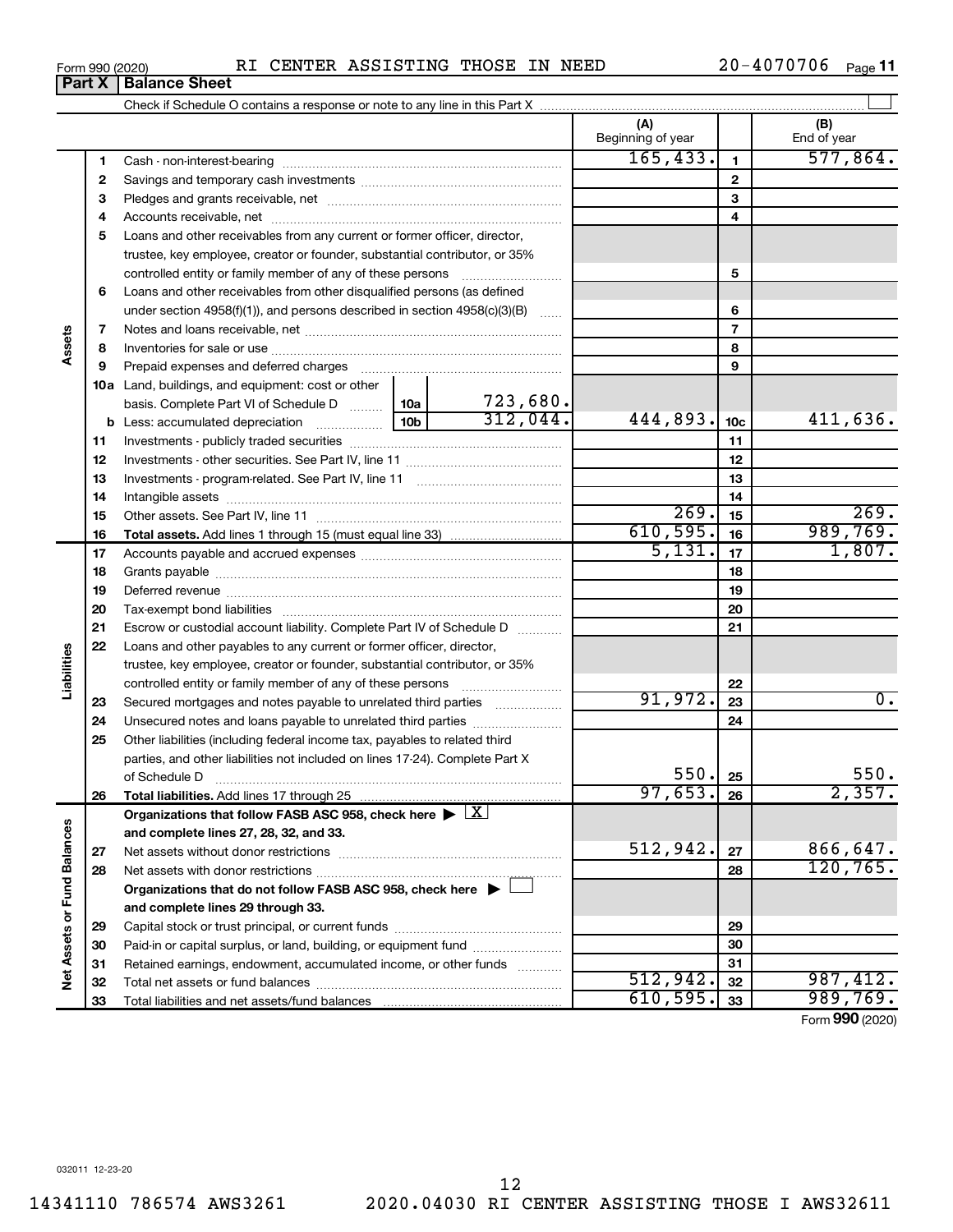|    | RI CENTER ASSISTING THOSE IN NEED<br>Form 990 (2020)                                                                                 | 20-4070706     |                |                     | Page 12          |
|----|--------------------------------------------------------------------------------------------------------------------------------------|----------------|----------------|---------------------|------------------|
|    | <b>Part XI</b><br><b>Reconciliation of Net Assets</b>                                                                                |                |                |                     |                  |
|    |                                                                                                                                      |                |                |                     |                  |
|    |                                                                                                                                      |                |                |                     |                  |
| 1  |                                                                                                                                      | $\mathbf 1$    | $2,109,867$ .  |                     |                  |
| 2  |                                                                                                                                      | $\overline{2}$ | 1,635,397.     |                     |                  |
| 3  | Revenue less expenses. Subtract line 2 from line 1                                                                                   | $\mathbf{3}$   |                |                     | 474, 470.        |
| 4  |                                                                                                                                      | $\overline{4}$ |                |                     | 512,942.         |
| 5  | Net unrealized gains (losses) on investments [111] www.marting.community.community.community.community.communi                       | 5              |                |                     |                  |
| 6  |                                                                                                                                      | 6              |                |                     |                  |
| 7  | Investment expenses www.communication.com/www.communication.com/www.communication.com/www.com                                        | $\overline{7}$ |                |                     |                  |
| 8  |                                                                                                                                      | 8              |                |                     |                  |
| 9  | Other changes in net assets or fund balances (explain on Schedule O)                                                                 | 9              |                |                     | $\overline{0}$ . |
| 10 | Net assets or fund balances at end of year. Combine lines 3 through 9 (must equal Part X, line 32,                                   |                |                |                     |                  |
|    |                                                                                                                                      | 10             |                |                     | 987, 412.        |
|    | Part XII Financial Statements and Reporting                                                                                          |                |                |                     |                  |
|    |                                                                                                                                      |                |                |                     |                  |
|    |                                                                                                                                      |                |                | Yes                 | No               |
| 1  | Accounting method used to prepare the Form 990: $X \subset X$ Cash<br>Accrual 1 Other                                                |                |                |                     |                  |
|    | If the organization changed its method of accounting from a prior year or checked "Other," explain in Schedule O.                    |                |                |                     |                  |
|    |                                                                                                                                      |                | 2a             |                     | x                |
|    | If "Yes," check a box below to indicate whether the financial statements for the year were compiled or reviewed on a                 |                |                |                     |                  |
|    | separate basis, consolidated basis, or both:                                                                                         |                |                |                     |                  |
|    | <b>Consolidated basis</b><br>Both consolidated and separate basis<br>Separate basis                                                  |                |                |                     |                  |
|    |                                                                                                                                      |                | 2 <sub>b</sub> |                     | x                |
|    | If "Yes," check a box below to indicate whether the financial statements for the year were audited on a separate basis,              |                |                |                     |                  |
|    | consolidated basis, or both:                                                                                                         |                |                |                     |                  |
|    | Consolidated basis<br>Both consolidated and separate basis<br>Separate basis                                                         |                |                |                     |                  |
|    | c If "Yes" to line 2a or 2b, does the organization have a committee that assumes responsibility for oversight of the audit,          |                |                |                     |                  |
|    |                                                                                                                                      |                | 2 <sub>c</sub> |                     |                  |
|    | If the organization changed either its oversight process or selection process during the tax year, explain on Schedule O.            |                |                |                     |                  |
|    | 3a As a result of a federal award, was the organization required to undergo an audit or audits as set forth in the Single Audit      |                |                |                     |                  |
|    | Act and OMB Circular A-133?                                                                                                          |                | 3a             |                     | x                |
|    | <b>b</b> If "Yes," did the organization undergo the required audit or audits? If the organization did not undergo the required audit |                |                |                     |                  |
|    |                                                                                                                                      |                | 3b             |                     |                  |
|    |                                                                                                                                      |                |                | $000 \text{ hours}$ |                  |

Form (2020) **990**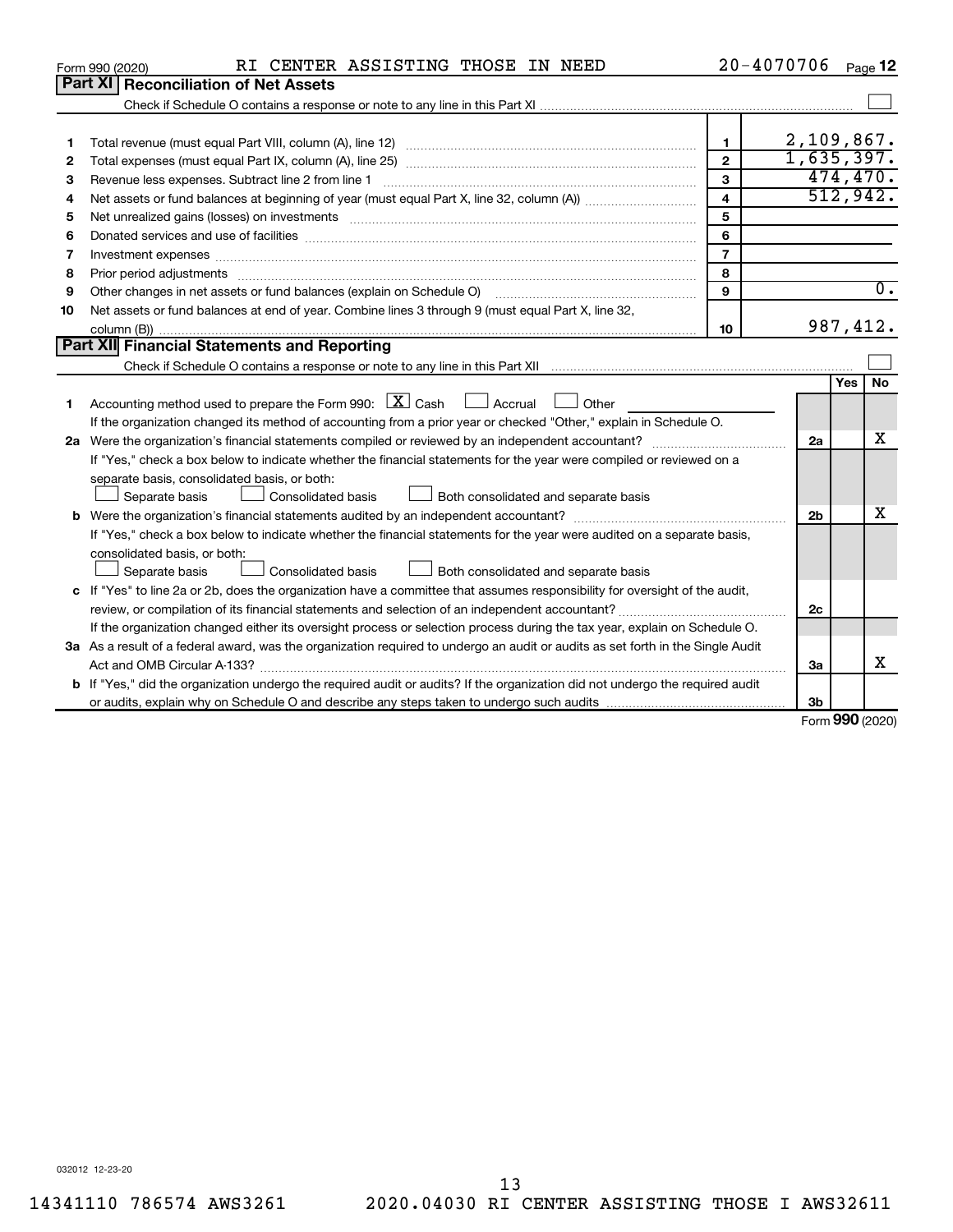**SCHEDULE A**

Department of the Treasury

## Form 990 or 990-EZ) **Public Charity Status and Public Support**<br>
Complete if the organization is a section 501(c)(3) organization or a section<br> **2020**

**4947(a)(1) nonexempt charitable trust. | Attach to Form 990 or Form 990-EZ.** 

| OMB No. 1545-0047                   |
|-------------------------------------|
| 2020                                |
| <b>Open to Public</b><br>Inspection |

|                | ᇭ ៶៴ ៲ ៴៲ ៲៲៲ ៴៴៴ ៴៲ ៲ ៴៲ ៲៲៲ ៴<br>Internal Revenue Service<br>Inspection<br>Go to www.irs.gov/Form990 for instructions and the latest information. |                                                                                                  |  |                                                                        |                                                                                                                                                                                                                                                 |  |                                                                |                        |  |                                       |
|----------------|-----------------------------------------------------------------------------------------------------------------------------------------------------|--------------------------------------------------------------------------------------------------|--|------------------------------------------------------------------------|-------------------------------------------------------------------------------------------------------------------------------------------------------------------------------------------------------------------------------------------------|--|----------------------------------------------------------------|------------------------|--|---------------------------------------|
|                |                                                                                                                                                     | Name of the organization                                                                         |  |                                                                        |                                                                                                                                                                                                                                                 |  |                                                                |                        |  | <b>Employer identification number</b> |
|                |                                                                                                                                                     |                                                                                                  |  |                                                                        | RI CENTER ASSISTING THOSE IN NEED                                                                                                                                                                                                               |  |                                                                |                        |  | 20-4070706                            |
|                | Part I                                                                                                                                              |                                                                                                  |  |                                                                        | Reason for Public Charity Status. (All organizations must complete this part.) See instructions.                                                                                                                                                |  |                                                                |                        |  |                                       |
|                |                                                                                                                                                     |                                                                                                  |  |                                                                        | The organization is not a private foundation because it is: (For lines 1 through 12, check only one box.)                                                                                                                                       |  |                                                                |                        |  |                                       |
| 1              |                                                                                                                                                     |                                                                                                  |  |                                                                        | A church, convention of churches, or association of churches described in section 170(b)(1)(A)(i).                                                                                                                                              |  |                                                                |                        |  |                                       |
| 2              |                                                                                                                                                     |                                                                                                  |  |                                                                        | A school described in section 170(b)(1)(A)(ii). (Attach Schedule E (Form 990 or 990-EZ).)                                                                                                                                                       |  |                                                                |                        |  |                                       |
| 3              |                                                                                                                                                     |                                                                                                  |  |                                                                        | A hospital or a cooperative hospital service organization described in section 170(b)(1)(A)(iii).                                                                                                                                               |  |                                                                |                        |  |                                       |
| 4              |                                                                                                                                                     |                                                                                                  |  |                                                                        | A medical research organization operated in conjunction with a hospital described in section 170(b)(1)(A)(iii). Enter the hospital's name,                                                                                                      |  |                                                                |                        |  |                                       |
|                |                                                                                                                                                     | city, and state:                                                                                 |  |                                                                        |                                                                                                                                                                                                                                                 |  |                                                                |                        |  |                                       |
| 5              |                                                                                                                                                     |                                                                                                  |  |                                                                        | An organization operated for the benefit of a college or university owned or operated by a governmental unit described in                                                                                                                       |  |                                                                |                        |  |                                       |
|                |                                                                                                                                                     |                                                                                                  |  | section 170(b)(1)(A)(iv). (Complete Part II.)                          |                                                                                                                                                                                                                                                 |  |                                                                |                        |  |                                       |
| 6              |                                                                                                                                                     | A federal, state, or local government or governmental unit described in section 170(b)(1)(A)(v). |  |                                                                        |                                                                                                                                                                                                                                                 |  |                                                                |                        |  |                                       |
| $\overline{7}$ | <u>  X  </u>                                                                                                                                        |                                                                                                  |  |                                                                        | An organization that normally receives a substantial part of its support from a governmental unit or from the general public described in                                                                                                       |  |                                                                |                        |  |                                       |
|                |                                                                                                                                                     |                                                                                                  |  | section 170(b)(1)(A)(vi). (Complete Part II.)                          |                                                                                                                                                                                                                                                 |  |                                                                |                        |  |                                       |
| 8              |                                                                                                                                                     |                                                                                                  |  |                                                                        | A community trust described in section 170(b)(1)(A)(vi). (Complete Part II.)                                                                                                                                                                    |  |                                                                |                        |  |                                       |
| 9              |                                                                                                                                                     |                                                                                                  |  |                                                                        | An agricultural research organization described in section 170(b)(1)(A)(ix) operated in conjunction with a land-grant college                                                                                                                   |  |                                                                |                        |  |                                       |
|                |                                                                                                                                                     |                                                                                                  |  |                                                                        | or university or a non-land-grant college of agriculture (see instructions). Enter the name, city, and state of the college or                                                                                                                  |  |                                                                |                        |  |                                       |
|                |                                                                                                                                                     | university:                                                                                      |  |                                                                        |                                                                                                                                                                                                                                                 |  |                                                                |                        |  |                                       |
| 10             |                                                                                                                                                     |                                                                                                  |  |                                                                        | An organization that normally receives (1) more than 33 1/3% of its support from contributions, membership fees, and gross receipts from                                                                                                        |  |                                                                |                        |  |                                       |
|                |                                                                                                                                                     |                                                                                                  |  |                                                                        | activities related to its exempt functions, subject to certain exceptions; and (2) no more than 33 1/3% of its support from gross investment                                                                                                    |  |                                                                |                        |  |                                       |
|                |                                                                                                                                                     |                                                                                                  |  |                                                                        | income and unrelated business taxable income (less section 511 tax) from businesses acquired by the organization after June 30, 1975.                                                                                                           |  |                                                                |                        |  |                                       |
|                |                                                                                                                                                     |                                                                                                  |  | See section 509(a)(2). (Complete Part III.)                            |                                                                                                                                                                                                                                                 |  |                                                                |                        |  |                                       |
| 11             |                                                                                                                                                     |                                                                                                  |  |                                                                        | An organization organized and operated exclusively to test for public safety. See section 509(a)(4).                                                                                                                                            |  |                                                                |                        |  |                                       |
| 12             |                                                                                                                                                     |                                                                                                  |  |                                                                        | An organization organized and operated exclusively for the benefit of, to perform the functions of, or to carry out the purposes of one or                                                                                                      |  |                                                                |                        |  |                                       |
|                |                                                                                                                                                     |                                                                                                  |  |                                                                        | more publicly supported organizations described in section 509(a)(1) or section 509(a)(2). See section 509(a)(3). Check the box in                                                                                                              |  |                                                                |                        |  |                                       |
|                |                                                                                                                                                     |                                                                                                  |  |                                                                        | lines 12a through 12d that describes the type of supporting organization and complete lines 12e, 12f, and 12g.                                                                                                                                  |  |                                                                |                        |  |                                       |
| а              |                                                                                                                                                     |                                                                                                  |  |                                                                        | Type I. A supporting organization operated, supervised, or controlled by its supported organization(s), typically by giving                                                                                                                     |  |                                                                |                        |  |                                       |
|                |                                                                                                                                                     |                                                                                                  |  |                                                                        | the supported organization(s) the power to regularly appoint or elect a majority of the directors or trustees of the supporting                                                                                                                 |  |                                                                |                        |  |                                       |
|                |                                                                                                                                                     |                                                                                                  |  | organization. You must complete Part IV, Sections A and B.             |                                                                                                                                                                                                                                                 |  |                                                                |                        |  |                                       |
| b              |                                                                                                                                                     |                                                                                                  |  |                                                                        | Type II. A supporting organization supervised or controlled in connection with its supported organization(s), by having<br>control or management of the supporting organization vested in the same persons that control or manage the supported |  |                                                                |                        |  |                                       |
|                |                                                                                                                                                     |                                                                                                  |  | organization(s). You must complete Part IV, Sections A and C.          |                                                                                                                                                                                                                                                 |  |                                                                |                        |  |                                       |
| с              |                                                                                                                                                     |                                                                                                  |  |                                                                        | Type III functionally integrated. A supporting organization operated in connection with, and functionally integrated with,                                                                                                                      |  |                                                                |                        |  |                                       |
|                |                                                                                                                                                     |                                                                                                  |  |                                                                        | its supported organization(s) (see instructions). You must complete Part IV, Sections A, D, and E.                                                                                                                                              |  |                                                                |                        |  |                                       |
| d              |                                                                                                                                                     |                                                                                                  |  |                                                                        | Type III non-functionally integrated. A supporting organization operated in connection with its supported organization(s)                                                                                                                       |  |                                                                |                        |  |                                       |
|                |                                                                                                                                                     |                                                                                                  |  |                                                                        | that is not functionally integrated. The organization generally must satisfy a distribution requirement and an attentiveness                                                                                                                    |  |                                                                |                        |  |                                       |
|                |                                                                                                                                                     |                                                                                                  |  |                                                                        | requirement (see instructions). You must complete Part IV, Sections A and D, and Part V.                                                                                                                                                        |  |                                                                |                        |  |                                       |
| е              |                                                                                                                                                     |                                                                                                  |  |                                                                        | Check this box if the organization received a written determination from the IRS that it is a Type I, Type II, Type III                                                                                                                         |  |                                                                |                        |  |                                       |
|                |                                                                                                                                                     |                                                                                                  |  |                                                                        | functionally integrated, or Type III non-functionally integrated supporting organization.                                                                                                                                                       |  |                                                                |                        |  |                                       |
| f              |                                                                                                                                                     |                                                                                                  |  |                                                                        |                                                                                                                                                                                                                                                 |  |                                                                |                        |  |                                       |
| g              |                                                                                                                                                     |                                                                                                  |  | Provide the following information about the supported organization(s). |                                                                                                                                                                                                                                                 |  |                                                                |                        |  |                                       |
|                |                                                                                                                                                     | (i) Name of supported                                                                            |  | (ii) EIN                                                               | (iii) Type of organization                                                                                                                                                                                                                      |  | (iv) Is the organization listed<br>in your governing document? | (v) Amount of monetary |  | (vi) Amount of other                  |
|                | (described on lines 1-10<br>organization<br>support (see instructions)<br>support (see instructions)<br>Yes<br>No<br>above (see instructions))      |                                                                                                  |  |                                                                        |                                                                                                                                                                                                                                                 |  |                                                                |                        |  |                                       |
|                |                                                                                                                                                     |                                                                                                  |  |                                                                        |                                                                                                                                                                                                                                                 |  |                                                                |                        |  |                                       |
|                |                                                                                                                                                     |                                                                                                  |  |                                                                        |                                                                                                                                                                                                                                                 |  |                                                                |                        |  |                                       |
|                |                                                                                                                                                     |                                                                                                  |  |                                                                        |                                                                                                                                                                                                                                                 |  |                                                                |                        |  |                                       |
|                |                                                                                                                                                     |                                                                                                  |  |                                                                        |                                                                                                                                                                                                                                                 |  |                                                                |                        |  |                                       |
|                |                                                                                                                                                     |                                                                                                  |  |                                                                        |                                                                                                                                                                                                                                                 |  |                                                                |                        |  |                                       |
|                |                                                                                                                                                     |                                                                                                  |  |                                                                        |                                                                                                                                                                                                                                                 |  |                                                                |                        |  |                                       |
|                |                                                                                                                                                     |                                                                                                  |  |                                                                        |                                                                                                                                                                                                                                                 |  |                                                                |                        |  |                                       |
|                |                                                                                                                                                     |                                                                                                  |  |                                                                        |                                                                                                                                                                                                                                                 |  |                                                                |                        |  |                                       |
|                |                                                                                                                                                     |                                                                                                  |  |                                                                        |                                                                                                                                                                                                                                                 |  |                                                                |                        |  |                                       |
| Total          |                                                                                                                                                     |                                                                                                  |  |                                                                        |                                                                                                                                                                                                                                                 |  |                                                                |                        |  |                                       |

LHA For Paperwork Reduction Act Notice, see the Instructions for Form 990 or 990-EZ. 032021 01-25-21 Schedule A (Form 990 or 990-EZ) 2020 14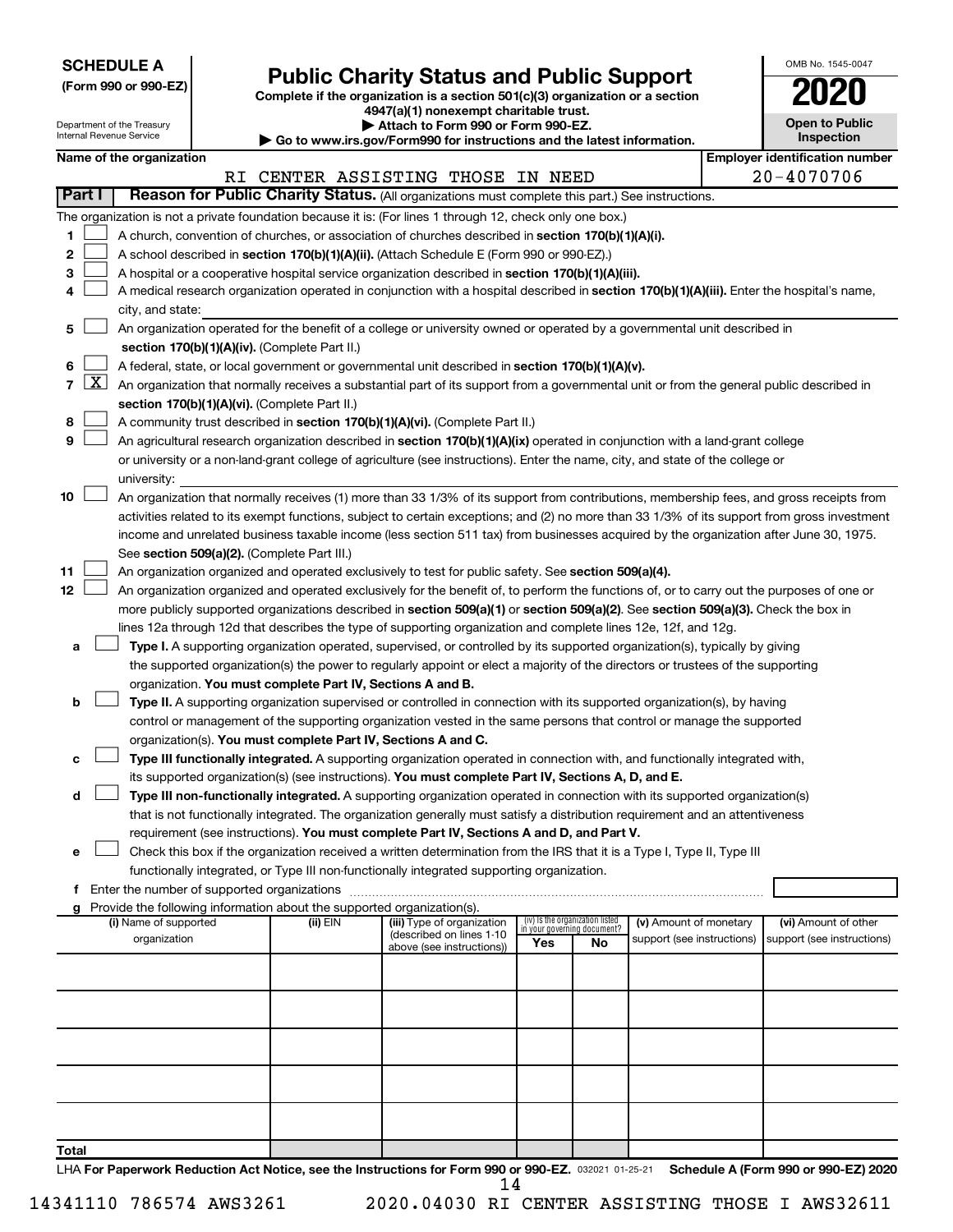#### Schedule A (Form 990 or 990-EZ) 2020 Page RI CENTER ASSISTING THOSE IN NEED 20-4070706

**Part II Support Schedule for Organizations Described in Sections 170(b)(1)(A)(iv) and 170(b)(1)(A)(vi)**

(Complete only if you checked the box on line 5, 7, or 8 of Part I or if the organization failed to qualify under Part III. If the organization fails to qualify under the tests listed below, please complete Part III.)

|    | <b>Section A. Public Support</b>                                                                                                                                                                                               |                      |                      |                         |                        |                                      |                                          |  |  |
|----|--------------------------------------------------------------------------------------------------------------------------------------------------------------------------------------------------------------------------------|----------------------|----------------------|-------------------------|------------------------|--------------------------------------|------------------------------------------|--|--|
|    | Calendar year (or fiscal year beginning in)                                                                                                                                                                                    | (a) 2016             | (b) 2017             | $(c)$ 2018              | $(d)$ 2019             | (e) 2020                             | (f) Total                                |  |  |
|    | 1 Gifts, grants, contributions, and                                                                                                                                                                                            |                      |                      |                         |                        |                                      |                                          |  |  |
|    | membership fees received. (Do not                                                                                                                                                                                              |                      |                      |                         |                        |                                      |                                          |  |  |
|    | include any "unusual grants.")                                                                                                                                                                                                 | 111,024.             | 235, 957.            | 223, 225.               | 757,160.               | 2044456.                             | 3371822.                                 |  |  |
|    | 2 Tax revenues levied for the organ-                                                                                                                                                                                           |                      |                      |                         |                        |                                      |                                          |  |  |
|    | ization's benefit and either paid to                                                                                                                                                                                           |                      |                      |                         |                        |                                      |                                          |  |  |
|    | or expended on its behalf                                                                                                                                                                                                      |                      |                      |                         |                        |                                      |                                          |  |  |
|    | 3 The value of services or facilities                                                                                                                                                                                          |                      |                      |                         |                        |                                      |                                          |  |  |
|    | furnished by a governmental unit to                                                                                                                                                                                            |                      |                      |                         |                        |                                      |                                          |  |  |
|    | the organization without charge                                                                                                                                                                                                |                      |                      |                         |                        |                                      |                                          |  |  |
|    | 4 Total. Add lines 1 through 3                                                                                                                                                                                                 | 111,024.             | 235,957.             | 223, 225.               | 757, 160.              | 2044456.                             | 3371822.                                 |  |  |
|    | 5 The portion of total contributions                                                                                                                                                                                           |                      |                      |                         |                        |                                      |                                          |  |  |
|    | by each person (other than a                                                                                                                                                                                                   |                      |                      |                         |                        |                                      |                                          |  |  |
|    | governmental unit or publicly                                                                                                                                                                                                  |                      |                      |                         |                        |                                      |                                          |  |  |
|    | supported organization) included                                                                                                                                                                                               |                      |                      |                         |                        |                                      |                                          |  |  |
|    | on line 1 that exceeds 2% of the                                                                                                                                                                                               |                      |                      |                         |                        |                                      |                                          |  |  |
|    | amount shown on line 11,                                                                                                                                                                                                       |                      |                      |                         |                        |                                      |                                          |  |  |
|    | column (f)                                                                                                                                                                                                                     |                      |                      |                         |                        |                                      | 3371822.                                 |  |  |
|    | 6 Public support. Subtract line 5 from line 4.                                                                                                                                                                                 |                      |                      |                         |                        |                                      |                                          |  |  |
|    | <b>Section B. Total Support</b>                                                                                                                                                                                                |                      |                      |                         |                        |                                      |                                          |  |  |
|    | Calendar year (or fiscal year beginning in)                                                                                                                                                                                    | (a) 2016<br>III,024. | (b) 2017<br>235,957. | $(c)$ 2018<br>223, 225. | $(d)$ 2019<br>757,160. | (e) 2020<br>2044456.                 | (f) Total<br>3371822.                    |  |  |
|    | <b>7</b> Amounts from line 4                                                                                                                                                                                                   |                      |                      |                         |                        |                                      |                                          |  |  |
|    | 8 Gross income from interest,                                                                                                                                                                                                  |                      |                      |                         |                        |                                      |                                          |  |  |
|    | dividends, payments received on                                                                                                                                                                                                |                      |                      |                         |                        |                                      |                                          |  |  |
|    | securities loans, rents, royalties,<br>and income from similar sources                                                                                                                                                         | 20, 200.             | 23, 220.             | 17,503.                 | 14,570.                | 13,700.                              | 89,193.                                  |  |  |
|    | 9 Net income from unrelated business                                                                                                                                                                                           |                      |                      |                         |                        |                                      |                                          |  |  |
|    | activities, whether or not the                                                                                                                                                                                                 |                      |                      |                         |                        |                                      |                                          |  |  |
|    | business is regularly carried on                                                                                                                                                                                               |                      |                      |                         |                        |                                      |                                          |  |  |
|    | 10 Other income. Do not include gain                                                                                                                                                                                           |                      |                      |                         |                        |                                      |                                          |  |  |
|    | or loss from the sale of capital                                                                                                                                                                                               |                      |                      |                         |                        |                                      |                                          |  |  |
|    | assets (Explain in Part VI.)                                                                                                                                                                                                   |                      |                      |                         |                        |                                      |                                          |  |  |
|    | 11 Total support. Add lines 7 through 10                                                                                                                                                                                       |                      |                      |                         |                        |                                      | 3461015.                                 |  |  |
|    | <b>12</b> Gross receipts from related activities, etc. (see instructions)                                                                                                                                                      |                      |                      |                         |                        | 12                                   | 348, 208.                                |  |  |
|    | 13 First 5 years. If the Form 990 is for the organization's first, second, third, fourth, or fifth tax year as a section 501(c)(3)                                                                                             |                      |                      |                         |                        |                                      |                                          |  |  |
|    | organization, check this box and stop here                                                                                                                                                                                     |                      |                      |                         |                        |                                      |                                          |  |  |
|    | <b>Section C. Computation of Public Support Percentage</b>                                                                                                                                                                     |                      |                      |                         |                        |                                      |                                          |  |  |
|    |                                                                                                                                                                                                                                |                      |                      |                         |                        | 14                                   | 97.42<br>%                               |  |  |
|    |                                                                                                                                                                                                                                |                      |                      |                         |                        | 15                                   | 95.14<br>$\%$                            |  |  |
|    | 16a 33 1/3% support test - 2020. If the organization did not check the box on line 13, and line 14 is 33 1/3% or more, check this box and                                                                                      |                      |                      |                         |                        |                                      |                                          |  |  |
|    | stop here. The organization qualifies as a publicly supported organization manufaction manufacture or manufacture or the organization manufacture or the organization of the state of the state of the state of the state of t |                      |                      |                         |                        |                                      | $\blacktriangleright$ $\boxed{\text{X}}$ |  |  |
|    | b 33 1/3% support test - 2019. If the organization did not check a box on line 13 or 16a, and line 15 is 33 1/3% or more, check this box                                                                                       |                      |                      |                         |                        |                                      |                                          |  |  |
|    |                                                                                                                                                                                                                                |                      |                      |                         |                        |                                      |                                          |  |  |
|    | 17a 10% -facts-and-circumstances test - 2020. If the organization did not check a box on line 13, 16a, or 16b, and line 14 is 10% or more,                                                                                     |                      |                      |                         |                        |                                      |                                          |  |  |
|    | and if the organization meets the facts-and-circumstances test, check this box and stop here. Explain in Part VI how the organization                                                                                          |                      |                      |                         |                        |                                      |                                          |  |  |
|    | meets the facts-and-circumstances test. The organization qualifies as a publicly supported organization                                                                                                                        |                      |                      |                         |                        |                                      |                                          |  |  |
|    | <b>b 10%</b> -facts-and-circumstances test - 2019. If the organization did not check a box on line 13, 16a, 16b, or 17a, and line 15 is 10% or                                                                                 |                      |                      |                         |                        |                                      |                                          |  |  |
|    | more, and if the organization meets the facts-and-circumstances test, check this box and <b>stop here.</b> Explain in Part VI how the                                                                                          |                      |                      |                         |                        |                                      |                                          |  |  |
|    | organization meets the facts-and-circumstances test. The organization qualifies as a publicly supported organization                                                                                                           |                      |                      |                         |                        |                                      |                                          |  |  |
| 18 | Private foundation. If the organization did not check a box on line 13, 16a, 16b, 17a, or 17b, check this box and see instructions.                                                                                            |                      |                      |                         |                        |                                      |                                          |  |  |
|    |                                                                                                                                                                                                                                |                      |                      |                         |                        | Schedule A (Form 990 or 990-EZ) 2020 |                                          |  |  |

032022 01-25-21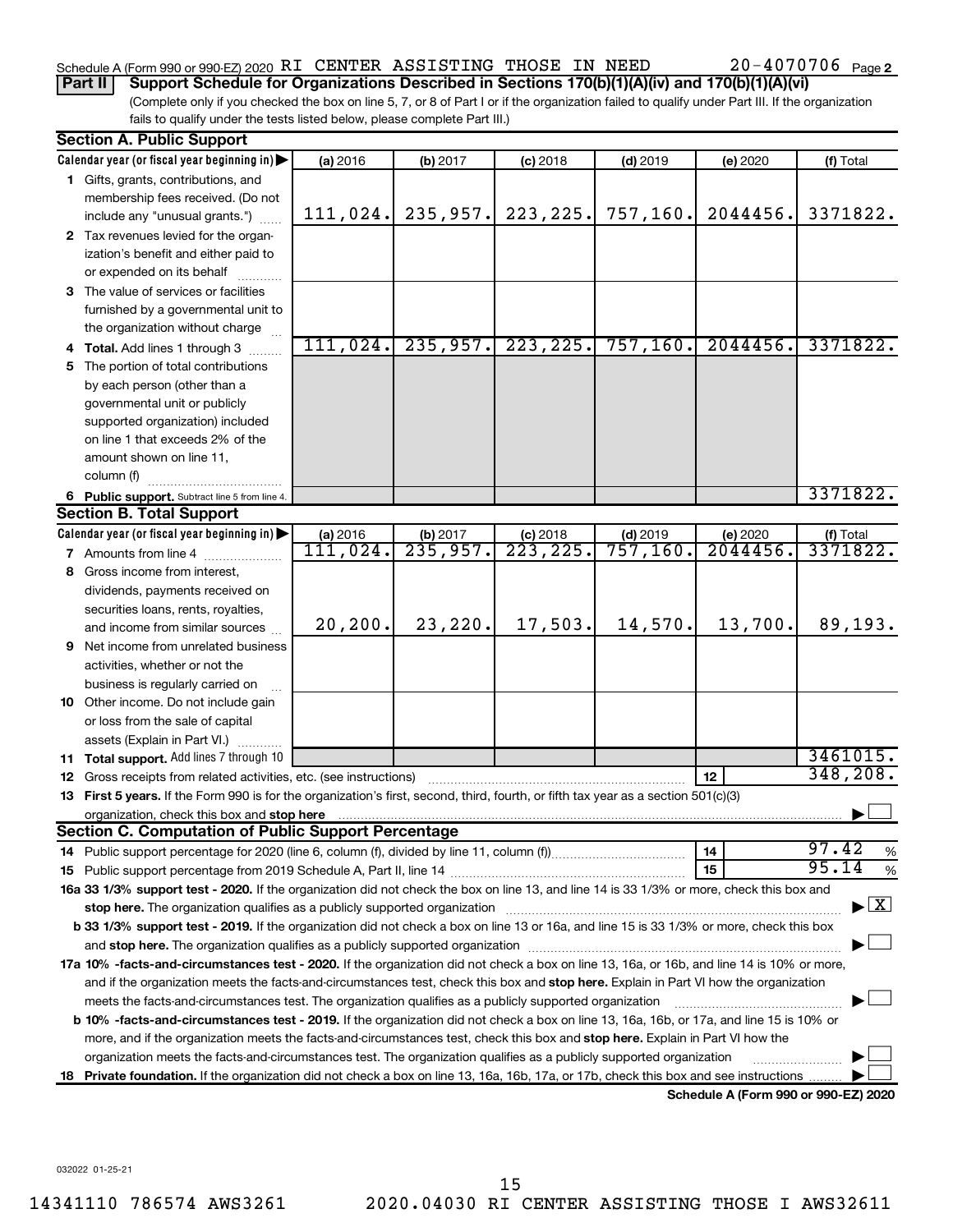#### Schedule A (Form 990 or 990-EZ) 2020 Page RI CENTER ASSISTING THOSE IN NEED 20-4070706 **Part III Support Schedule for Organizations Described in Section 509(a)(2)**

(Complete only if you checked the box on line 10 of Part I or if the organization failed to qualify under Part II. If the organization fails to qualify under the tests listed below, please complete Part II.)

|    | <b>Section A. Public Support</b>                                                                                                                                                                                               |          |          |            |            |          |                                      |
|----|--------------------------------------------------------------------------------------------------------------------------------------------------------------------------------------------------------------------------------|----------|----------|------------|------------|----------|--------------------------------------|
|    | Calendar year (or fiscal year beginning in)                                                                                                                                                                                    | (a) 2016 | (b) 2017 | (c) 2018   | $(d)$ 2019 | (e) 2020 | (f) Total                            |
|    | 1 Gifts, grants, contributions, and                                                                                                                                                                                            |          |          |            |            |          |                                      |
|    | membership fees received. (Do not                                                                                                                                                                                              |          |          |            |            |          |                                      |
|    | include any "unusual grants.")                                                                                                                                                                                                 |          |          |            |            |          |                                      |
|    | <b>2</b> Gross receipts from admissions,<br>merchandise sold or services per-<br>formed, or facilities furnished in<br>any activity that is related to the<br>organization's tax-exempt purpose                                |          |          |            |            |          |                                      |
|    | 3 Gross receipts from activities that                                                                                                                                                                                          |          |          |            |            |          |                                      |
|    | are not an unrelated trade or bus-                                                                                                                                                                                             |          |          |            |            |          |                                      |
|    | iness under section 513                                                                                                                                                                                                        |          |          |            |            |          |                                      |
|    | 4 Tax revenues levied for the organ-                                                                                                                                                                                           |          |          |            |            |          |                                      |
|    | ization's benefit and either paid to                                                                                                                                                                                           |          |          |            |            |          |                                      |
|    | or expended on its behalf                                                                                                                                                                                                      |          |          |            |            |          |                                      |
|    | 5 The value of services or facilities                                                                                                                                                                                          |          |          |            |            |          |                                      |
|    | furnished by a governmental unit to                                                                                                                                                                                            |          |          |            |            |          |                                      |
|    | the organization without charge                                                                                                                                                                                                |          |          |            |            |          |                                      |
|    | <b>6 Total.</b> Add lines 1 through 5                                                                                                                                                                                          |          |          |            |            |          |                                      |
|    | 7a Amounts included on lines 1, 2, and                                                                                                                                                                                         |          |          |            |            |          |                                      |
|    | 3 received from disqualified persons                                                                                                                                                                                           |          |          |            |            |          |                                      |
|    | <b>b</b> Amounts included on lines 2 and 3 received<br>from other than disqualified persons that<br>exceed the greater of \$5,000 or 1% of the<br>amount on line 13 for the year                                               |          |          |            |            |          |                                      |
|    | c Add lines 7a and 7b                                                                                                                                                                                                          |          |          |            |            |          |                                      |
|    | 8 Public support. (Subtract line 7c from line 6.)                                                                                                                                                                              |          |          |            |            |          |                                      |
|    | <b>Section B. Total Support</b>                                                                                                                                                                                                |          |          |            |            |          |                                      |
|    | Calendar year (or fiscal year beginning in)                                                                                                                                                                                    | (a) 2016 | (b) 2017 | $(c)$ 2018 | $(d)$ 2019 | (e) 2020 | (f) Total                            |
|    | 9 Amounts from line 6                                                                                                                                                                                                          |          |          |            |            |          |                                      |
|    | <b>10a</b> Gross income from interest,<br>dividends, payments received on<br>securities loans, rents, royalties,<br>and income from similar sources                                                                            |          |          |            |            |          |                                      |
|    | <b>b</b> Unrelated business taxable income                                                                                                                                                                                     |          |          |            |            |          |                                      |
|    | (less section 511 taxes) from businesses                                                                                                                                                                                       |          |          |            |            |          |                                      |
|    | acquired after June 30, 1975                                                                                                                                                                                                   |          |          |            |            |          |                                      |
|    | c Add lines 10a and 10b                                                                                                                                                                                                        |          |          |            |            |          |                                      |
|    | <b>11</b> Net income from unrelated business<br>activities not included in line 10b.<br>whether or not the business is<br>regularly carried on                                                                                 |          |          |            |            |          |                                      |
|    | 12 Other income. Do not include gain<br>or loss from the sale of capital<br>assets (Explain in Part VI.)                                                                                                                       |          |          |            |            |          |                                      |
|    | <b>13</b> Total support. (Add lines 9, 10c, 11, and 12.)                                                                                                                                                                       |          |          |            |            |          |                                      |
|    | 14 First 5 years. If the Form 990 is for the organization's first, second, third, fourth, or fifth tax year as a section 501(c)(3) organization,                                                                               |          |          |            |            |          |                                      |
|    | check this box and stop here measurements and contact the state of the state of the state of the state of the state of the state of the state of the state of the state of the state of the state of the state of the state of |          |          |            |            |          |                                      |
|    | Section C. Computation of Public Support Percentage                                                                                                                                                                            |          |          |            |            |          |                                      |
|    | 15 Public support percentage for 2020 (line 8, column (f), divided by line 13, column (f) <i></i>                                                                                                                              |          |          |            |            | 15       | %                                    |
|    |                                                                                                                                                                                                                                |          |          |            |            | 16       | %                                    |
|    | Section D. Computation of Investment Income Percentage                                                                                                                                                                         |          |          |            |            |          |                                      |
|    | 17 Investment income percentage for 2020 (line 10c, column (f), divided by line 13, column (f))                                                                                                                                |          |          |            |            | 17       | %                                    |
|    | 18 Investment income percentage from 2019 Schedule A, Part III, line 17                                                                                                                                                        |          |          |            |            | 18       | %                                    |
|    | 19a 33 1/3% support tests - 2020. If the organization did not check the box on line 14, and line 15 is more than 33 1/3%, and line 17 is not                                                                                   |          |          |            |            |          |                                      |
|    | more than 33 1/3%, check this box and stop here. The organization qualifies as a publicly supported organization                                                                                                               |          |          |            |            |          |                                      |
|    | b 33 1/3% support tests - 2019. If the organization did not check a box on line 14 or line 19a, and line 16 is more than 33 1/3%, and                                                                                          |          |          |            |            |          |                                      |
|    | line 18 is not more than 33 1/3%, check this box and stop here. The organization qualifies as a publicly supported organization                                                                                                |          |          |            |            |          |                                      |
| 20 |                                                                                                                                                                                                                                |          |          |            |            |          |                                      |
|    | 032023 01-25-21                                                                                                                                                                                                                |          |          |            |            |          | Schedule A (Form 990 or 990-EZ) 2020 |
|    |                                                                                                                                                                                                                                |          |          | 16         |            |          |                                      |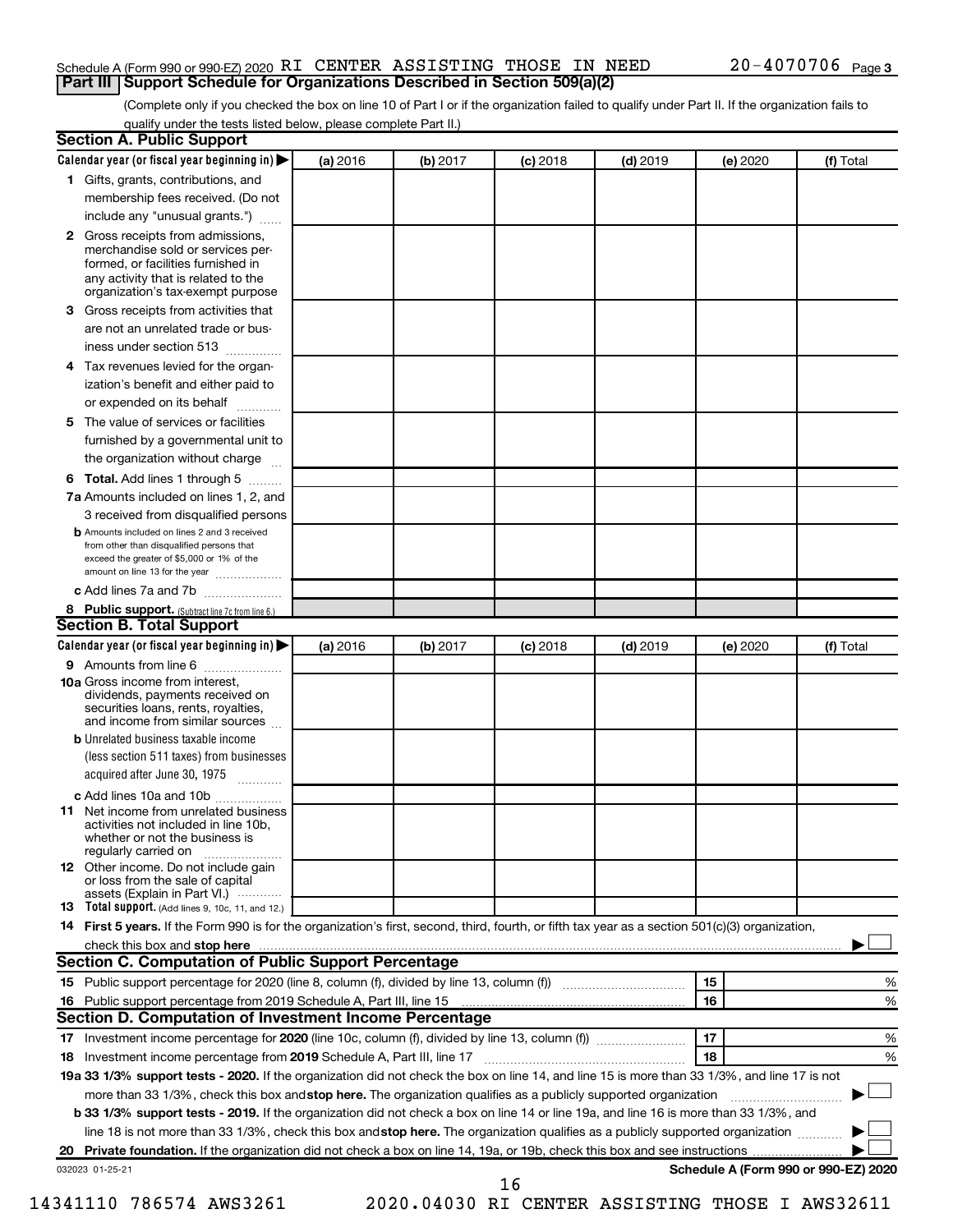**1**

**2**

**3a**

**3b**

**3c**

**4a**

**4b**

**4c**

**5a**

**5b 5c**

**6**

**7**

**8**

**9a**

**9b**

**9c**

**10a**

**10b**

**Yes No**

#### **Part IV Supporting Organizations**

(Complete only if you checked a box in line 12 on Part I. If you checked box 12a, Part I, complete Sections A and B. If you checked box 12b, Part I, complete Sections A and C. If you checked box 12c, Part I, complete Sections A, D, and E. If you checked box 12d, Part I, complete Sections A and D, and complete Part V.)

#### **Section A. All Supporting Organizations**

- **1** Are all of the organization's supported organizations listed by name in the organization's governing documents? If "No," describe in Part VI how the supported organizations are designated. If designated by *class or purpose, describe the designation. If historic and continuing relationship, explain.*
- **2** Did the organization have any supported organization that does not have an IRS determination of status under section 509(a)(1) or (2)? If "Yes," explain in Part **VI** how the organization determined that the supported *organization was described in section 509(a)(1) or (2).*
- **3a** Did the organization have a supported organization described in section 501(c)(4), (5), or (6)? If "Yes," answer *lines 3b and 3c below.*
- **b** Did the organization confirm that each supported organization qualified under section 501(c)(4), (5), or (6) and satisfied the public support tests under section 509(a)(2)? If "Yes," describe in Part VI when and how the *organization made the determination.*
- **c** Did the organization ensure that all support to such organizations was used exclusively for section 170(c)(2)(B) purposes? If "Yes," explain in Part VI what controls the organization put in place to ensure such use.
- **4 a** *If* Was any supported organization not organized in the United States ("foreign supported organization")? *"Yes," and if you checked box 12a or 12b in Part I, answer lines 4b and 4c below.*
- **b** Did the organization have ultimate control and discretion in deciding whether to make grants to the foreign supported organization? If "Yes," describe in Part VI how the organization had such control and discretion *despite being controlled or supervised by or in connection with its supported organizations.*
- **c** Did the organization support any foreign supported organization that does not have an IRS determination under sections 501(c)(3) and 509(a)(1) or (2)? If "Yes," explain in Part VI what controls the organization used *to ensure that all support to the foreign supported organization was used exclusively for section 170(c)(2)(B) purposes.*
- **5a** Did the organization add, substitute, or remove any supported organizations during the tax year? If "Yes," answer lines 5b and 5c below (if applicable). Also, provide detail in **Part VI,** including (i) the names and EIN *numbers of the supported organizations added, substituted, or removed; (ii) the reasons for each such action; (iii) the authority under the organization's organizing document authorizing such action; and (iv) how the action was accomplished (such as by amendment to the organizing document).*
- **b** Type I or Type II only. Was any added or substituted supported organization part of a class already designated in the organization's organizing document?
- **c Substitutions only.**  Was the substitution the result of an event beyond the organization's control?
- **6** Did the organization provide support (whether in the form of grants or the provision of services or facilities) to **Part VI.** support or benefit one or more of the filing organization's supported organizations? If "Yes," provide detail in anyone other than (i) its supported organizations, (ii) individuals that are part of the charitable class benefited by one or more of its supported organizations, or (iii) other supporting organizations that also
- **7** Did the organization provide a grant, loan, compensation, or other similar payment to a substantial contributor regard to a substantial contributor? If "Yes," complete Part I of Schedule L (Form 990 or 990-EZ). (as defined in section 4958(c)(3)(C)), a family member of a substantial contributor, or a 35% controlled entity with
- **8** Did the organization make a loan to a disqualified person (as defined in section 4958) not described in line 7? *If "Yes," complete Part I of Schedule L (Form 990 or 990-EZ).*
- **9 a** Was the organization controlled directly or indirectly at any time during the tax year by one or more in section 509(a)(1) or (2))? If "Yes," provide detail in **Part VI.** disqualified persons, as defined in section 4946 (other than foundation managers and organizations described
- **b** Did one or more disqualified persons (as defined in line 9a) hold a controlling interest in any entity in which the supporting organization had an interest? If "Yes," provide detail in Part VI.
- **c** Did a disqualified person (as defined in line 9a) have an ownership interest in, or derive any personal benefit from, assets in which the supporting organization also had an interest? If "Yes," provide detail in Part VI.
- **10 a** Was the organization subject to the excess business holdings rules of section 4943 because of section supporting organizations)? If "Yes," answer line 10b below. 4943(f) (regarding certain Type II supporting organizations, and all Type III non-functionally integrated
	- **b** Did the organization have any excess business holdings in the tax year? (Use Schedule C, Form 4720, to *determine whether the organization had excess business holdings.)*

032024 01-25-21

**Schedule A (Form 990 or 990-EZ) 2020**

17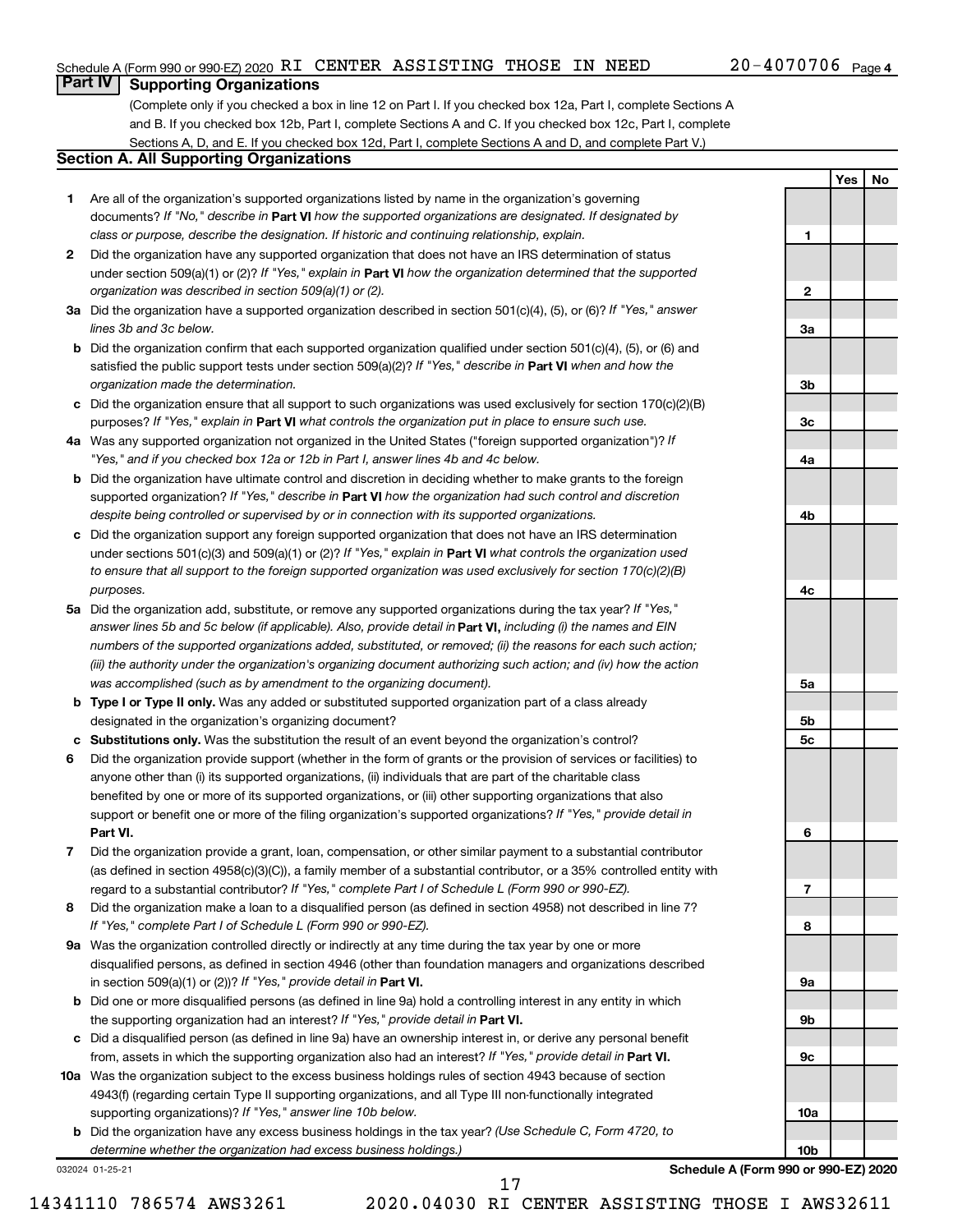#### Schedule A (Form 990 or 990-EZ) 2020 Page RI CENTER ASSISTING THOSE IN NEED 20-4070706 **Part IV Supporting Organizations** *(continued)*

|    |                                                                                                                                                                                                                                              |              | Yes | No. |
|----|----------------------------------------------------------------------------------------------------------------------------------------------------------------------------------------------------------------------------------------------|--------------|-----|-----|
| 11 | Has the organization accepted a gift or contribution from any of the following persons?                                                                                                                                                      |              |     |     |
|    | a A person who directly or indirectly controls, either alone or together with persons described in lines 11b and                                                                                                                             |              |     |     |
|    | 11c below, the governing body of a supported organization?                                                                                                                                                                                   | 11a          |     |     |
|    | <b>b</b> A family member of a person described in line 11a above?                                                                                                                                                                            | 11b          |     |     |
|    | c A 35% controlled entity of a person described in line 11a or 11b above? If "Yes" to line 11a, 11b, or 11c, provide                                                                                                                         |              |     |     |
|    | detail in Part VI.                                                                                                                                                                                                                           | 11c          |     |     |
|    | <b>Section B. Type I Supporting Organizations</b>                                                                                                                                                                                            |              |     |     |
|    |                                                                                                                                                                                                                                              |              | Yes | No  |
| 1  | Did the governing body, members of the governing body, officers acting in their official capacity, or membership of one or                                                                                                                   |              |     |     |
|    | more supported organizations have the power to regularly appoint or elect at least a majority of the organization's officers,                                                                                                                |              |     |     |
|    | directors, or trustees at all times during the tax year? If "No," describe in Part VI how the supported organization(s)                                                                                                                      |              |     |     |
|    | effectively operated, supervised, or controlled the organization's activities. If the organization had more than one supported                                                                                                               |              |     |     |
|    | organization, describe how the powers to appoint and/or remove officers, directors, or trustees were allocated among the<br>supported organizations and what conditions or restrictions, if any, applied to such powers during the tax year. | 1            |     |     |
|    | Did the organization operate for the benefit of any supported organization other than the supported                                                                                                                                          |              |     |     |
| 2  |                                                                                                                                                                                                                                              |              |     |     |
|    | organization(s) that operated, supervised, or controlled the supporting organization? If "Yes," explain in                                                                                                                                   |              |     |     |
|    | Part VI how providing such benefit carried out the purposes of the supported organization(s) that operated,                                                                                                                                  |              |     |     |
|    | supervised, or controlled the supporting organization.<br><b>Section C. Type II Supporting Organizations</b>                                                                                                                                 | $\mathbf{2}$ |     |     |
|    |                                                                                                                                                                                                                                              |              |     |     |
|    |                                                                                                                                                                                                                                              |              | Yes | No  |
| 1. | Were a majority of the organization's directors or trustees during the tax year also a majority of the directors                                                                                                                             |              |     |     |
|    | or trustees of each of the organization's supported organization(s)? If "No," describe in Part VI how control                                                                                                                                |              |     |     |
|    | or management of the supporting organization was vested in the same persons that controlled or managed                                                                                                                                       |              |     |     |
|    | the supported organization(s).<br><b>Section D. All Type III Supporting Organizations</b>                                                                                                                                                    | 1            |     |     |
|    |                                                                                                                                                                                                                                              |              |     |     |
|    |                                                                                                                                                                                                                                              |              | Yes | No  |
| 1. | Did the organization provide to each of its supported organizations, by the last day of the fifth month of the                                                                                                                               |              |     |     |
|    | organization's tax year, (i) a written notice describing the type and amount of support provided during the prior tax                                                                                                                        |              |     |     |
|    | year, (ii) a copy of the Form 990 that was most recently filed as of the date of notification, and (iii) copies of the                                                                                                                       |              |     |     |
|    | organization's governing documents in effect on the date of notification, to the extent not previously provided?                                                                                                                             | 1            |     |     |
| 2  | Were any of the organization's officers, directors, or trustees either (i) appointed or elected by the supported                                                                                                                             |              |     |     |
|    | organization(s) or (ii) serving on the governing body of a supported organization? If "No," explain in Part VI how                                                                                                                           |              |     |     |
|    | the organization maintained a close and continuous working relationship with the supported organization(s).                                                                                                                                  | $\mathbf{2}$ |     |     |
| 3  | By reason of the relationship described in line 2, above, did the organization's supported organizations have a                                                                                                                              |              |     |     |
|    | significant voice in the organization's investment policies and in directing the use of the organization's                                                                                                                                   |              |     |     |
|    | income or assets at all times during the tax year? If "Yes," describe in Part VI the role the organization's                                                                                                                                 |              |     |     |
|    | supported organizations played in this regard.                                                                                                                                                                                               | 3            |     |     |
|    | Section E. Type III Functionally Integrated Supporting Organizations                                                                                                                                                                         |              |     |     |
| 1  | Check the box next to the method that the organization used to satisfy the Integral Part Test during the yealsee instructions).                                                                                                              |              |     |     |
| a  | The organization satisfied the Activities Test. Complete line 2 below.                                                                                                                                                                       |              |     |     |
| b  | The organization is the parent of each of its supported organizations. Complete line 3 below.                                                                                                                                                |              |     |     |
| с  | The organization supported a governmental entity. Describe in Part VI how you supported a governmental entity (see instructions).                                                                                                            |              |     |     |
| 2  | Activities Test. Answer lines 2a and 2b below.                                                                                                                                                                                               |              | Yes | No  |
| а  | Did substantially all of the organization's activities during the tax year directly further the exempt purposes of                                                                                                                           |              |     |     |
|    | the supported organization(s) to which the organization was responsive? If "Yes," then in Part VI identify                                                                                                                                   |              |     |     |
|    | those supported organizations and explain how these activities directly furthered their exempt purposes,                                                                                                                                     |              |     |     |
|    | how the organization was responsive to those supported organizations, and how the organization determined                                                                                                                                    |              |     |     |
|    | that these activities constituted substantially all of its activities.                                                                                                                                                                       | 2a           |     |     |
| b  | Did the activities described in line 2a, above, constitute activities that, but for the organization's involvement,                                                                                                                          |              |     |     |
|    | one or more of the organization's supported organization(s) would have been engaged in? If "Yes," explain in                                                                                                                                 |              |     |     |
|    | <b>Part VI</b> the reasons for the organization's position that its supported organization(s) would have engaged in                                                                                                                          |              |     |     |
|    | these activities but for the organization's involvement.                                                                                                                                                                                     | 2b           |     |     |
| з  | Parent of Supported Organizations. Answer lines 3a and 3b below.                                                                                                                                                                             |              |     |     |
| а  | Did the organization have the power to regularly appoint or elect a majority of the officers, directors, or                                                                                                                                  |              |     |     |
|    | trustees of each of the supported organizations? If "Yes" or "No" provide details in Part VI.                                                                                                                                                | За           |     |     |
|    | <b>b</b> Did the organization exercise a substantial degree of direction over the policies, programs, and activities of each                                                                                                                 |              |     |     |
|    | of its supported organizations? If "Yes," describe in Part VI the role played by the organization in this regard.                                                                                                                            | 3b           |     |     |
|    | Schedule A (Form 990 or 990-EZ) 2020<br>032025 01-25-21                                                                                                                                                                                      |              |     |     |
|    | 18                                                                                                                                                                                                                                           |              |     |     |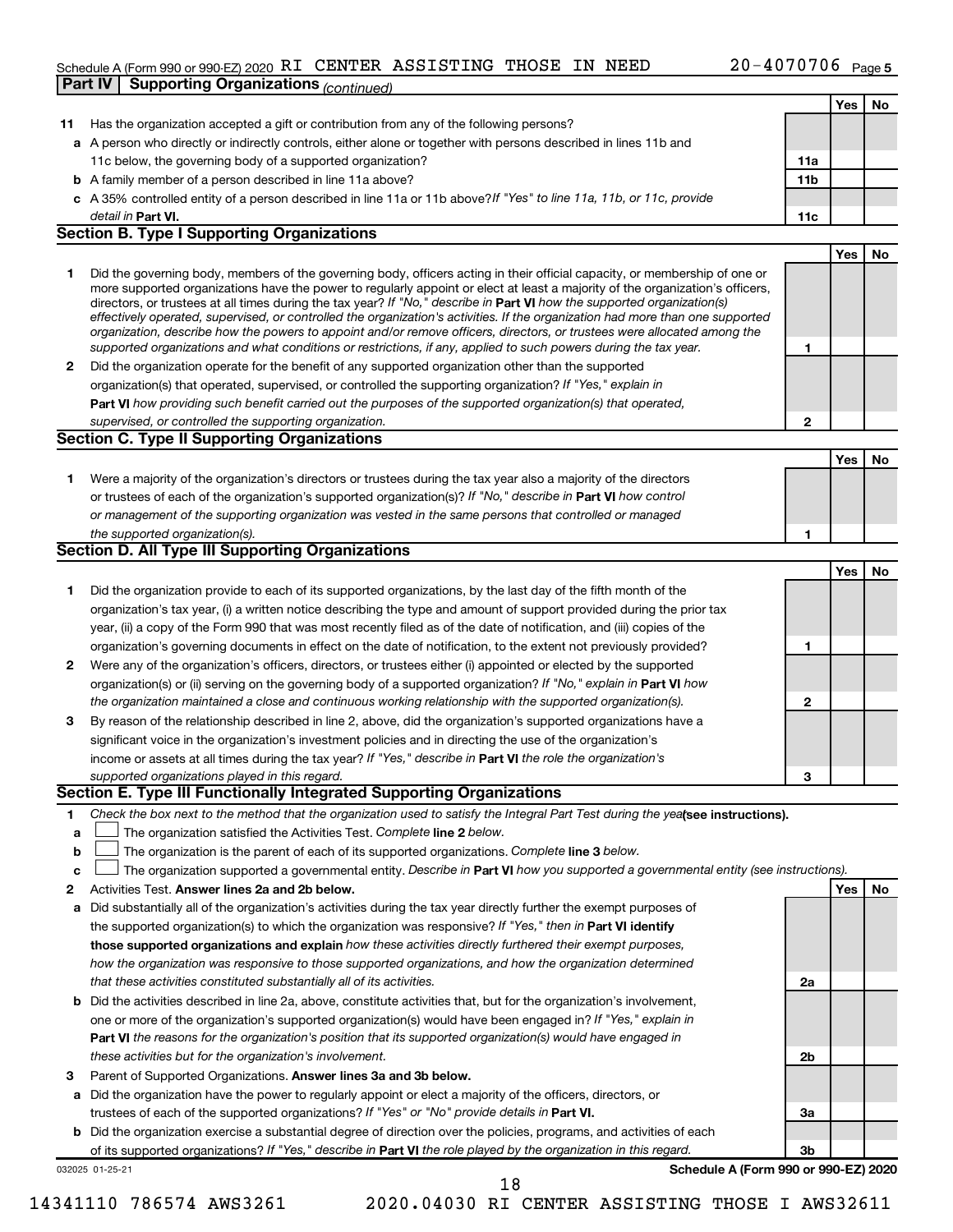#### Schedule A (Form 990 or 990-EZ) 2020 Page RI CENTER ASSISTING THOSE IN NEED 20-4070706 **Part V Type III Non-Functionally Integrated 509(a)(3) Supporting Organizations**

1 **Letter See instructions.** Check here if the organization satisfied the Integral Part Test as a qualifying trust on Nov. 20, 1970 (*explain in* Part **VI**). See instructions. All other Type III non-functionally integrated supporting organizations must complete Sections A through E.

| Section A - Adjusted Net Income |                                                                             |                | (A) Prior Year | (B) Current Year<br>(optional) |
|---------------------------------|-----------------------------------------------------------------------------|----------------|----------------|--------------------------------|
| 1                               | Net short-term capital gain                                                 | 1              |                |                                |
| 2                               | Recoveries of prior-year distributions                                      | $\mathbf{2}$   |                |                                |
| 3                               | Other gross income (see instructions)                                       | 3              |                |                                |
| 4                               | Add lines 1 through 3.                                                      | 4              |                |                                |
| 5                               | Depreciation and depletion                                                  | 5              |                |                                |
| 6                               | Portion of operating expenses paid or incurred for production or            |                |                |                                |
|                                 | collection of gross income or for management, conservation, or              |                |                |                                |
|                                 | maintenance of property held for production of income (see instructions)    | 6              |                |                                |
| 7                               | Other expenses (see instructions)                                           | $\overline{7}$ |                |                                |
| 8                               | Adjusted Net Income (subtract lines 5, 6, and 7 from line 4)                | 8              |                |                                |
|                                 | <b>Section B - Minimum Asset Amount</b>                                     |                | (A) Prior Year | (B) Current Year<br>(optional) |
| 1                               | Aggregate fair market value of all non-exempt-use assets (see               |                |                |                                |
|                                 | instructions for short tax year or assets held for part of year):           |                |                |                                |
|                                 | <b>a</b> Average monthly value of securities                                | 1a             |                |                                |
|                                 | <b>b</b> Average monthly cash balances                                      | 1 <sub>b</sub> |                |                                |
|                                 | c Fair market value of other non-exempt-use assets                          | 1c             |                |                                |
|                                 | d Total (add lines 1a, 1b, and 1c)                                          | 1d             |                |                                |
|                                 | e Discount claimed for blockage or other factors                            |                |                |                                |
|                                 | (explain in detail in <b>Part VI</b> ):                                     |                |                |                                |
| 2                               | Acquisition indebtedness applicable to non-exempt-use assets                | $\mathbf{2}$   |                |                                |
| 3                               | Subtract line 2 from line 1d.                                               | 3              |                |                                |
| 4                               | Cash deemed held for exempt use. Enter 0.015 of line 3 (for greater amount, |                |                |                                |
|                                 | see instructions).                                                          | 4              |                |                                |
| 5                               | Net value of non-exempt-use assets (subtract line 4 from line 3)            | 5              |                |                                |
| 6                               | Multiply line 5 by 0.035.                                                   | 6              |                |                                |
| 7                               | Recoveries of prior-year distributions                                      | $\overline{7}$ |                |                                |
| 8                               | <b>Minimum Asset Amount (add line 7 to line 6)</b>                          | 8              |                |                                |
|                                 | <b>Section C - Distributable Amount</b>                                     |                |                | <b>Current Year</b>            |
| 1                               | Adjusted net income for prior year (from Section A, line 8, column A)       | 1              |                |                                |
| $\mathbf{2}$                    | Enter 0.85 of line 1.                                                       | $\mathbf{2}$   |                |                                |
| 3                               | Minimum asset amount for prior year (from Section B, line 8, column A)      | 3              |                |                                |
| 4                               | Enter greater of line 2 or line 3.                                          | 4              |                |                                |
| 5                               | Income tax imposed in prior year                                            | 5              |                |                                |
| 6                               | Distributable Amount. Subtract line 5 from line 4, unless subject to        |                |                |                                |
|                                 | emergency temporary reduction (see instructions).                           | 6              |                |                                |
|                                 |                                                                             |                |                |                                |

**7** Check here if the current year is the organization's first as a non-functionally integrated Type III supporting organization (see † instructions).

**Schedule A (Form 990 or 990-EZ) 2020**

032026 01-25-21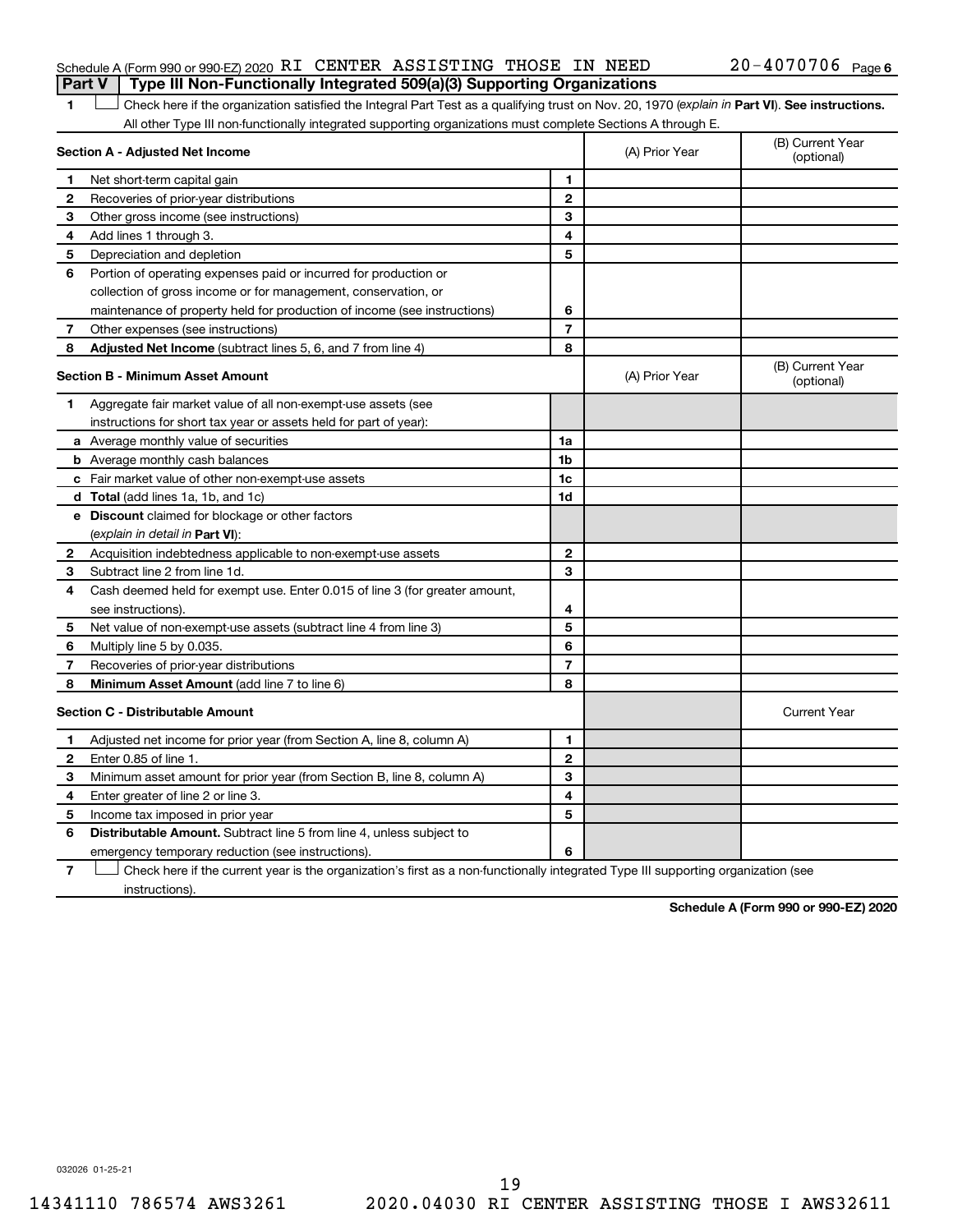#### Schedule A (Form 990 or 990-EZ) 2020 RT CENTER ASSISTING THOSE IN NEED  $ZU - 4U / U / U6$  Page RI CENTER ASSISTING THOSE IN NEED 20-4070706

|    | Type III Non-Functionally Integrated 509(a)(3) Supporting Organizations (continued)<br><b>Part V</b> |                             |                                       |    |                                         |  |  |
|----|------------------------------------------------------------------------------------------------------|-----------------------------|---------------------------------------|----|-----------------------------------------|--|--|
|    | <b>Section D - Distributions</b>                                                                     |                             |                                       |    | <b>Current Year</b>                     |  |  |
| 1  | Amounts paid to supported organizations to accomplish exempt purposes                                |                             |                                       | 1  |                                         |  |  |
| 2  | Amounts paid to perform activity that directly furthers exempt purposes of supported                 |                             |                                       |    |                                         |  |  |
|    | organizations, in excess of income from activity                                                     | $\mathbf{2}$                |                                       |    |                                         |  |  |
| 3  | Administrative expenses paid to accomplish exempt purposes of supported organizations                |                             | 3                                     |    |                                         |  |  |
| 4  | Amounts paid to acquire exempt-use assets                                                            |                             |                                       | 4  |                                         |  |  |
| 5  | Qualified set-aside amounts (prior IRS approval required - provide details in Part VI)               |                             |                                       | 5  |                                         |  |  |
| 6  | Other distributions ( <i>describe in Part VI</i> ). See instructions.                                |                             |                                       | 6  |                                         |  |  |
| 7  | Total annual distributions. Add lines 1 through 6.                                                   |                             |                                       | 7  |                                         |  |  |
| 8  | Distributions to attentive supported organizations to which the organization is responsive           |                             |                                       |    |                                         |  |  |
|    | (provide details in Part VI). See instructions.                                                      |                             |                                       | 8  |                                         |  |  |
| 9  | Distributable amount for 2020 from Section C, line 6                                                 |                             |                                       | 9  |                                         |  |  |
| 10 | Line 8 amount divided by line 9 amount                                                               |                             |                                       | 10 |                                         |  |  |
|    |                                                                                                      | (i)                         | (ii)                                  |    | (iii)                                   |  |  |
|    | <b>Section E - Distribution Allocations (see instructions)</b>                                       | <b>Excess Distributions</b> | <b>Underdistributions</b><br>Pre-2020 |    | <b>Distributable</b><br>Amount for 2020 |  |  |
| 1  | Distributable amount for 2020 from Section C, line 6                                                 |                             |                                       |    |                                         |  |  |
| 2  | Underdistributions, if any, for years prior to 2020 (reason-                                         |                             |                                       |    |                                         |  |  |
|    | able cause required - explain in Part VI). See instructions.                                         |                             |                                       |    |                                         |  |  |
| 3  | Excess distributions carryover, if any, to 2020                                                      |                             |                                       |    |                                         |  |  |
|    | a From 2015                                                                                          |                             |                                       |    |                                         |  |  |
|    | <b>b</b> From 2016                                                                                   |                             |                                       |    |                                         |  |  |
|    | $c$ From 2017                                                                                        |                             |                                       |    |                                         |  |  |
|    | d From 2018                                                                                          |                             |                                       |    |                                         |  |  |
|    | e From 2019                                                                                          |                             |                                       |    |                                         |  |  |
|    | f Total of lines 3a through 3e                                                                       |                             |                                       |    |                                         |  |  |
|    | g Applied to underdistributions of prior years                                                       |                             |                                       |    |                                         |  |  |
|    | <b>h</b> Applied to 2020 distributable amount                                                        |                             |                                       |    |                                         |  |  |
| Ť. | Carryover from 2015 not applied (see instructions)                                                   |                             |                                       |    |                                         |  |  |
|    | Remainder. Subtract lines 3g, 3h, and 3i from line 3f.                                               |                             |                                       |    |                                         |  |  |
| 4  | Distributions for 2020 from Section D,                                                               |                             |                                       |    |                                         |  |  |
|    | line $7:$                                                                                            |                             |                                       |    |                                         |  |  |
|    | a Applied to underdistributions of prior years                                                       |                             |                                       |    |                                         |  |  |
|    | <b>b</b> Applied to 2020 distributable amount                                                        |                             |                                       |    |                                         |  |  |
|    | <b>c</b> Remainder. Subtract lines 4a and 4b from line 4.                                            |                             |                                       |    |                                         |  |  |
| 5  | Remaining underdistributions for years prior to 2020, if                                             |                             |                                       |    |                                         |  |  |
|    | any. Subtract lines 3g and 4a from line 2. For result greater                                        |                             |                                       |    |                                         |  |  |
|    | than zero, explain in Part VI. See instructions.                                                     |                             |                                       |    |                                         |  |  |
| 6  | Remaining underdistributions for 2020. Subtract lines 3h                                             |                             |                                       |    |                                         |  |  |
|    | and 4b from line 1. For result greater than zero, explain in                                         |                             |                                       |    |                                         |  |  |
|    | <b>Part VI.</b> See instructions.                                                                    |                             |                                       |    |                                         |  |  |
| 7  | Excess distributions carryover to 2021. Add lines 3j                                                 |                             |                                       |    |                                         |  |  |
|    | and 4c.                                                                                              |                             |                                       |    |                                         |  |  |
|    |                                                                                                      |                             |                                       |    |                                         |  |  |
| 8  | Breakdown of line 7:                                                                                 |                             |                                       |    |                                         |  |  |
|    | a Excess from 2016                                                                                   |                             |                                       |    |                                         |  |  |
|    | <b>b</b> Excess from 2017                                                                            |                             |                                       |    |                                         |  |  |
|    | c Excess from 2018                                                                                   |                             |                                       |    |                                         |  |  |
|    | d Excess from 2019                                                                                   |                             |                                       |    |                                         |  |  |
|    | e Excess from 2020                                                                                   |                             |                                       |    |                                         |  |  |

**Schedule A (Form 990 or 990-EZ) 2020**

032027 01-25-21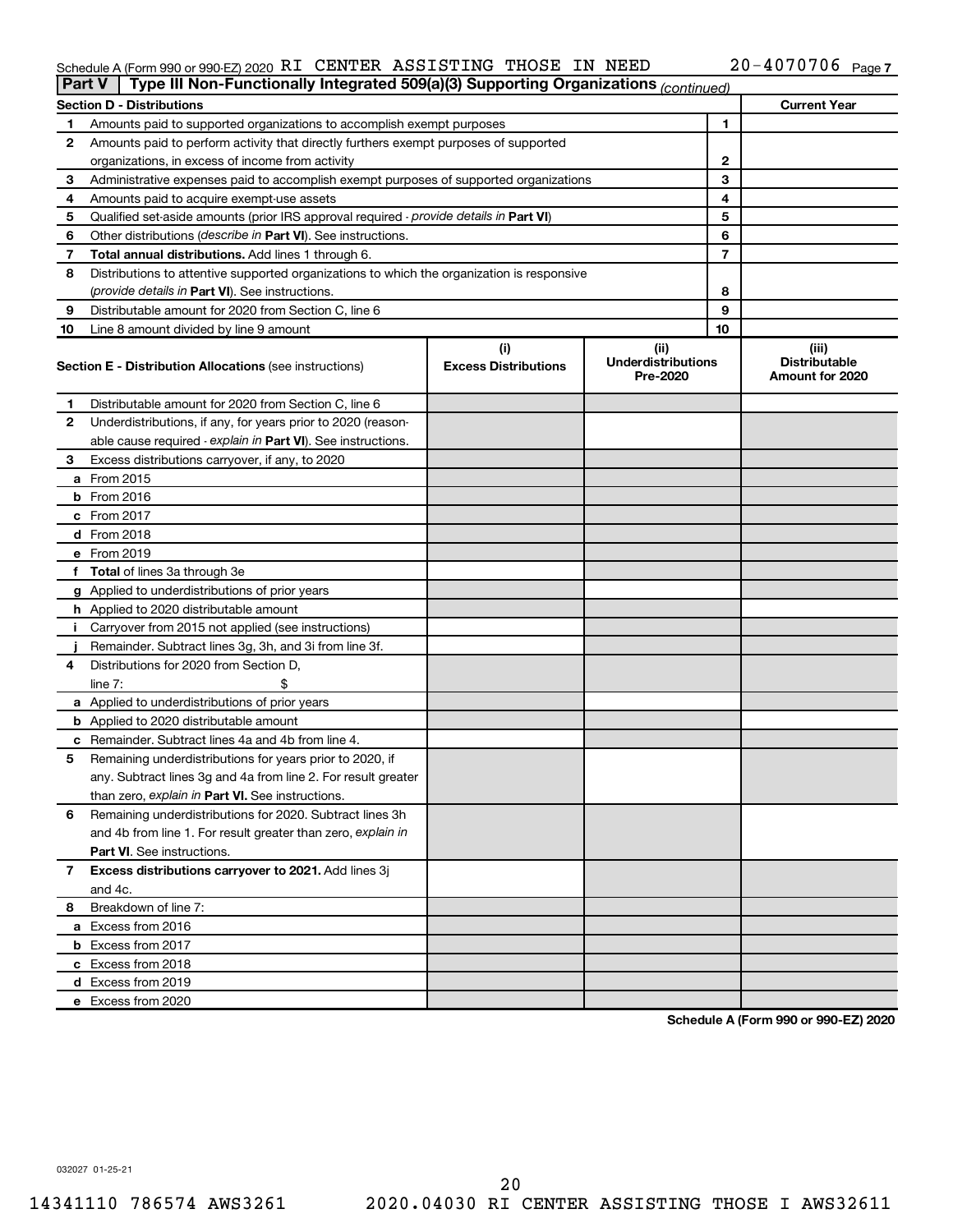| <b>Part VI</b>  | Schedule A (Form 990 or 990-EZ) 2020 RI CENTER ASSISTING THOSE IN NEED                                                          |  |    |  | 20-4070706 Page 8                                                                                                                                                                                                             |  |
|-----------------|---------------------------------------------------------------------------------------------------------------------------------|--|----|--|-------------------------------------------------------------------------------------------------------------------------------------------------------------------------------------------------------------------------------|--|
|                 |                                                                                                                                 |  |    |  | Supplemental Information. Provide the explanations required by Part II, line 10; Part II, line 17a or 17b; Part III, line 12;                                                                                                 |  |
|                 |                                                                                                                                 |  |    |  | Part IV, Section A, lines 1, 2, 3b, 3c, 4b, 4c, 5a, 6, 9a, 9b, 9c, 11a, 11b, and 11c; Part IV, Section B, lines 1 and 2; Part IV, Section C, line 1; Part IV, Section D, lines 2 and 3; Part IV, Section E, lines 1c, 2a, 2b, |  |
|                 | Section D, lines 5, 6, and 8; and Part V, Section E, lines 2, 5, and 6. Also complete this part for any additional information. |  |    |  |                                                                                                                                                                                                                               |  |
|                 | (See instructions.)                                                                                                             |  |    |  |                                                                                                                                                                                                                               |  |
|                 |                                                                                                                                 |  |    |  |                                                                                                                                                                                                                               |  |
|                 |                                                                                                                                 |  |    |  |                                                                                                                                                                                                                               |  |
|                 |                                                                                                                                 |  |    |  |                                                                                                                                                                                                                               |  |
|                 |                                                                                                                                 |  |    |  |                                                                                                                                                                                                                               |  |
|                 |                                                                                                                                 |  |    |  |                                                                                                                                                                                                                               |  |
|                 |                                                                                                                                 |  |    |  |                                                                                                                                                                                                                               |  |
|                 |                                                                                                                                 |  |    |  |                                                                                                                                                                                                                               |  |
|                 |                                                                                                                                 |  |    |  |                                                                                                                                                                                                                               |  |
|                 |                                                                                                                                 |  |    |  |                                                                                                                                                                                                                               |  |
|                 |                                                                                                                                 |  |    |  |                                                                                                                                                                                                                               |  |
|                 |                                                                                                                                 |  |    |  |                                                                                                                                                                                                                               |  |
|                 |                                                                                                                                 |  |    |  |                                                                                                                                                                                                                               |  |
|                 |                                                                                                                                 |  |    |  |                                                                                                                                                                                                                               |  |
|                 |                                                                                                                                 |  |    |  |                                                                                                                                                                                                                               |  |
|                 |                                                                                                                                 |  |    |  |                                                                                                                                                                                                                               |  |
|                 |                                                                                                                                 |  |    |  |                                                                                                                                                                                                                               |  |
|                 |                                                                                                                                 |  |    |  |                                                                                                                                                                                                                               |  |
|                 |                                                                                                                                 |  |    |  |                                                                                                                                                                                                                               |  |
|                 |                                                                                                                                 |  |    |  |                                                                                                                                                                                                                               |  |
|                 |                                                                                                                                 |  |    |  |                                                                                                                                                                                                                               |  |
|                 |                                                                                                                                 |  |    |  |                                                                                                                                                                                                                               |  |
|                 |                                                                                                                                 |  |    |  |                                                                                                                                                                                                                               |  |
|                 |                                                                                                                                 |  |    |  |                                                                                                                                                                                                                               |  |
|                 |                                                                                                                                 |  |    |  |                                                                                                                                                                                                                               |  |
|                 |                                                                                                                                 |  |    |  |                                                                                                                                                                                                                               |  |
|                 |                                                                                                                                 |  |    |  |                                                                                                                                                                                                                               |  |
|                 |                                                                                                                                 |  |    |  |                                                                                                                                                                                                                               |  |
|                 |                                                                                                                                 |  |    |  |                                                                                                                                                                                                                               |  |
|                 |                                                                                                                                 |  |    |  |                                                                                                                                                                                                                               |  |
|                 |                                                                                                                                 |  |    |  |                                                                                                                                                                                                                               |  |
|                 |                                                                                                                                 |  |    |  |                                                                                                                                                                                                                               |  |
|                 |                                                                                                                                 |  |    |  |                                                                                                                                                                                                                               |  |
|                 |                                                                                                                                 |  |    |  |                                                                                                                                                                                                                               |  |
|                 |                                                                                                                                 |  |    |  |                                                                                                                                                                                                                               |  |
|                 |                                                                                                                                 |  |    |  |                                                                                                                                                                                                                               |  |
|                 |                                                                                                                                 |  |    |  |                                                                                                                                                                                                                               |  |
|                 |                                                                                                                                 |  |    |  |                                                                                                                                                                                                                               |  |
|                 |                                                                                                                                 |  |    |  |                                                                                                                                                                                                                               |  |
|                 |                                                                                                                                 |  |    |  |                                                                                                                                                                                                                               |  |
|                 |                                                                                                                                 |  |    |  |                                                                                                                                                                                                                               |  |
|                 |                                                                                                                                 |  |    |  |                                                                                                                                                                                                                               |  |
|                 |                                                                                                                                 |  |    |  |                                                                                                                                                                                                                               |  |
|                 |                                                                                                                                 |  |    |  |                                                                                                                                                                                                                               |  |
|                 |                                                                                                                                 |  |    |  |                                                                                                                                                                                                                               |  |
|                 |                                                                                                                                 |  |    |  |                                                                                                                                                                                                                               |  |
|                 |                                                                                                                                 |  |    |  |                                                                                                                                                                                                                               |  |
|                 |                                                                                                                                 |  |    |  |                                                                                                                                                                                                                               |  |
|                 |                                                                                                                                 |  |    |  |                                                                                                                                                                                                                               |  |
|                 |                                                                                                                                 |  |    |  |                                                                                                                                                                                                                               |  |
|                 |                                                                                                                                 |  |    |  |                                                                                                                                                                                                                               |  |
|                 |                                                                                                                                 |  |    |  |                                                                                                                                                                                                                               |  |
|                 |                                                                                                                                 |  |    |  |                                                                                                                                                                                                                               |  |
|                 |                                                                                                                                 |  |    |  |                                                                                                                                                                                                                               |  |
|                 |                                                                                                                                 |  |    |  |                                                                                                                                                                                                                               |  |
|                 |                                                                                                                                 |  |    |  |                                                                                                                                                                                                                               |  |
| 032028 01-25-21 |                                                                                                                                 |  | 21 |  | Schedule A (Form 990 or 990-EZ) 2020                                                                                                                                                                                          |  |
|                 | 14341110 786574 AWS3261                                                                                                         |  |    |  | 2020.04030 RI CENTER ASSISTING THOSE I AWS32611                                                                                                                                                                               |  |
|                 |                                                                                                                                 |  |    |  |                                                                                                                                                                                                                               |  |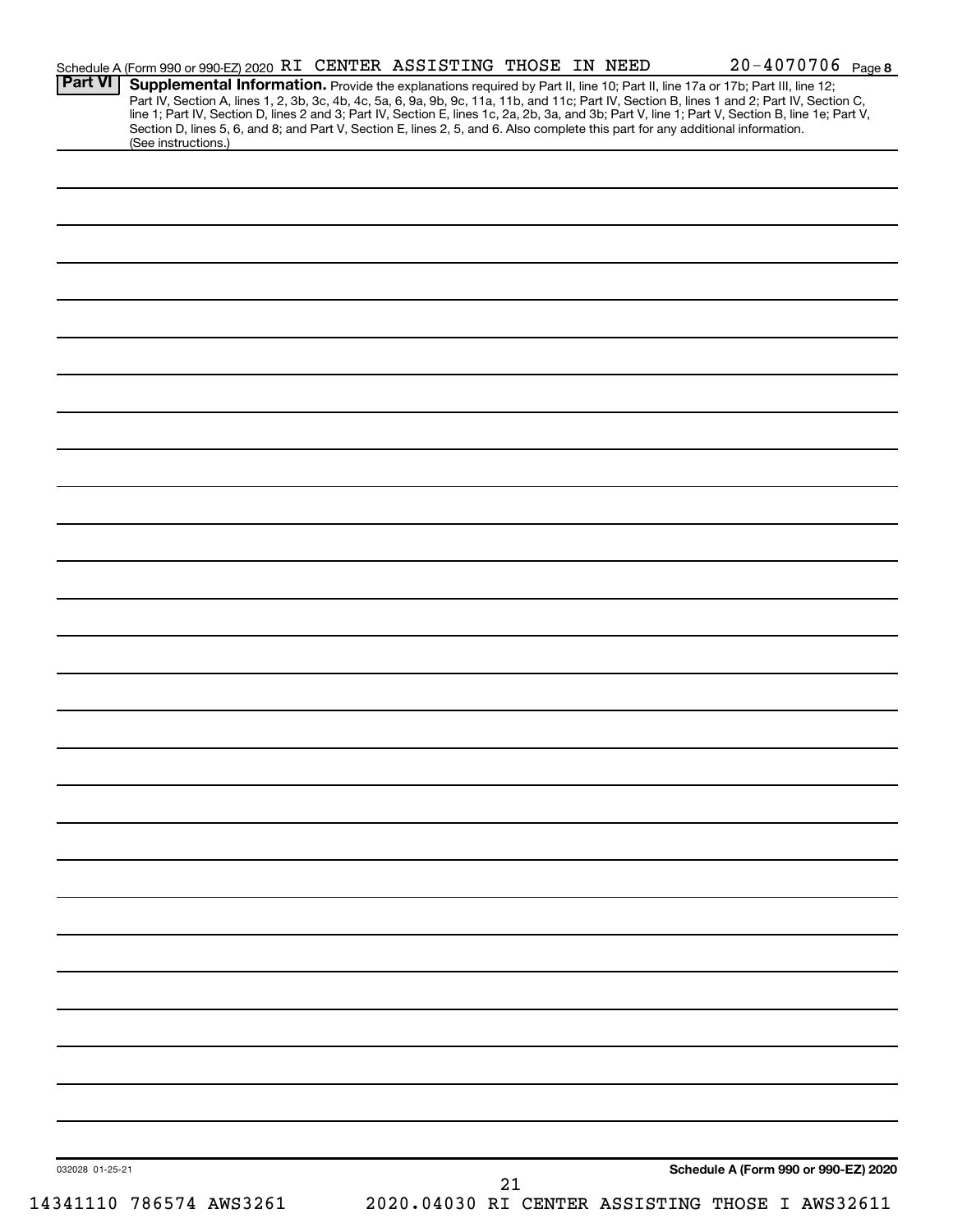Department of the Treasury Internal Revenue Service **(Form 990, 990-EZ,**

Name of the organization

#### \*\* PUBLIC DISCLOSURE COPY \*\*

## **Schedule B Schedule of Contributors**

**or 990-PF) | Attach to Form 990, Form 990-EZ, or Form 990-PF. | Go to www.irs.gov/Form990 for the latest information.** OMB No. 1545-0047

**2020**

**Employer identification number**

|                                | RI CENTER ASSISTING THOSE<br>IN NEED                                                                                                                                                                                                                                             | 20-4070706 |
|--------------------------------|----------------------------------------------------------------------------------------------------------------------------------------------------------------------------------------------------------------------------------------------------------------------------------|------------|
| Organization type (check one): |                                                                                                                                                                                                                                                                                  |            |
| Filers of:                     | Section:                                                                                                                                                                                                                                                                         |            |
| Form 990 or 990-EZ             | $\lfloor \underline{X} \rfloor$ 501(c)( 3) (enter number) organization                                                                                                                                                                                                           |            |
|                                | 4947(a)(1) nonexempt charitable trust not treated as a private foundation                                                                                                                                                                                                        |            |
|                                | 527 political organization                                                                                                                                                                                                                                                       |            |
| Form 990-PF                    | 501(c)(3) exempt private foundation                                                                                                                                                                                                                                              |            |
|                                | 4947(a)(1) nonexempt charitable trust treated as a private foundation                                                                                                                                                                                                            |            |
|                                | 501(c)(3) taxable private foundation                                                                                                                                                                                                                                             |            |
|                                |                                                                                                                                                                                                                                                                                  |            |
|                                | Check if your organization is covered by the General Rule or a Special Rule.                                                                                                                                                                                                     |            |
|                                | Note: Only a section 501(c)(7), (8), or (10) organization can check boxes for both the General Rule and a Special Rule. See instructions.                                                                                                                                        |            |
| <b>General Rule</b>            |                                                                                                                                                                                                                                                                                  |            |
|                                | For an organization filing Form 990, 990-EZ, or 990-PF that received, during the year, contributions totaling \$5,000 or more (in money or<br>property) from any one contributor. Complete Parts I and II. See instructions for determining a contributor's total contributions. |            |
| <b>Special Rules</b>           |                                                                                                                                                                                                                                                                                  |            |

#### any one contributor, during the year, total contributions of the greater of (1) \$5,000; or (2) 2% of the amount on (i) Form 990, Part VIII, line 1h;  $\boxed{\text{X}}$  For an organization described in section 501(c)(3) filing Form 990 or 990-EZ that met the 33 1/3% support test of the regulations under sections 509(a)(1) and 170(b)(1)(A)(vi), that checked Schedule A (Form 990 or 990-EZ), Part II, line 13, 16a, or 16b, and that received from or (ii) Form 990-EZ, line 1. Complete Parts I and II.

For an organization described in section 501(c)(7), (8), or (10) filing Form 990 or 990-EZ that received from any one contributor, during the year, total contributions of more than \$1,000 exclusively for religious, charitable, scientific, literary, or educational purposes, or for the prevention of cruelty to children or animals. Complete Parts I (entering "N/A" in column (b) instead of the contributor name and address), II, and III.  $\Box$ 

purpose. Don't complete any of the parts unless the General Rule applies to this organization because it received nonexclusively year, contributions exclusively for religious, charitable, etc., purposes, but no such contributions totaled more than \$1,000. If this box is checked, enter here the total contributions that were received during the year for an exclusively religious, charitable, etc., For an organization described in section 501(c)(7), (8), or (10) filing Form 990 or 990-EZ that received from any one contributor, during the religious, charitable, etc., contributions totaling \$5,000 or more during the year  $~\ldots\ldots\ldots\ldots\ldots\ldots\ldots\ldots\blacktriangleright~$ \$

**Caution:**  An organization that isn't covered by the General Rule and/or the Special Rules doesn't file Schedule B (Form 990, 990-EZ, or 990-PF),  **must** but it answer "No" on Part IV, line 2, of its Form 990; or check the box on line H of its Form 990-EZ or on its Form 990-PF, Part I, line 2, to certify that it doesn't meet the filing requirements of Schedule B (Form 990, 990-EZ, or 990-PF).

**For Paperwork Reduction Act Notice, see the instructions for Form 990, 990-EZ, or 990-PF. Schedule B (Form 990, 990-EZ, or 990-PF) (2020)** LHA

 $\Box$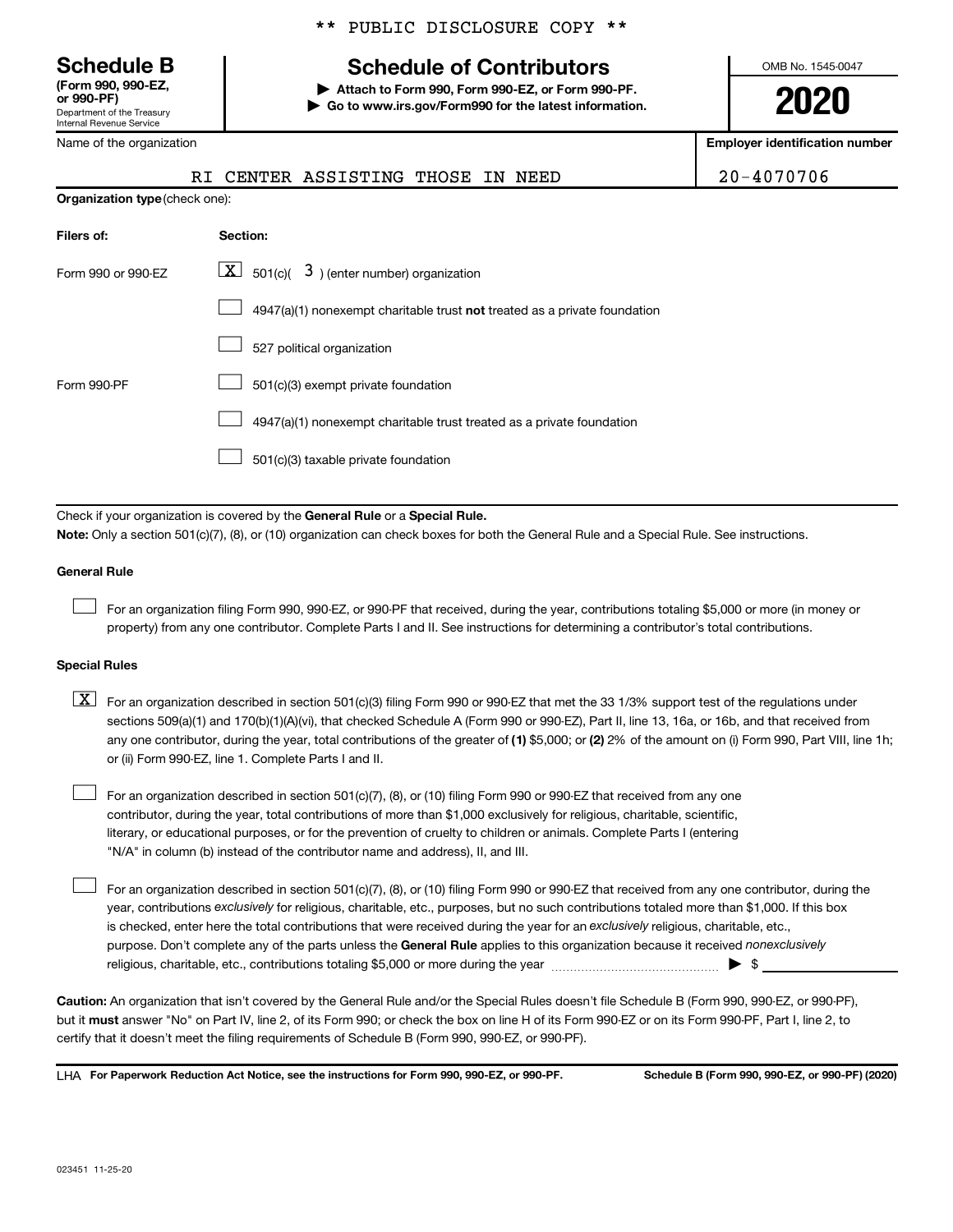**Employer identification number**

**(d) Type of contribution**

#### RI CENTER ASSISTING THOSE IN NEED 20-4070706

**(a) No. (b) Name, address, and ZIP + 4 (c) Total contributions Part I** Contributors (see instructions). Use duplicate copies of Part I if additional space is needed.

| 1               |                                                 | 10,000.<br>\$                     | х<br>Person<br>Payroll<br>Noncash<br>(Complete Part II for<br>noncash contributions.) |  |  |
|-----------------|-------------------------------------------------|-----------------------------------|---------------------------------------------------------------------------------------|--|--|
| (a)<br>No.      | (b)<br>Name, address, and ZIP + 4               | (c)<br><b>Total contributions</b> | (d)<br>Type of contribution                                                           |  |  |
| 2               |                                                 | 30,000.<br>\$                     | x<br>Person<br>Payroll<br>Noncash<br>(Complete Part II for<br>noncash contributions.) |  |  |
| (a)<br>No.      | (b)<br>Name, address, and ZIP + 4               | (c)<br><b>Total contributions</b> | (d)<br>Type of contribution                                                           |  |  |
| 3               |                                                 | 5,000.<br>\$                      | x<br>Person<br>Payroll<br>Noncash<br>(Complete Part II for<br>noncash contributions.) |  |  |
| (a)<br>No.      | (b)<br>Name, address, and ZIP + 4               | (c)<br><b>Total contributions</b> | (d)<br>Type of contribution                                                           |  |  |
| 4               |                                                 | 100,000.<br>\$                    | x<br>Person<br>Payroll<br>Noncash<br>(Complete Part II for<br>noncash contributions.) |  |  |
| (a)<br>No.      | (b)<br>Name, address, and ZIP + 4               | (c)<br><b>Total contributions</b> | (d)<br>Type of contribution                                                           |  |  |
|                 |                                                 | \$                                | Person<br>Payroll<br>Noncash<br>(Complete Part II for<br>noncash contributions.)      |  |  |
| (a)<br>No.      | (b)<br>Name, address, and ZIP + 4               | (c)<br><b>Total contributions</b> | (d)<br>Type of contribution                                                           |  |  |
|                 |                                                 | \$                                | Person<br>Payroll<br>Noncash<br>(Complete Part II for<br>noncash contributions.)      |  |  |
| 023452 11-25-20 | Schedule B (Form 990, 990-EZ, or 990-PF) (2020) |                                   |                                                                                       |  |  |

23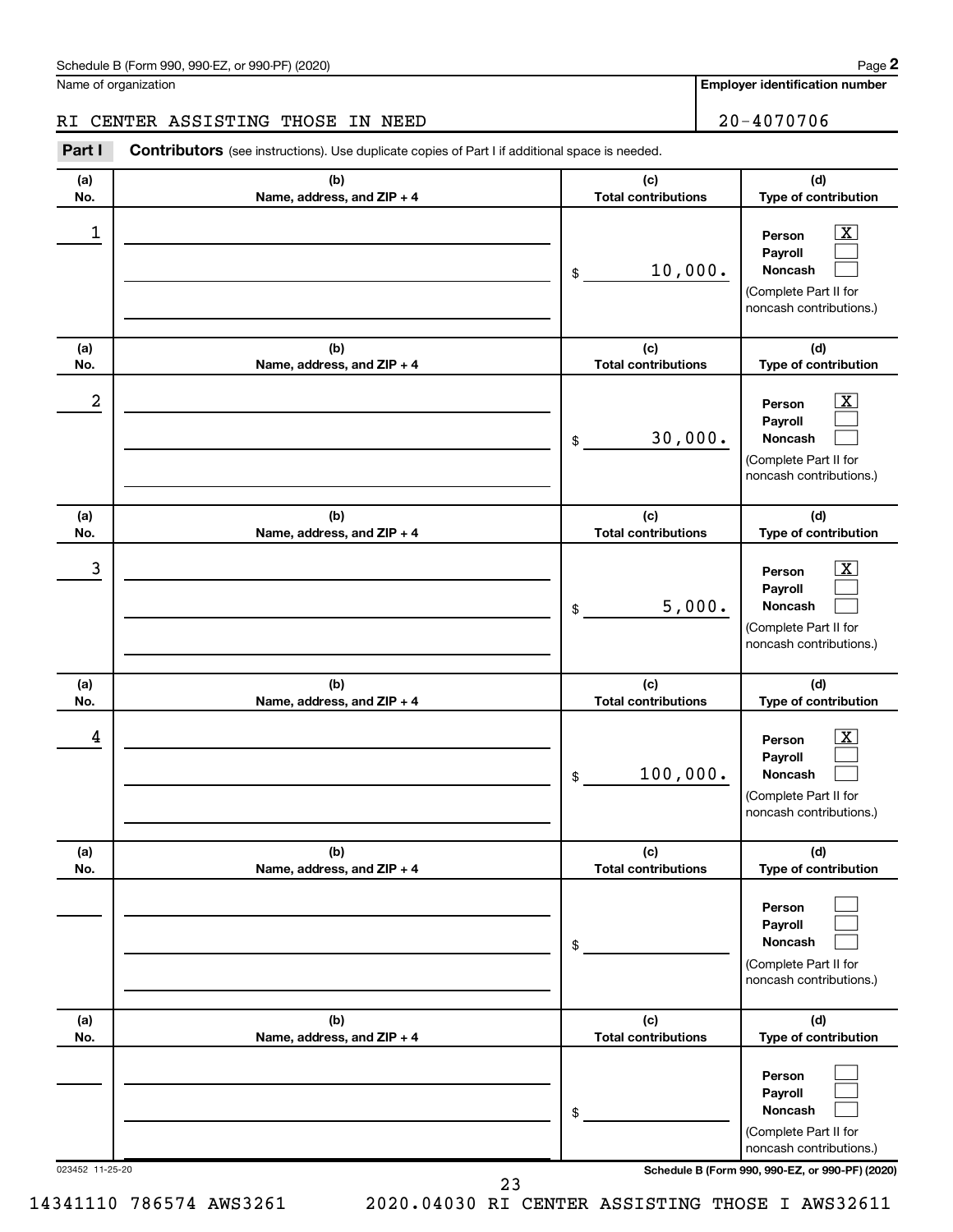Name of organization

**Employer identification number**

#### RI CENTER ASSISTING THOSE IN NEED 20-4070706

Part II Noncash Property (see instructions). Use duplicate copies of Part II if additional space is needed.

| (a)<br>No.<br>from<br>Part I | (b)<br>Description of noncash property given | (c)<br>FMV (or estimate)<br>(See instructions.) | (d)<br>Date received                            |
|------------------------------|----------------------------------------------|-------------------------------------------------|-------------------------------------------------|
|                              |                                              | $\frac{1}{2}$                                   |                                                 |
| (a)<br>No.<br>from<br>Part I | (b)<br>Description of noncash property given | (c)<br>FMV (or estimate)<br>(See instructions.) | (d)<br>Date received                            |
|                              |                                              |                                                 |                                                 |
| (a)<br>No.<br>from<br>Part I | (b)<br>Description of noncash property given | (c)<br>FMV (or estimate)<br>(See instructions.) | (d)<br>Date received                            |
|                              |                                              |                                                 |                                                 |
| (a)<br>No.<br>from<br>Part I | (b)<br>Description of noncash property given | (c)<br>FMV (or estimate)<br>(See instructions.) | (d)<br>Date received                            |
|                              |                                              | $\frac{1}{2}$                                   |                                                 |
| (a)<br>No.<br>from<br>Part I | (b)<br>Description of noncash property given | (c)<br>FMV (or estimate)<br>(See instructions.) | (d)<br>Date received                            |
|                              |                                              | \$                                              |                                                 |
| (a)<br>No.<br>from<br>Part I | (b)<br>Description of noncash property given | (c)<br>FMV (or estimate)<br>(See instructions.) | (d)<br>Date received                            |
| 023453 11-25-20              |                                              | \$                                              | Schedule B (Form 990, 990-EZ, or 990-PF) (2020) |

24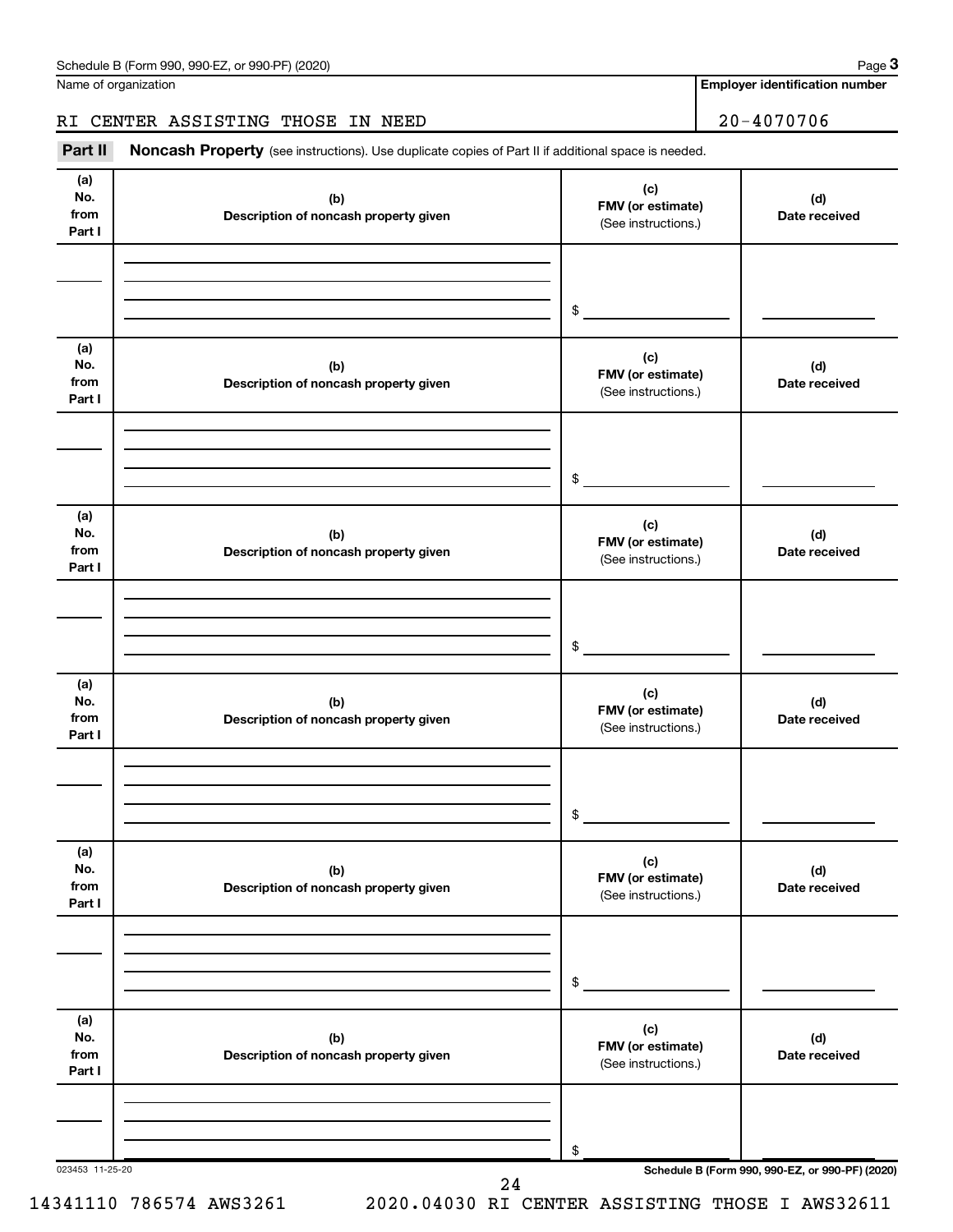|                           | Schedule B (Form 990, 990-EZ, or 990-PF) (2020)                                                                                                                                                                                  |                                          | Page 4                                                                                                                                                         |  |  |  |  |
|---------------------------|----------------------------------------------------------------------------------------------------------------------------------------------------------------------------------------------------------------------------------|------------------------------------------|----------------------------------------------------------------------------------------------------------------------------------------------------------------|--|--|--|--|
|                           | Name of organization                                                                                                                                                                                                             |                                          | <b>Employer identification number</b>                                                                                                                          |  |  |  |  |
| RI                        | CENTER ASSISTING THOSE IN NEED                                                                                                                                                                                                   |                                          | $20 - 4070706$                                                                                                                                                 |  |  |  |  |
| Part III                  | from any one contributor. Complete columns (a) through (e) and the following line entry. For organizations                                                                                                                       |                                          | Exclusively religious, charitable, etc., contributions to organizations described in section 501(c)(7), (8), or (10) that total more than \$1,000 for the year |  |  |  |  |
|                           | completing Part III, enter the total of exclusively religious, charitable, etc., contributions of \$1,000 or less for the year. (Enter this info. once.) ▶ \$<br>Use duplicate copies of Part III if additional space is needed. |                                          |                                                                                                                                                                |  |  |  |  |
| (a) No.                   |                                                                                                                                                                                                                                  |                                          |                                                                                                                                                                |  |  |  |  |
| from<br>Part I            | (b) Purpose of gift                                                                                                                                                                                                              | (c) Use of gift                          | (d) Description of how gift is held                                                                                                                            |  |  |  |  |
|                           |                                                                                                                                                                                                                                  |                                          |                                                                                                                                                                |  |  |  |  |
|                           |                                                                                                                                                                                                                                  |                                          |                                                                                                                                                                |  |  |  |  |
|                           |                                                                                                                                                                                                                                  |                                          |                                                                                                                                                                |  |  |  |  |
|                           |                                                                                                                                                                                                                                  | (e) Transfer of gift                     |                                                                                                                                                                |  |  |  |  |
|                           | Transferee's name, address, and ZIP + 4                                                                                                                                                                                          |                                          | Relationship of transferor to transferee                                                                                                                       |  |  |  |  |
|                           |                                                                                                                                                                                                                                  |                                          |                                                                                                                                                                |  |  |  |  |
|                           |                                                                                                                                                                                                                                  |                                          |                                                                                                                                                                |  |  |  |  |
| (a) No.                   |                                                                                                                                                                                                                                  |                                          |                                                                                                                                                                |  |  |  |  |
| from<br>Part I            | (b) Purpose of gift                                                                                                                                                                                                              | (c) Use of gift                          | (d) Description of how gift is held                                                                                                                            |  |  |  |  |
|                           |                                                                                                                                                                                                                                  |                                          |                                                                                                                                                                |  |  |  |  |
|                           |                                                                                                                                                                                                                                  |                                          |                                                                                                                                                                |  |  |  |  |
|                           |                                                                                                                                                                                                                                  |                                          |                                                                                                                                                                |  |  |  |  |
|                           |                                                                                                                                                                                                                                  | (e) Transfer of gift                     |                                                                                                                                                                |  |  |  |  |
|                           | Transferee's name, address, and ZIP + 4                                                                                                                                                                                          | Relationship of transferor to transferee |                                                                                                                                                                |  |  |  |  |
|                           |                                                                                                                                                                                                                                  |                                          |                                                                                                                                                                |  |  |  |  |
|                           |                                                                                                                                                                                                                                  |                                          |                                                                                                                                                                |  |  |  |  |
|                           |                                                                                                                                                                                                                                  |                                          |                                                                                                                                                                |  |  |  |  |
| (a) No.<br>from<br>Part I | (b) Purpose of gift                                                                                                                                                                                                              | (c) Use of gift                          | (d) Description of how gift is held                                                                                                                            |  |  |  |  |
|                           |                                                                                                                                                                                                                                  |                                          |                                                                                                                                                                |  |  |  |  |
|                           |                                                                                                                                                                                                                                  |                                          |                                                                                                                                                                |  |  |  |  |
|                           |                                                                                                                                                                                                                                  |                                          |                                                                                                                                                                |  |  |  |  |
|                           | (e) Transfer of gift                                                                                                                                                                                                             |                                          |                                                                                                                                                                |  |  |  |  |
|                           | Transferee's name, address, and ZIP + 4<br>Relationship of transferor to transferee                                                                                                                                              |                                          |                                                                                                                                                                |  |  |  |  |
|                           |                                                                                                                                                                                                                                  |                                          |                                                                                                                                                                |  |  |  |  |
|                           |                                                                                                                                                                                                                                  |                                          |                                                                                                                                                                |  |  |  |  |
|                           |                                                                                                                                                                                                                                  |                                          |                                                                                                                                                                |  |  |  |  |
| (a) No.<br>from<br>Part I | (b) Purpose of gift                                                                                                                                                                                                              | (c) Use of gift                          | (d) Description of how gift is held                                                                                                                            |  |  |  |  |
|                           |                                                                                                                                                                                                                                  |                                          |                                                                                                                                                                |  |  |  |  |
|                           |                                                                                                                                                                                                                                  |                                          |                                                                                                                                                                |  |  |  |  |
|                           |                                                                                                                                                                                                                                  |                                          |                                                                                                                                                                |  |  |  |  |
|                           | (e) Transfer of gift                                                                                                                                                                                                             |                                          |                                                                                                                                                                |  |  |  |  |
|                           | Transferee's name, address, and ZIP + 4<br>Relationship of transferor to transferee                                                                                                                                              |                                          |                                                                                                                                                                |  |  |  |  |
|                           |                                                                                                                                                                                                                                  |                                          |                                                                                                                                                                |  |  |  |  |
|                           |                                                                                                                                                                                                                                  |                                          |                                                                                                                                                                |  |  |  |  |
|                           |                                                                                                                                                                                                                                  |                                          |                                                                                                                                                                |  |  |  |  |
| 023454 11-25-20           |                                                                                                                                                                                                                                  | 25                                       | Schedule B (Form 990, 990-EZ, or 990-PF) (2020)                                                                                                                |  |  |  |  |
|                           |                                                                                                                                                                                                                                  |                                          |                                                                                                                                                                |  |  |  |  |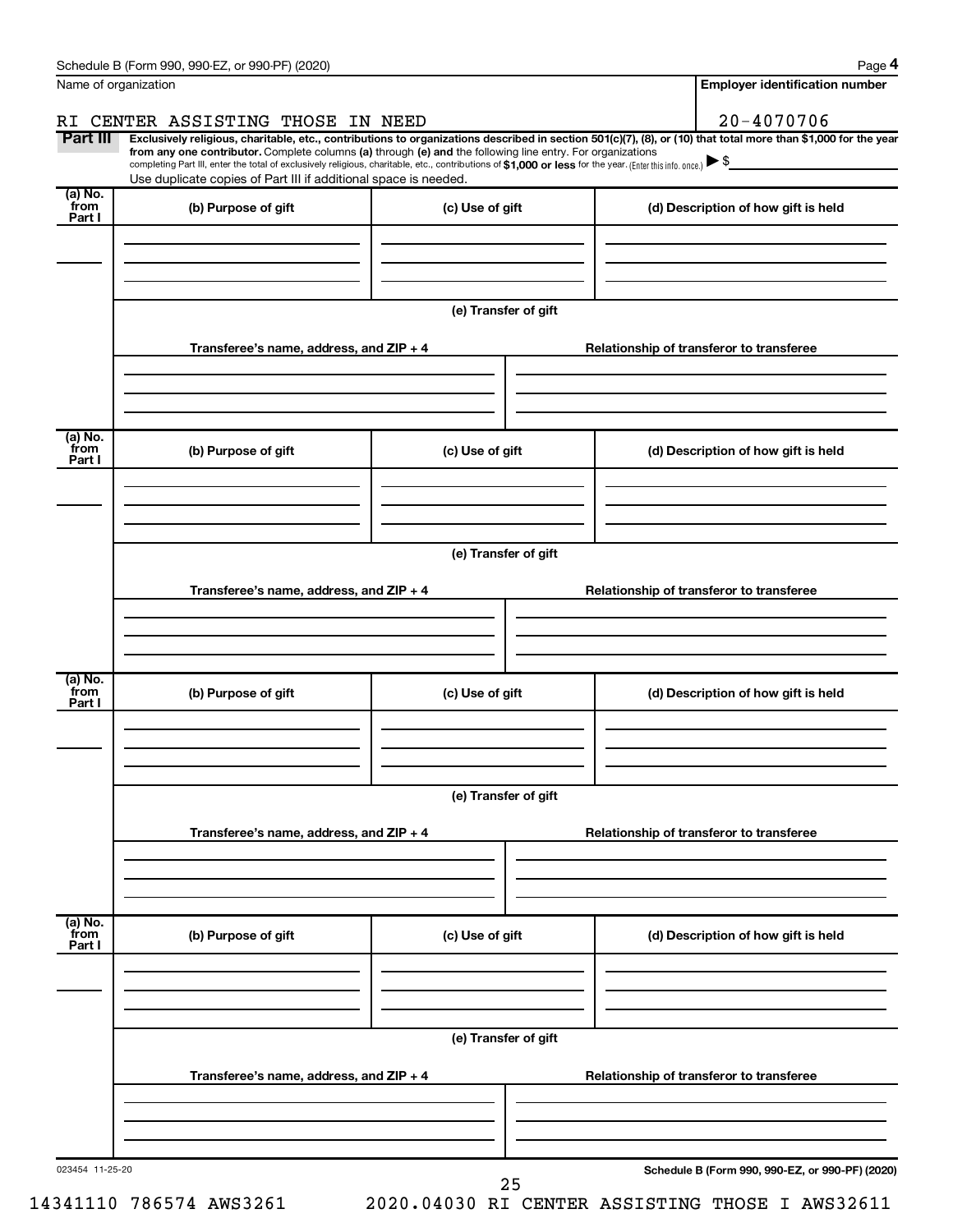| <b>SCHEDULE D</b> |  |
|-------------------|--|
|-------------------|--|

Department of the Treasury Internal Revenue Service

# **SCHEDULE D Supplemental Financial Statements**<br> **Form 990 2020**<br> **Part IV** line 6.7.8.9.10, 11a, 11b, 11d, 11d, 11d, 11d, 11d, 12a, 0r, 12b

**(Form 990) | Complete if the organization answered "Yes" on Form 990, Part IV, line 6, 7, 8, 9, 10, 11a, 11b, 11c, 11d, 11e, 11f, 12a, or 12b.**

**| Attach to Form 990. |Go to www.irs.gov/Form990 for instructions and the latest information.**



| Name of the organizatio |  |
|-------------------------|--|
|-------------------------|--|

<sup>on</sup><br>RI CENTER ASSISTING THOSE IN NEED **RIM** 20-4070706 RI CENTER ASSISTING THOSE IN NEED

| Part I  | Organizations Maintaining Donor Advised Funds or Other Similar Funds or Accounts. Complete if the                                                                                                                             |                         |                         |                                                    |
|---------|-------------------------------------------------------------------------------------------------------------------------------------------------------------------------------------------------------------------------------|-------------------------|-------------------------|----------------------------------------------------|
|         | organization answered "Yes" on Form 990, Part IV, line 6.                                                                                                                                                                     | (a) Donor advised funds |                         | (b) Funds and other accounts                       |
|         |                                                                                                                                                                                                                               |                         |                         |                                                    |
| 1.      |                                                                                                                                                                                                                               |                         |                         |                                                    |
| 2       | Aggregate value of contributions to (during year)                                                                                                                                                                             |                         |                         |                                                    |
| з       | Aggregate value of grants from (during year)                                                                                                                                                                                  |                         |                         |                                                    |
| 4<br>5  | Did the organization inform all donors and donor advisors in writing that the assets held in donor advised funds                                                                                                              |                         |                         |                                                    |
|         |                                                                                                                                                                                                                               |                         |                         | Yes<br>No                                          |
| 6       | Did the organization inform all grantees, donors, and donor advisors in writing that grant funds can be used only                                                                                                             |                         |                         |                                                    |
|         | for charitable purposes and not for the benefit of the donor or donor advisor, or for any other purpose conferring                                                                                                            |                         |                         |                                                    |
|         |                                                                                                                                                                                                                               |                         |                         | Yes<br>No                                          |
| Part II | Conservation Easements. Complete if the organization answered "Yes" on Form 990, Part IV, line 7.                                                                                                                             |                         |                         |                                                    |
| 1       | Purpose(s) of conservation easements held by the organization (check all that apply).                                                                                                                                         |                         |                         |                                                    |
|         | Preservation of land for public use (for example, recreation or education)                                                                                                                                                    |                         |                         | Preservation of a historically important land area |
|         | Protection of natural habitat                                                                                                                                                                                                 |                         |                         | Preservation of a certified historic structure     |
|         | Preservation of open space                                                                                                                                                                                                    |                         |                         |                                                    |
| 2       | Complete lines 2a through 2d if the organization held a qualified conservation contribution in the form of a conservation easement on the last                                                                                |                         |                         |                                                    |
|         | day of the tax year.                                                                                                                                                                                                          |                         |                         | Held at the End of the Tax Year                    |
| а       |                                                                                                                                                                                                                               |                         | 2a                      |                                                    |
| b       |                                                                                                                                                                                                                               |                         | 2 <sub>b</sub>          |                                                    |
| с       |                                                                                                                                                                                                                               |                         | 2c                      |                                                    |
| d       | Number of conservation easements included in (c) acquired after 7/25/06, and not on a historic structure                                                                                                                      |                         |                         |                                                    |
|         | listed in the National Register [111] Marshall Register [11] Marshall Register [11] Marshall Register [11] Marshall Register [11] Marshall Register [11] Marshall Register [11] Marshall Register [11] Marshall Register [11] |                         | 2d                      |                                                    |
| 3       | Number of conservation easements modified, transferred, released, extinguished, or terminated by the organization during the tax                                                                                              |                         |                         |                                                    |
|         | year                                                                                                                                                                                                                          |                         |                         |                                                    |
| 4       | Number of states where property subject to conservation easement is located >                                                                                                                                                 |                         |                         |                                                    |
| 5       | Does the organization have a written policy regarding the periodic monitoring, inspection, handling of                                                                                                                        |                         |                         |                                                    |
|         | violations, and enforcement of the conservation easements it holds?                                                                                                                                                           |                         |                         | Yes<br><b>No</b>                                   |
| 6       | Staff and volunteer hours devoted to monitoring, inspecting, handling of violations, and enforcing conservation easements during the year                                                                                     |                         |                         |                                                    |
|         |                                                                                                                                                                                                                               |                         |                         |                                                    |
| 7       | Amount of expenses incurred in monitoring, inspecting, handling of violations, and enforcing conservation easements during the year                                                                                           |                         |                         |                                                    |
|         | $\blacktriangleright$ \$                                                                                                                                                                                                      |                         |                         |                                                    |
| 8       | Does each conservation easement reported on line 2(d) above satisfy the requirements of section 170(h)(4)(B)(i)                                                                                                               |                         |                         |                                                    |
|         |                                                                                                                                                                                                                               |                         |                         | Yes<br><b>No</b>                                   |
| 9       | In Part XIII, describe how the organization reports conservation easements in its revenue and expense statement and                                                                                                           |                         |                         |                                                    |
|         | balance sheet, and include, if applicable, the text of the footnote to the organization's financial statements that describes the                                                                                             |                         |                         |                                                    |
|         | organization's accounting for conservation easements.                                                                                                                                                                         |                         |                         |                                                    |
|         | Organizations Maintaining Collections of Art, Historical Treasures, or Other Similar Assets.<br>Part III                                                                                                                      |                         |                         |                                                    |
|         | Complete if the organization answered "Yes" on Form 990, Part IV, line 8.                                                                                                                                                     |                         |                         |                                                    |
|         | 1a If the organization elected, as permitted under FASB ASC 958, not to report in its revenue statement and balance sheet works                                                                                               |                         |                         |                                                    |
|         | of art, historical treasures, or other similar assets held for public exhibition, education, or research in furtherance of public                                                                                             |                         |                         |                                                    |
|         | service, provide in Part XIII the text of the footnote to its financial statements that describes these items.                                                                                                                |                         |                         |                                                    |
| b       | If the organization elected, as permitted under FASB ASC 958, to report in its revenue statement and balance sheet works of                                                                                                   |                         |                         |                                                    |
|         | art, historical treasures, or other similar assets held for public exhibition, education, or research in furtherance of public service,                                                                                       |                         |                         |                                                    |
|         | provide the following amounts relating to these items:                                                                                                                                                                        |                         |                         |                                                    |
|         |                                                                                                                                                                                                                               |                         |                         |                                                    |
|         | (ii) Assets included in Form 990, Part X                                                                                                                                                                                      |                         |                         | $\blacktriangleright$ \$                           |
| 2       | If the organization received or held works of art, historical treasures, or other similar assets for financial gain, provide                                                                                                  |                         |                         |                                                    |
|         | the following amounts required to be reported under FASB ASC 958 relating to these items:                                                                                                                                     |                         |                         |                                                    |
| а       |                                                                                                                                                                                                                               |                         | ▶                       | -\$                                                |
|         |                                                                                                                                                                                                                               |                         | $\blacktriangleright$ s |                                                    |
|         | LHA For Paperwork Reduction Act Notice, see the Instructions for Form 990.                                                                                                                                                    |                         |                         | Schedule D (Form 990) 2020                         |
|         | 032051 12-01-20                                                                                                                                                                                                               |                         |                         |                                                    |

26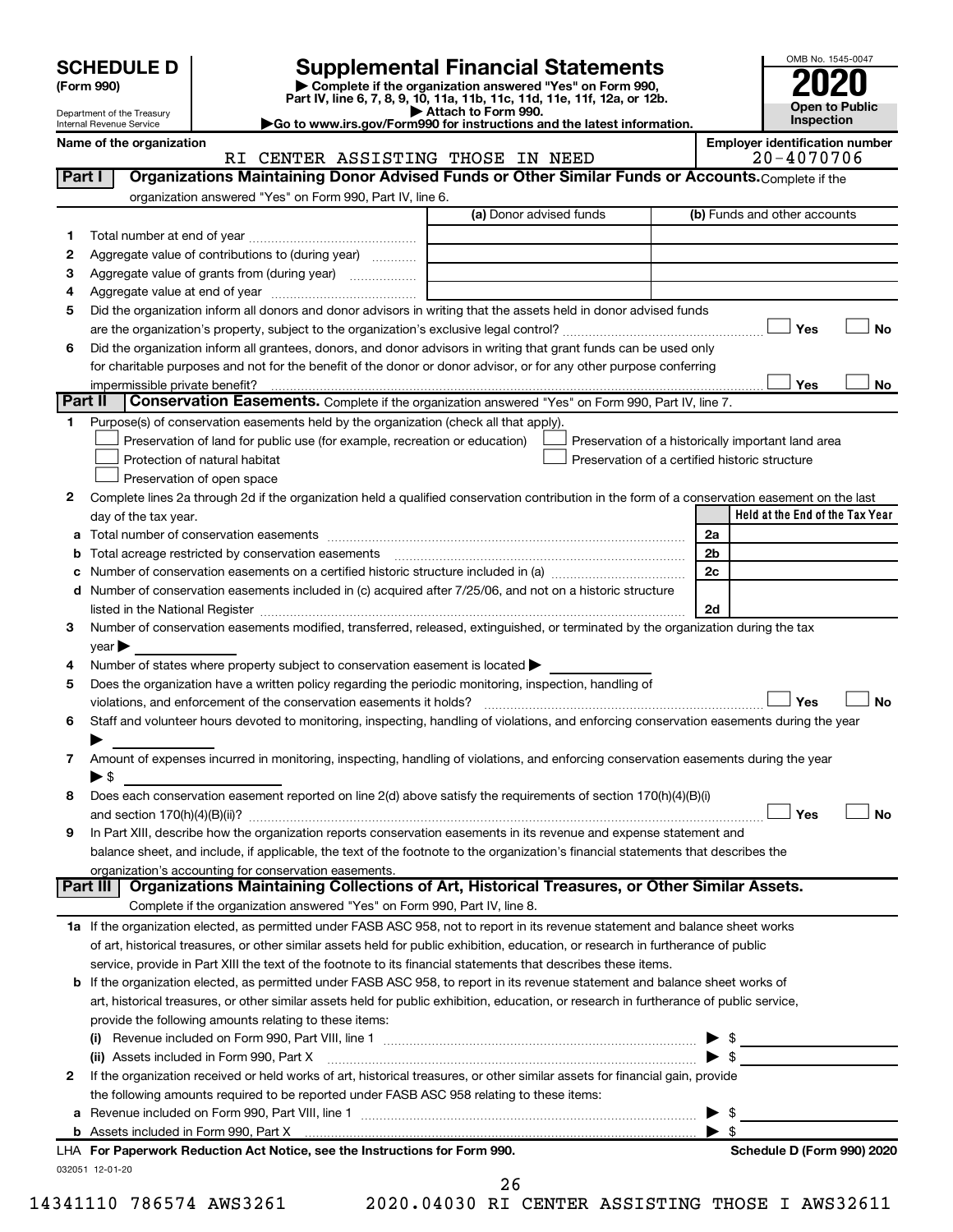|               | Schedule D (Form 990) 2020                                                                                                                                                                                                     | RI CENTER ASSISTING THOSE IN NEED |   |                |                                                                                                                                                                                                                               |                 | $20 - 4070706$ Page 2 |                |          |    |
|---------------|--------------------------------------------------------------------------------------------------------------------------------------------------------------------------------------------------------------------------------|-----------------------------------|---|----------------|-------------------------------------------------------------------------------------------------------------------------------------------------------------------------------------------------------------------------------|-----------------|-----------------------|----------------|----------|----|
|               | Part III<br>Organizations Maintaining Collections of Art, Historical Treasures, or Other Similar Assets (continued)                                                                                                            |                                   |   |                |                                                                                                                                                                                                                               |                 |                       |                |          |    |
| 3             | Using the organization's acquisition, accession, and other records, check any of the following that make significant use of its                                                                                                |                                   |   |                |                                                                                                                                                                                                                               |                 |                       |                |          |    |
|               | collection items (check all that apply):                                                                                                                                                                                       |                                   |   |                |                                                                                                                                                                                                                               |                 |                       |                |          |    |
| a             | Public exhibition                                                                                                                                                                                                              |                                   |   |                | Loan or exchange program                                                                                                                                                                                                      |                 |                       |                |          |    |
| b             | Scholarly research                                                                                                                                                                                                             |                                   |   |                | Other and the contract of the contract of the contract of the contract of the contract of the contract of the contract of the contract of the contract of the contract of the contract of the contract of the contract of the |                 |                       |                |          |    |
| с             | Preservation for future generations                                                                                                                                                                                            |                                   |   |                |                                                                                                                                                                                                                               |                 |                       |                |          |    |
| 4             | Provide a description of the organization's collections and explain how they further the organization's exempt purpose in Part XIII.                                                                                           |                                   |   |                |                                                                                                                                                                                                                               |                 |                       |                |          |    |
| 5             | During the year, did the organization solicit or receive donations of art, historical treasures, or other similar assets                                                                                                       |                                   |   |                |                                                                                                                                                                                                                               |                 |                       |                |          |    |
|               |                                                                                                                                                                                                                                |                                   |   |                |                                                                                                                                                                                                                               |                 |                       | Yes            |          | No |
|               | Part IV<br><b>Escrow and Custodial Arrangements.</b> Complete if the organization answered "Yes" on Form 990, Part IV, line 9, or                                                                                              |                                   |   |                |                                                                                                                                                                                                                               |                 |                       |                |          |    |
|               | reported an amount on Form 990, Part X, line 21.                                                                                                                                                                               |                                   |   |                |                                                                                                                                                                                                                               |                 |                       |                |          |    |
|               | 1a Is the organization an agent, trustee, custodian or other intermediary for contributions or other assets not included                                                                                                       |                                   |   |                |                                                                                                                                                                                                                               |                 |                       |                |          |    |
|               |                                                                                                                                                                                                                                |                                   |   |                |                                                                                                                                                                                                                               |                 |                       | Yes            |          | No |
|               | b If "Yes," explain the arrangement in Part XIII and complete the following table:                                                                                                                                             |                                   |   |                |                                                                                                                                                                                                                               |                 |                       |                |          |    |
|               |                                                                                                                                                                                                                                |                                   |   |                |                                                                                                                                                                                                                               |                 |                       | Amount         |          |    |
|               | c Beginning balance measurements and the contract of the contract of the contract of the contract of the contract of the contract of the contract of the contract of the contract of the contract of the contract of the contr |                                   |   |                |                                                                                                                                                                                                                               | 1c              |                       |                |          |    |
|               | d Additions during the year manufactured and an account of the year manufactured and account of the year manufactured and account of the year manufactured and account of the year manufactured and account of the year manufa |                                   |   |                |                                                                                                                                                                                                                               | 1d              |                       |                |          |    |
|               | e Distributions during the year manufactured and contained and contained and contained and contained and contained and contained and contained and contained and contained and contained and contained and contained and conta |                                   |   |                |                                                                                                                                                                                                                               | 1e<br>1f        |                       |                |          |    |
|               | 2a Did the organization include an amount on Form 990, Part X, line 21, for escrow or custodial account liability?                                                                                                             |                                   |   |                |                                                                                                                                                                                                                               |                 |                       | Yes            |          | No |
|               |                                                                                                                                                                                                                                |                                   |   |                |                                                                                                                                                                                                                               |                 |                       |                |          |    |
| <b>Part V</b> | Endowment Funds. Complete if the organization answered "Yes" on Form 990, Part IV, line 10.                                                                                                                                    |                                   |   |                |                                                                                                                                                                                                                               |                 |                       |                |          |    |
|               |                                                                                                                                                                                                                                | (a) Current year                  |   | (b) Prior year | (c) Two years back $\vert$ (d) Three years back $\vert$ (e) Four years back                                                                                                                                                   |                 |                       |                |          |    |
|               | <b>1a</b> Beginning of year balance                                                                                                                                                                                            |                                   |   |                |                                                                                                                                                                                                                               |                 |                       |                |          |    |
|               |                                                                                                                                                                                                                                |                                   |   |                |                                                                                                                                                                                                                               |                 |                       |                |          |    |
|               | Net investment earnings, gains, and losses                                                                                                                                                                                     |                                   |   |                |                                                                                                                                                                                                                               |                 |                       |                |          |    |
|               |                                                                                                                                                                                                                                |                                   |   |                |                                                                                                                                                                                                                               |                 |                       |                |          |    |
|               | e Other expenditures for facilities                                                                                                                                                                                            |                                   |   |                |                                                                                                                                                                                                                               |                 |                       |                |          |    |
|               | and programs                                                                                                                                                                                                                   |                                   |   |                |                                                                                                                                                                                                                               |                 |                       |                |          |    |
|               |                                                                                                                                                                                                                                |                                   |   |                |                                                                                                                                                                                                                               |                 |                       |                |          |    |
|               | <b>g</b> End of year balance $\ldots$                                                                                                                                                                                          |                                   |   |                |                                                                                                                                                                                                                               |                 |                       |                |          |    |
| 2             | Provide the estimated percentage of the current year end balance (line 1g, column (a)) held as:                                                                                                                                |                                   |   |                |                                                                                                                                                                                                                               |                 |                       |                |          |    |
| а             | Board designated or quasi-endowment                                                                                                                                                                                            |                                   | % |                |                                                                                                                                                                                                                               |                 |                       |                |          |    |
|               | <b>b</b> Permanent endowment $\blacktriangleright$                                                                                                                                                                             | %                                 |   |                |                                                                                                                                                                                                                               |                 |                       |                |          |    |
|               | $\mathbf c$ Term endowment $\blacktriangleright$                                                                                                                                                                               | %                                 |   |                |                                                                                                                                                                                                                               |                 |                       |                |          |    |
|               | The percentages on lines 2a, 2b, and 2c should equal 100%.                                                                                                                                                                     |                                   |   |                |                                                                                                                                                                                                                               |                 |                       |                |          |    |
|               | 3a Are there endowment funds not in the possession of the organization that are held and administered for the organization                                                                                                     |                                   |   |                |                                                                                                                                                                                                                               |                 |                       |                |          |    |
|               | by:                                                                                                                                                                                                                            |                                   |   |                |                                                                                                                                                                                                                               |                 |                       |                | Yes      | No |
|               | (i)                                                                                                                                                                                                                            |                                   |   |                |                                                                                                                                                                                                                               |                 |                       | 3a(i)          |          |    |
|               |                                                                                                                                                                                                                                |                                   |   |                |                                                                                                                                                                                                                               |                 |                       | 3a(ii)         |          |    |
|               |                                                                                                                                                                                                                                |                                   |   |                |                                                                                                                                                                                                                               |                 |                       | 3b             |          |    |
| 4             | Describe in Part XIII the intended uses of the organization's endowment funds.                                                                                                                                                 |                                   |   |                |                                                                                                                                                                                                                               |                 |                       |                |          |    |
|               | Land, Buildings, and Equipment.<br><b>Part VI</b>                                                                                                                                                                              |                                   |   |                |                                                                                                                                                                                                                               |                 |                       |                |          |    |
|               | Complete if the organization answered "Yes" on Form 990, Part IV, line 11a. See Form 990, Part X, line 10.                                                                                                                     |                                   |   |                |                                                                                                                                                                                                                               |                 |                       |                |          |    |
|               | Description of property                                                                                                                                                                                                        | (a) Cost or other                 |   |                | (b) Cost or other                                                                                                                                                                                                             | (c) Accumulated |                       | (d) Book value |          |    |
|               |                                                                                                                                                                                                                                | basis (investment)                |   |                | basis (other)                                                                                                                                                                                                                 | depreciation    |                       |                |          |    |
|               |                                                                                                                                                                                                                                |                                   |   |                | 125,000.                                                                                                                                                                                                                      |                 |                       |                | 125,000. |    |
|               |                                                                                                                                                                                                                                |                                   |   |                | 300,000.                                                                                                                                                                                                                      | 104, 545.       |                       |                | 195,455. |    |
|               |                                                                                                                                                                                                                                |                                   |   |                | 229,813.                                                                                                                                                                                                                      | 144,376.        |                       |                | 85,437.  |    |
|               |                                                                                                                                                                                                                                |                                   |   |                | 38,854.                                                                                                                                                                                                                       | 36,498.         |                       |                | 2,356.   |    |
|               |                                                                                                                                                                                                                                |                                   |   |                | 30,013.                                                                                                                                                                                                                       | 26,625.         |                       |                | 3,388.   |    |
|               | Total. Add lines 1a through 1e. (Column (d) must equal Form 990, Part X, column (B), line 10c.)                                                                                                                                |                                   |   |                |                                                                                                                                                                                                                               |                 |                       |                | 411,636. |    |

**Schedule D (Form 990) 2020**

032052 12-01-20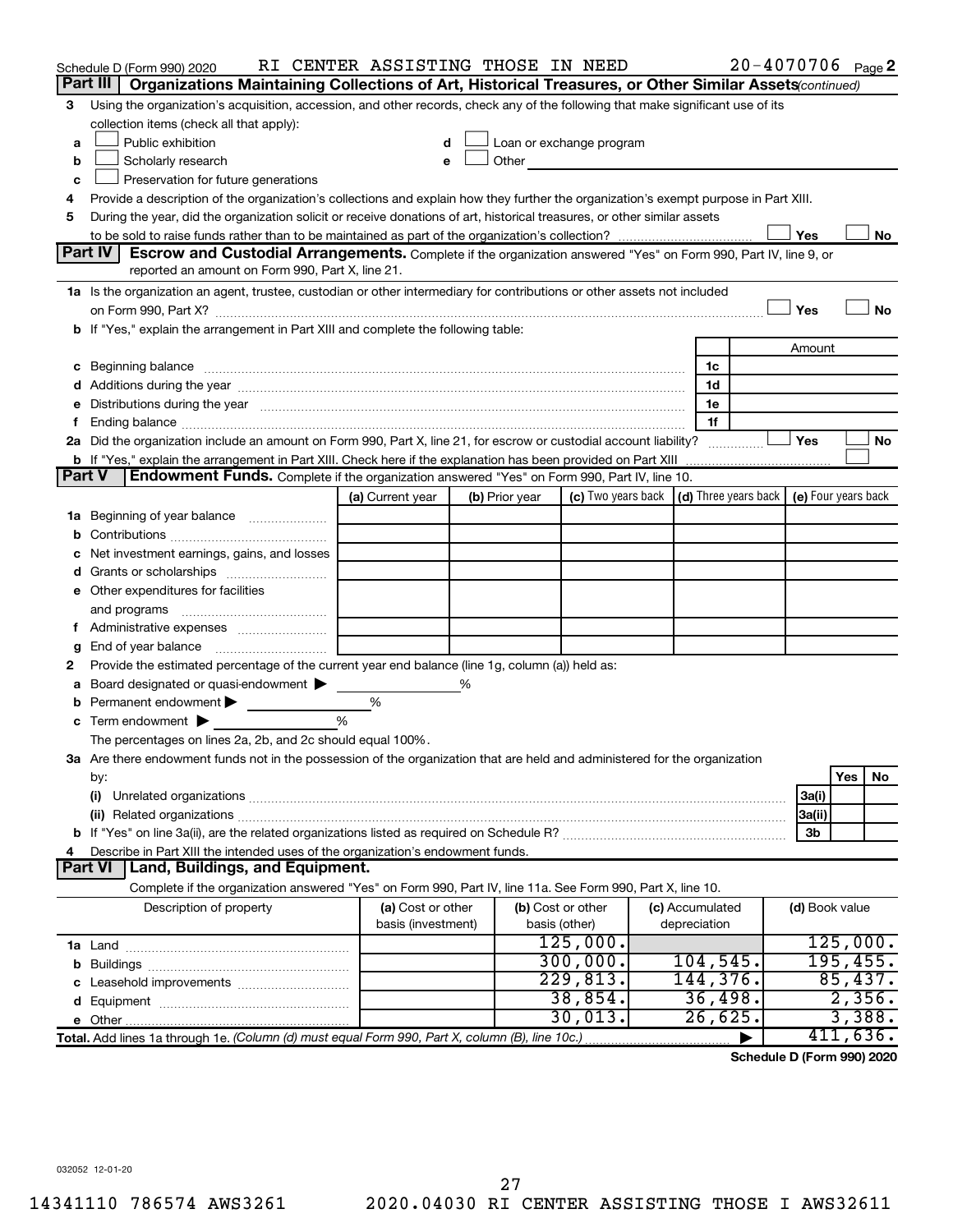| Part VII Investments - Other Securities.                                                                                                                                           |                 |                                                           |                |
|------------------------------------------------------------------------------------------------------------------------------------------------------------------------------------|-----------------|-----------------------------------------------------------|----------------|
| Complete if the organization answered "Yes" on Form 990, Part IV, line 11b. See Form 990, Part X, line 12.<br>(a) Description of security or category (including name of security) | (b) Book value  | (c) Method of valuation: Cost or end-of-year market value |                |
|                                                                                                                                                                                    |                 |                                                           |                |
|                                                                                                                                                                                    |                 |                                                           |                |
| (3) Other                                                                                                                                                                          |                 |                                                           |                |
| (A)                                                                                                                                                                                |                 |                                                           |                |
| (B)                                                                                                                                                                                |                 |                                                           |                |
| (C)                                                                                                                                                                                |                 |                                                           |                |
| (D)                                                                                                                                                                                |                 |                                                           |                |
| (E)                                                                                                                                                                                |                 |                                                           |                |
| (F)                                                                                                                                                                                |                 |                                                           |                |
| (G)                                                                                                                                                                                |                 |                                                           |                |
| (H)                                                                                                                                                                                |                 |                                                           |                |
| Total. (Col. (b) must equal Form 990, Part X, col. (B) line 12.) $\blacktriangleright$                                                                                             |                 |                                                           |                |
| Part VIII Investments - Program Related.                                                                                                                                           |                 |                                                           |                |
| Complete if the organization answered "Yes" on Form 990, Part IV, line 11c. See Form 990, Part X, line 13.                                                                         |                 |                                                           |                |
| (a) Description of investment                                                                                                                                                      | (b) Book value  | (c) Method of valuation: Cost or end-of-year market value |                |
| (1)                                                                                                                                                                                |                 |                                                           |                |
| (2)                                                                                                                                                                                |                 |                                                           |                |
| (3)                                                                                                                                                                                |                 |                                                           |                |
| (4)                                                                                                                                                                                |                 |                                                           |                |
| (5)                                                                                                                                                                                |                 |                                                           |                |
| (6)                                                                                                                                                                                |                 |                                                           |                |
| (7)                                                                                                                                                                                |                 |                                                           |                |
| (8)                                                                                                                                                                                |                 |                                                           |                |
| (9)                                                                                                                                                                                |                 |                                                           |                |
| Total. (Col. (b) must equal Form 990, Part X, col. (B) line 13.) $\blacktriangleright$<br>Part IX<br><b>Other Assets.</b>                                                          |                 |                                                           |                |
|                                                                                                                                                                                    |                 |                                                           |                |
| Complete if the organization answered "Yes" on Form 990, Part IV, line 11d. See Form 990, Part X, line 15.                                                                         | (a) Description |                                                           | (b) Book value |
|                                                                                                                                                                                    |                 |                                                           |                |
| (1)<br>(2)                                                                                                                                                                         |                 |                                                           |                |
| (3)                                                                                                                                                                                |                 |                                                           |                |
| (4)                                                                                                                                                                                |                 |                                                           |                |
| (5)                                                                                                                                                                                |                 |                                                           |                |
| (6)                                                                                                                                                                                |                 |                                                           |                |
| (7)                                                                                                                                                                                |                 |                                                           |                |
| (8)                                                                                                                                                                                |                 |                                                           |                |
| (9)                                                                                                                                                                                |                 |                                                           |                |
| Total. (Column (b) must equal Form 990, Part X, col. (B) line 15.)                                                                                                                 |                 |                                                           |                |
| <b>Other Liabilities.</b><br>Part X                                                                                                                                                |                 |                                                           |                |
| Complete if the organization answered "Yes" on Form 990, Part IV, line 11e or 11f. See Form 990, Part X, line 25.                                                                  |                 |                                                           |                |
| (a) Description of liability<br>1.                                                                                                                                                 |                 |                                                           | (b) Book value |
| Federal income taxes<br>(1)                                                                                                                                                        |                 |                                                           |                |
| SECURITY DEPOSITS<br>(2)                                                                                                                                                           |                 |                                                           | 550.           |
| (3)                                                                                                                                                                                |                 |                                                           |                |
| (4)                                                                                                                                                                                |                 |                                                           |                |
| (5)                                                                                                                                                                                |                 |                                                           |                |
| (6)                                                                                                                                                                                |                 |                                                           |                |
| (7)                                                                                                                                                                                |                 |                                                           |                |
| (8)                                                                                                                                                                                |                 |                                                           |                |
| (9)                                                                                                                                                                                |                 |                                                           |                |
|                                                                                                                                                                                    |                 |                                                           | 550.           |
| 2. Liability for uncertain tax positions. In Part XIII, provide the text of the footnote to the organization's financial statements that reports the                               |                 |                                                           |                |

Schedule D (Form 990) 2020 Page RI CENTER ASSISTING THOSE IN NEED 20-4070706

organization's liability for uncertain tax positions under FASB ASC 740. Check here if the text of the footnote has been provided in Part XIII...

20-4070706 Page 3

032053 12-01-20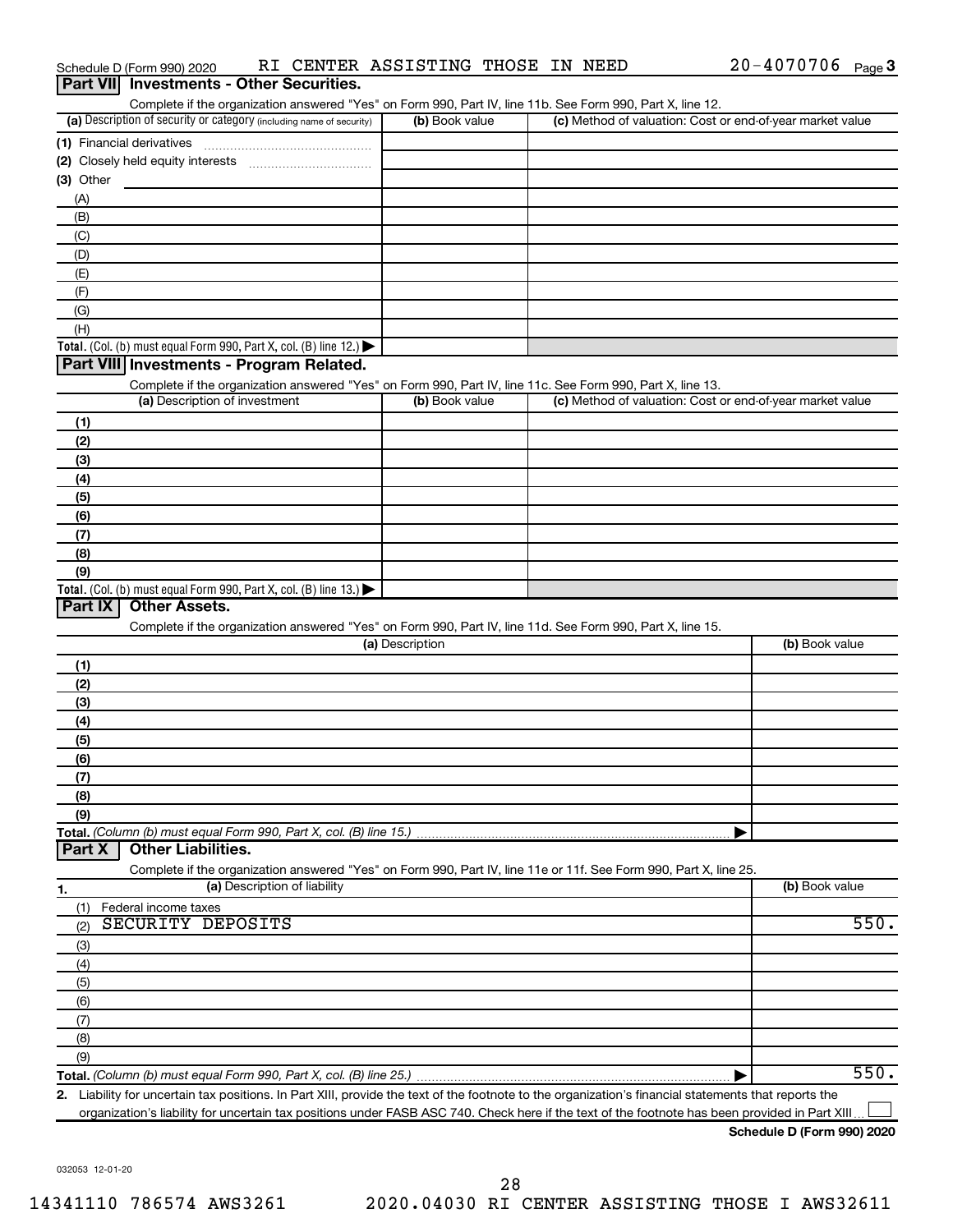|   | RI CENTER ASSISTING THOSE IN NEED<br>Schedule D (Form 990) 2020                                                                                                                                                                     |                | 20-4070706 Page 4 |
|---|-------------------------------------------------------------------------------------------------------------------------------------------------------------------------------------------------------------------------------------|----------------|-------------------|
|   | Part XI   Reconciliation of Revenue per Audited Financial Statements With Revenue per Return.                                                                                                                                       |                |                   |
|   | Complete if the organization answered "Yes" on Form 990, Part IV, line 12a.                                                                                                                                                         |                |                   |
| 1 | Total revenue, gains, and other support per audited financial statements [11] [11] Total revenue, gains, and other support per audited financial statements                                                                         |                | $\mathbf{1}$      |
| 2 | Amounts included on line 1 but not on Form 990, Part VIII, line 12:                                                                                                                                                                 |                |                   |
| a | Net unrealized gains (losses) on investments [111] [12] matter was uncontracted by the unrealized gains (losses) on investments                                                                                                     | 2a             |                   |
| b |                                                                                                                                                                                                                                     | 2 <sub>b</sub> |                   |
| c |                                                                                                                                                                                                                                     | 2c             |                   |
| d |                                                                                                                                                                                                                                     | 2d             |                   |
| е | Add lines 2a through 2d <b>[10]</b> University of the state of the state of the state of the state of the state of the state of the state of the state of the state of the state of the state of the state of the state of the stat |                | <b>2e</b>         |
| 3 |                                                                                                                                                                                                                                     |                | 3                 |
|   | Amounts included on Form 990, Part VIII, line 12, but not on line 1:                                                                                                                                                                |                |                   |
| a | Investment expenses not included on Form 990, Part VIII, line 7b                                                                                                                                                                    | 4a             |                   |
| b |                                                                                                                                                                                                                                     | 4 <sub>b</sub> |                   |
|   | Add lines 4a and 4b                                                                                                                                                                                                                 |                | 4с                |
| 5 |                                                                                                                                                                                                                                     |                | 5                 |
|   | Part XII Reconciliation of Expenses per Audited Financial Statements With Expenses per Return.                                                                                                                                      |                |                   |
|   | Complete if the organization answered "Yes" on Form 990, Part IV, line 12a.                                                                                                                                                         |                |                   |
| 1 |                                                                                                                                                                                                                                     |                | $\mathbf{1}$      |
| 2 | Amounts included on line 1 but not on Form 990, Part IX, line 25:                                                                                                                                                                   |                |                   |
| a |                                                                                                                                                                                                                                     | 2a             |                   |
| b |                                                                                                                                                                                                                                     | 2 <sub>b</sub> |                   |
|   |                                                                                                                                                                                                                                     | 2c             |                   |
|   |                                                                                                                                                                                                                                     | 2d             |                   |
| e | Add lines 2a through 2d <b>manufactures</b> in the contract of the state of the state of the state of the state of the state of the state of the state of the state of the state of the state of the state of the state of the stat |                | 2е                |
| З |                                                                                                                                                                                                                                     |                | 3                 |
| 4 | Amounts included on Form 990, Part IX, line 25, but not on line 1:                                                                                                                                                                  |                |                   |
| a |                                                                                                                                                                                                                                     | 4a             |                   |
|   |                                                                                                                                                                                                                                     | 4 <sub>h</sub> |                   |
|   | c Add lines 4a and 4b                                                                                                                                                                                                               |                | 4с                |
|   |                                                                                                                                                                                                                                     |                | 5                 |
|   | Part XIII Supplemental Information.                                                                                                                                                                                                 |                |                   |

Provide the descriptions required for Part II, lines 3, 5, and 9; Part III, lines 1a and 4; Part IV, lines 1b and 2b; Part V, line 4; Part X, line 2; Part XI, lines 2d and 4b; and Part XII, lines 2d and 4b. Also complete this part to provide any additional information.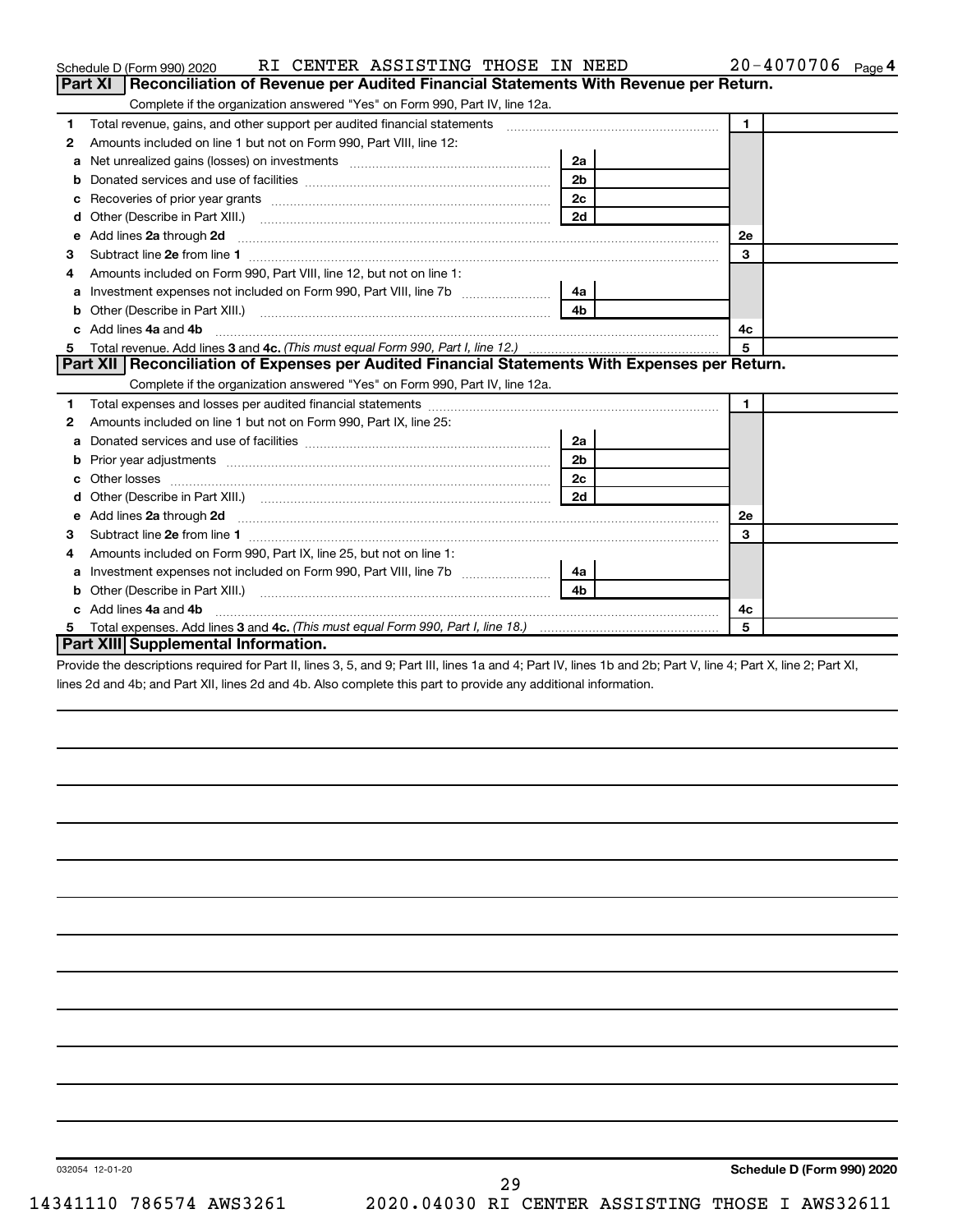| <b>SCHEDULE I</b><br>(Form 990)                         |                                                                                                                                                                          |           | <b>Grants and Other Assistance to Organizations,</b><br>Governments, and Individuals in the United States<br>Complete if the organization answered "Yes" on Form 990, Part IV, line 21 or 22. |                                                       |                                         |                                               |                                          | OMB No. 1545-0047<br>2020                           |
|---------------------------------------------------------|--------------------------------------------------------------------------------------------------------------------------------------------------------------------------|-----------|-----------------------------------------------------------------------------------------------------------------------------------------------------------------------------------------------|-------------------------------------------------------|-----------------------------------------|-----------------------------------------------|------------------------------------------|-----------------------------------------------------|
| Department of the Treasury                              |                                                                                                                                                                          |           |                                                                                                                                                                                               | Attach to Form 990.                                   |                                         |                                               |                                          | <b>Open to Public</b>                               |
| <b>Internal Revenue Service</b>                         |                                                                                                                                                                          |           |                                                                                                                                                                                               | Go to www.irs.gov/Form990 for the latest information. |                                         |                                               |                                          | Inspection                                          |
| Name of the organization                                |                                                                                                                                                                          |           | RI CENTER ASSISTING THOSE IN NEED                                                                                                                                                             |                                                       |                                         |                                               |                                          | <b>Employer identification number</b><br>20-4070706 |
| Part I                                                  | <b>General Information on Grants and Assistance</b>                                                                                                                      |           |                                                                                                                                                                                               |                                                       |                                         |                                               |                                          |                                                     |
| $\mathbf 1$                                             | Does the organization maintain records to substantiate the amount of the grants or assistance, the grantees' eligibility for the grants or assistance, and the selection |           |                                                                                                                                                                                               |                                                       |                                         |                                               |                                          | $\boxed{\text{X}}$ No<br><b>Yes</b>                 |
| $\mathbf{2}$                                            | Describe in Part IV the organization's procedures for monitoring the use of grant funds in the United States.                                                            |           |                                                                                                                                                                                               |                                                       |                                         |                                               |                                          |                                                     |
| Part II                                                 | Grants and Other Assistance to Domestic Organizations and Domestic Governments. Complete if the organization answered "Yes" on Form 990, Part IV, line 21, for any       |           |                                                                                                                                                                                               |                                                       |                                         |                                               |                                          |                                                     |
|                                                         | recipient that received more than \$5,000. Part II can be duplicated if additional space is needed.                                                                      |           |                                                                                                                                                                                               |                                                       |                                         | (f) Method of                                 |                                          |                                                     |
| 1 (a) Name and address of organization<br>or government |                                                                                                                                                                          | $(b)$ EIN | (c) IRC section<br>(if applicable)                                                                                                                                                            | (d) Amount of<br>cash grant                           | (e) Amount of<br>non-cash<br>assistance | valuation (book,<br>FMV, appraisal,<br>other) | (g) Description of<br>noncash assistance | (h) Purpose of grant<br>or assistance               |
|                                                         |                                                                                                                                                                          |           |                                                                                                                                                                                               |                                                       |                                         |                                               |                                          |                                                     |
| $\mathbf{2}$                                            |                                                                                                                                                                          |           |                                                                                                                                                                                               |                                                       |                                         |                                               |                                          |                                                     |
| 3                                                       |                                                                                                                                                                          |           |                                                                                                                                                                                               |                                                       |                                         |                                               |                                          |                                                     |

**For Paperwork Reduction Act Notice, see the Instructions for Form 990. Schedule I (Form 990) 2020** LHA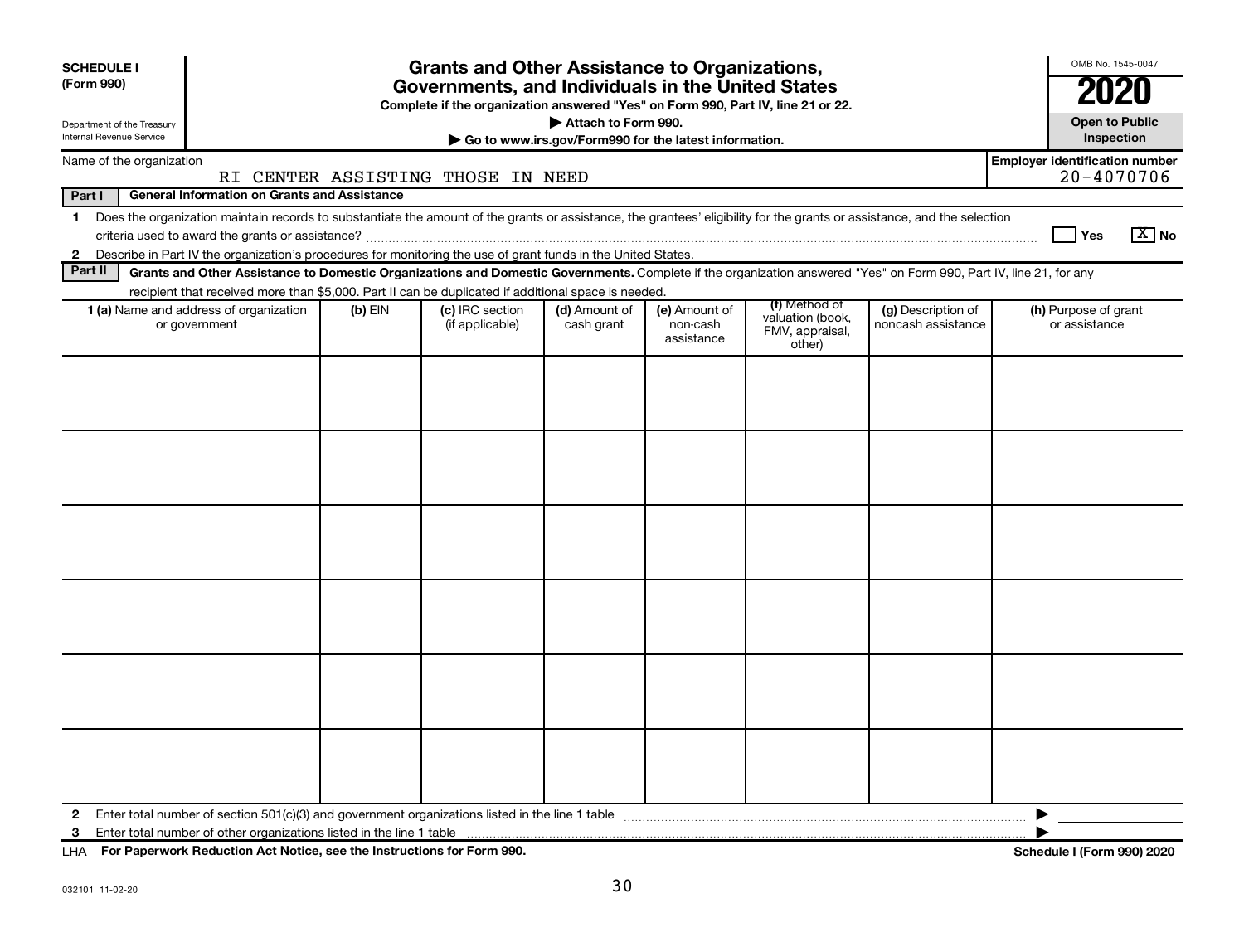**2**

Part III | Grants and Other Assistance to Domestic Individuals. Complete if the organization answered "Yes" on Form 990, Part IV, line 22. Part III can be duplicated if additional space is needed.

| (a) Type of grant or assistance | (b) Number of<br>recipients                                                                                                               | (c) Amount of<br>cash grant | (d) Amount of non-<br>cash assistance | (e) Method of valuation<br>(book, FMV, appraisal, other) | (f) Description of noncash assistance |  |  |  |  |
|---------------------------------|-------------------------------------------------------------------------------------------------------------------------------------------|-----------------------------|---------------------------------------|----------------------------------------------------------|---------------------------------------|--|--|--|--|
|                                 |                                                                                                                                           |                             |                                       |                                                          |                                       |  |  |  |  |
|                                 |                                                                                                                                           |                             |                                       |                                                          | RENT, UTILITY, AND PERSONAL           |  |  |  |  |
| BASIC NEEDS ASSISTANCE          | 440                                                                                                                                       | 0.                          | 29,903.FMV                            |                                                          | CARE PRODUCTS                         |  |  |  |  |
|                                 |                                                                                                                                           |                             |                                       |                                                          |                                       |  |  |  |  |
|                                 |                                                                                                                                           |                             |                                       |                                                          |                                       |  |  |  |  |
| FOOD ASSISTANCE                 | 15907                                                                                                                                     | 0.                          |                                       | $1,224,058$ .\$1.67 PER POUND OF FOOD FOOD ITEMS         |                                       |  |  |  |  |
|                                 |                                                                                                                                           |                             |                                       |                                                          |                                       |  |  |  |  |
|                                 |                                                                                                                                           |                             |                                       |                                                          |                                       |  |  |  |  |
|                                 |                                                                                                                                           |                             |                                       |                                                          |                                       |  |  |  |  |
|                                 |                                                                                                                                           |                             |                                       |                                                          |                                       |  |  |  |  |
|                                 |                                                                                                                                           |                             |                                       |                                                          |                                       |  |  |  |  |
|                                 |                                                                                                                                           |                             |                                       |                                                          |                                       |  |  |  |  |
|                                 |                                                                                                                                           |                             |                                       |                                                          |                                       |  |  |  |  |
|                                 |                                                                                                                                           |                             |                                       |                                                          |                                       |  |  |  |  |
|                                 |                                                                                                                                           |                             |                                       |                                                          |                                       |  |  |  |  |
| Part IV                         | Supplemental Information. Provide the information required in Part I, line 2; Part III, column (b); and any other additional information. |                             |                                       |                                                          |                                       |  |  |  |  |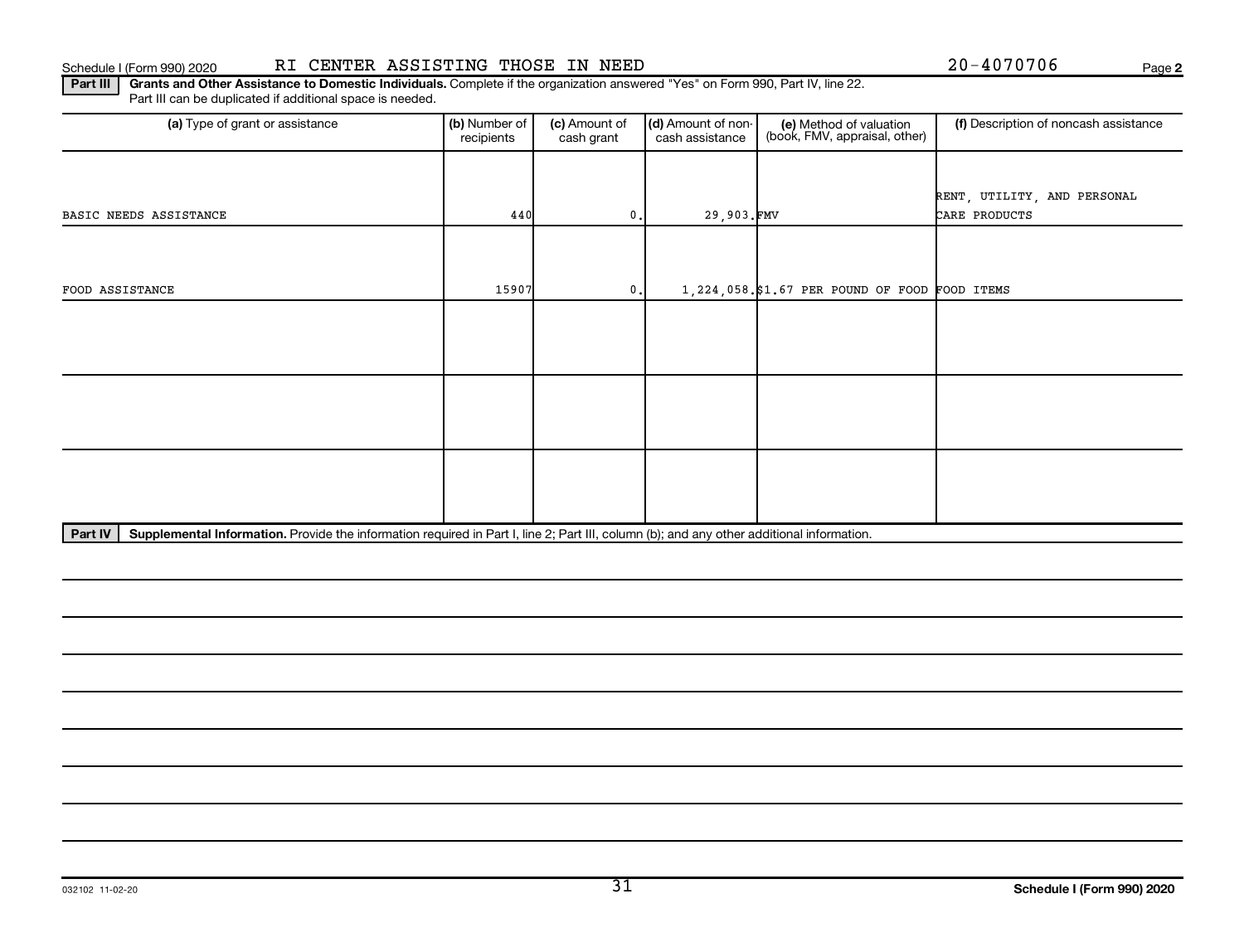#### **SCHEDULE M (Form 990)**

## **Noncash Contributions**

OMB No. 1545-0047

| Department of the Treasury      |  |
|---------------------------------|--|
| <b>Internal Revenue Service</b> |  |

◆ Complete if the organizations answered "Yes" on Form 990, Part IV, lines 29 or 30.<br>● Complete if the organizations answered "Yes" on Form 990, Part IV, lines 29 or 30. **Attach to Form 990.**  $\blacktriangleright$ 

 **Go to www.irs.gov/Form990 for instructions and the latest information.** J

**Inspection Employer identification number**

**Open to Public**

| Name of the organization |  |
|--------------------------|--|
|--------------------------|--|

RI CENTER ASSISTING THOSE IN NEED  $20-4070706$ 

| Part I | <b>Types of Property</b>                                                                                                                                                 |                       |                               |                                                |                                 |            |          |
|--------|--------------------------------------------------------------------------------------------------------------------------------------------------------------------------|-----------------------|-------------------------------|------------------------------------------------|---------------------------------|------------|----------|
|        |                                                                                                                                                                          | (a)                   | (b)                           | (c)                                            | (d)                             |            |          |
|        |                                                                                                                                                                          | Check if              | Number of<br>contributions or | Noncash contribution<br>amounts reported on    | Method of determining           |            |          |
|        |                                                                                                                                                                          | applicable            |                               | items contributed Form 990, Part VIII, line 1g | noncash contribution amounts    |            |          |
| 1      |                                                                                                                                                                          |                       |                               |                                                |                                 |            |          |
| 2      |                                                                                                                                                                          |                       |                               |                                                |                                 |            |          |
| З      |                                                                                                                                                                          |                       |                               |                                                |                                 |            |          |
| 4      |                                                                                                                                                                          |                       |                               |                                                |                                 |            |          |
| 5      | Clothing and household goods                                                                                                                                             | $\overline{\text{x}}$ |                               |                                                | 80,480. FAIR MARKET VALUE       |            |          |
| 6      |                                                                                                                                                                          |                       |                               |                                                |                                 |            |          |
| 7      |                                                                                                                                                                          |                       |                               |                                                |                                 |            |          |
| 8      |                                                                                                                                                                          |                       |                               |                                                |                                 |            |          |
| 9      | Securities - Publicly traded                                                                                                                                             |                       |                               |                                                |                                 |            |          |
| 10     | Securities - Closely held stock                                                                                                                                          |                       |                               |                                                |                                 |            |          |
| 11     | Securities - Partnership, LLC, or                                                                                                                                        |                       |                               |                                                |                                 |            |          |
|        | trust interests                                                                                                                                                          |                       |                               |                                                |                                 |            |          |
| 12     | Securities - Miscellaneous                                                                                                                                               |                       |                               |                                                |                                 |            |          |
| 13     | Qualified conservation contribution -                                                                                                                                    |                       |                               |                                                |                                 |            |          |
|        |                                                                                                                                                                          |                       |                               |                                                |                                 |            |          |
| 14     | Qualified conservation contribution - Other                                                                                                                              |                       |                               |                                                |                                 |            |          |
| 15     |                                                                                                                                                                          |                       |                               |                                                |                                 |            |          |
| 16     |                                                                                                                                                                          |                       |                               |                                                |                                 |            |          |
| 17     |                                                                                                                                                                          |                       |                               |                                                |                                 |            |          |
| 18     |                                                                                                                                                                          |                       |                               |                                                |                                 |            |          |
| 19     |                                                                                                                                                                          | $\overline{\text{x}}$ |                               |                                                | 1,224,058.\$1.67/LB PER INDUSTR |            |          |
| 20     | Drugs and medical supplies                                                                                                                                               |                       |                               |                                                |                                 |            |          |
| 21     |                                                                                                                                                                          |                       |                               |                                                |                                 |            |          |
| 22     |                                                                                                                                                                          |                       |                               |                                                |                                 |            |          |
| 23     |                                                                                                                                                                          |                       |                               |                                                |                                 |            |          |
| 24     |                                                                                                                                                                          |                       |                               |                                                |                                 |            |          |
| 25     | Other $\blacktriangleright$                                                                                                                                              |                       |                               |                                                |                                 |            |          |
| 26     | Other $\blacktriangleright$                                                                                                                                              |                       |                               |                                                |                                 |            |          |
| 27     | Other $\blacktriangleright$                                                                                                                                              |                       |                               |                                                |                                 |            |          |
| 28     | Other $\blacktriangleright$                                                                                                                                              |                       |                               |                                                |                                 |            |          |
| 29     | Number of Forms 8283 received by the organization during the tax year for contributions<br>for which the organization completed Form 8283, Part V, Donee Acknowledgement |                       |                               | 29                                             |                                 |            |          |
|        |                                                                                                                                                                          |                       |                               |                                                |                                 |            |          |
|        | 30a During the year, did the organization receive by contribution any property reported in Part I, lines 1 through 28, that it                                           |                       |                               |                                                |                                 |            | Yes   No |
|        | must hold for at least three years from the date of the initial contribution, and which isn't required to be used for                                                    |                       |                               |                                                |                                 |            |          |
|        |                                                                                                                                                                          |                       |                               |                                                |                                 | <b>30a</b> | x        |
|        | <b>b</b> If "Yes," describe the arrangement in Part II.                                                                                                                  |                       |                               |                                                |                                 |            |          |
| 31     | Does the organization have a gift acceptance policy that requires the review of any nonstandard contributions?                                                           |                       |                               |                                                |                                 | 31         | х        |
|        | 32a Does the organization hire or use third parties or related organizations to solicit, process, or sell noncash                                                        |                       |                               |                                                |                                 |            |          |
|        | contributions?                                                                                                                                                           |                       |                               |                                                |                                 | 32a        | х        |
|        | <b>b</b> If "Yes," describe in Part II.                                                                                                                                  |                       |                               |                                                |                                 |            |          |
| 33     | If the organization didn't report an amount in column (c) for a type of property for which column (a) is checked,                                                        |                       |                               |                                                |                                 |            |          |
|        | describe in Part II.                                                                                                                                                     |                       |                               |                                                |                                 |            |          |
|        |                                                                                                                                                                          |                       |                               |                                                |                                 |            |          |

**For Paperwork Reduction Act Notice, see the Instructions for Form 990. Schedule M (Form 990) 2020** LHA

032141 11-23-20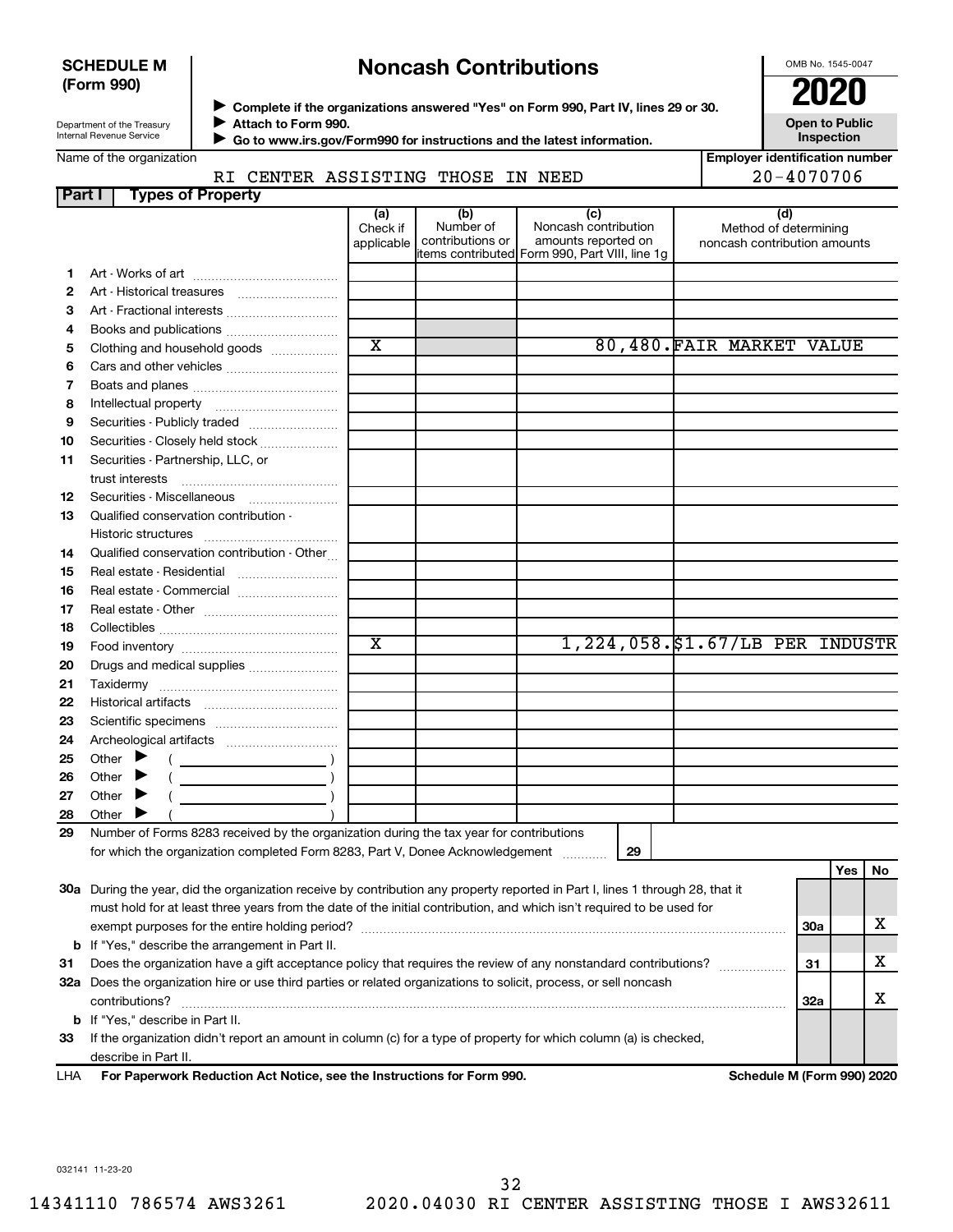**2**

Provide the information required by Part I, lines 30b, 32b, and 33, and whether the organization is reporting in Part I, column (b), the number of contributions, the number of items received, or a combination of both. Also complete this part for any additional information. **Part II Supplemental Information.** 

| 032142 11-23-20 |  | Schedule M (Form 990) 2020 |
|-----------------|--|----------------------------|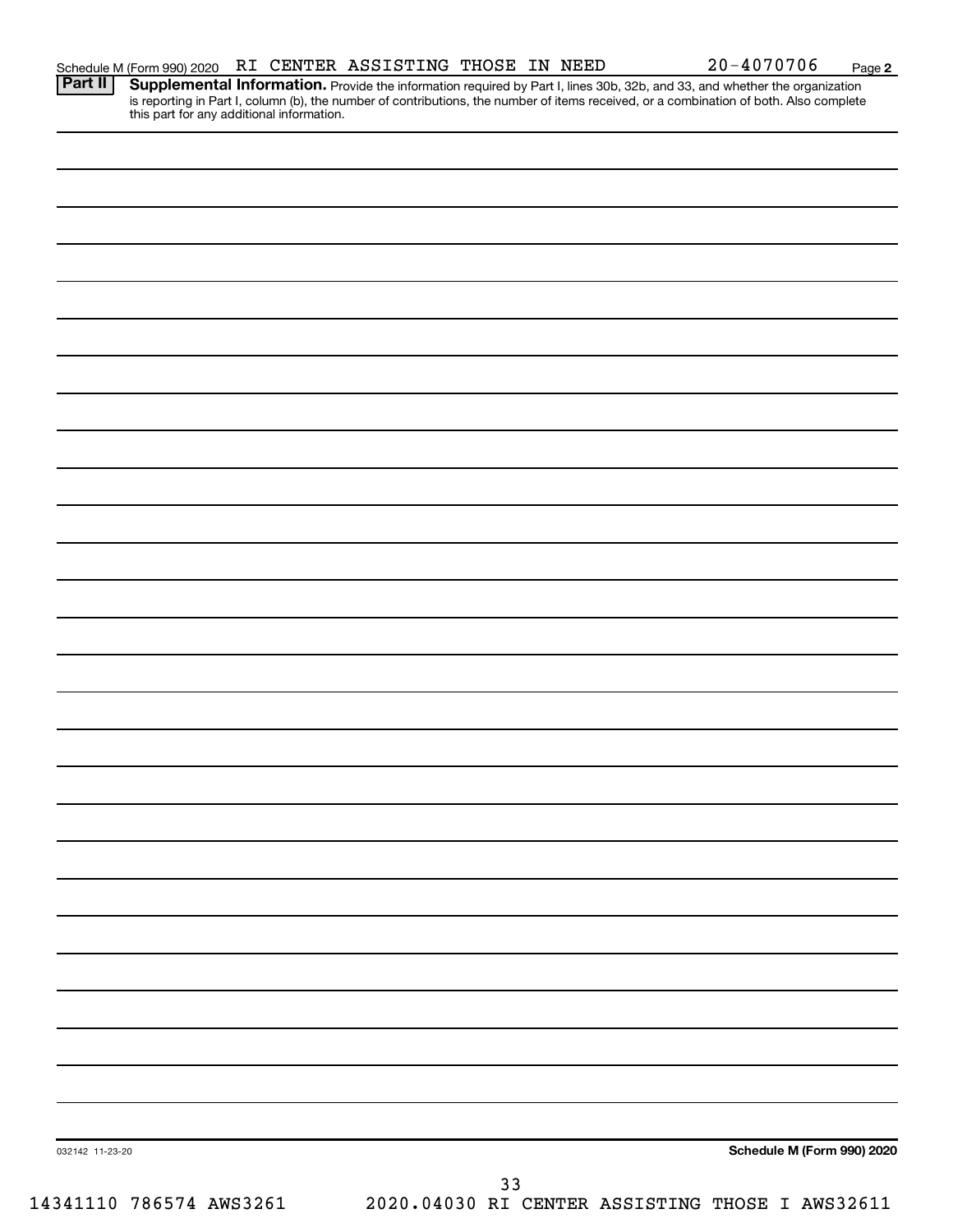Department of the Treasury **(Form 990 or 990-EZ)**

**Complete to provide information for responses to specific questions on SCHEDULE O Supplemental Information to Form 990 or 990-EZ 2020** 

**Form 990 or 990-EZ or to provide any additional information. | Attach to Form 990 or 990-EZ.**

**| Go to www.irs.gov/Form990 for the latest information.**

OMB No. 1545-0047 **Open to Public Inspection**

Internal Revenue Service Name of the organization

RI CENTER ASSISTING THOSE IN NEED

**Employer identification number**

FORM 990, PART I, LINE 1, DESCRIPTION OF ORGANIZATION MISSION:

SOUTHERN RHODE ISLAND AND SURROUNDING COMMUNITIES.

FORM 990, PART VI, SECTION B, LINE 11B:

A DRAFT COPY WAS PROVIDED TO THE BOARD PRIOR TO FILING.

FORM 990, PART VI, SECTION C, LINE 19:

UPON REQUEST

**For Paperwork Reduction Act Notice, see the Instructions for Form 990 or 990-EZ. Schedule O (Form 990 or 990-EZ) 2020** LHA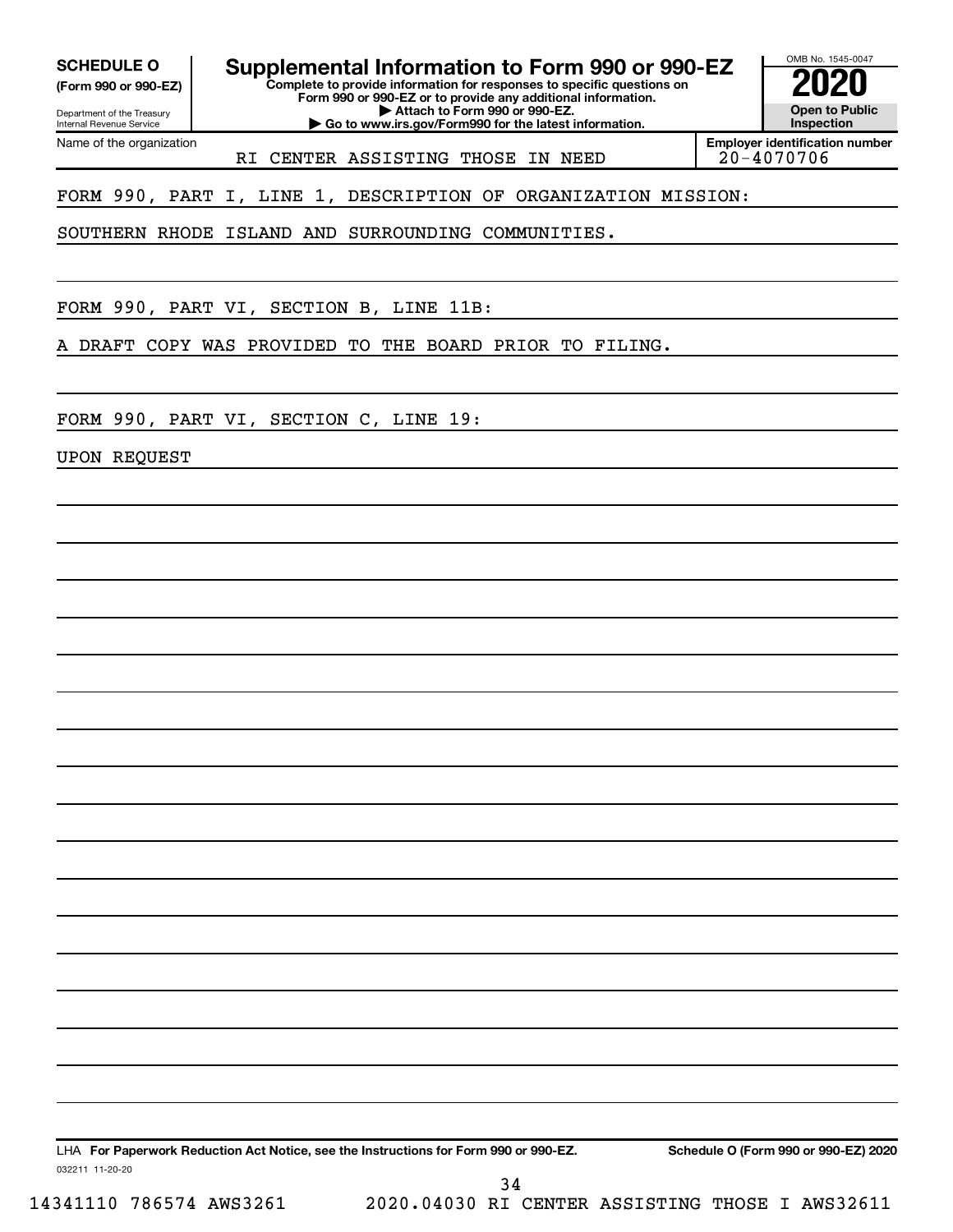#### UNRELATED BUSINESS INCOME

## **CARRYOVER DATA TO 2021**

| Name<br>RI CENTER ASSISTING THOSE IN NEED                                                                      | <b>Employer Identification Number</b><br>$20 - 4070706$ |
|----------------------------------------------------------------------------------------------------------------|---------------------------------------------------------|
| Based on the information provided with this return, the following are possible carryover amounts to next year. |                                                         |
| FEDERAL POST-2017 NET OPERATING LOSS - RENTAL PROPERTY                                                         | 2,103.                                                  |
|                                                                                                                |                                                         |
|                                                                                                                |                                                         |
|                                                                                                                |                                                         |
|                                                                                                                |                                                         |
|                                                                                                                |                                                         |
|                                                                                                                |                                                         |
|                                                                                                                |                                                         |
|                                                                                                                |                                                         |
|                                                                                                                |                                                         |
|                                                                                                                |                                                         |
|                                                                                                                |                                                         |
|                                                                                                                |                                                         |
|                                                                                                                |                                                         |
|                                                                                                                |                                                         |
|                                                                                                                |                                                         |
|                                                                                                                |                                                         |
|                                                                                                                |                                                         |
|                                                                                                                |                                                         |
|                                                                                                                |                                                         |
|                                                                                                                |                                                         |
|                                                                                                                |                                                         |
|                                                                                                                |                                                         |
|                                                                                                                |                                                         |
|                                                                                                                |                                                         |
|                                                                                                                |                                                         |
|                                                                                                                |                                                         |
|                                                                                                                |                                                         |
|                                                                                                                |                                                         |
|                                                                                                                |                                                         |
|                                                                                                                |                                                         |
|                                                                                                                |                                                         |
|                                                                                                                |                                                         |
|                                                                                                                |                                                         |
|                                                                                                                |                                                         |

019341 04-01-20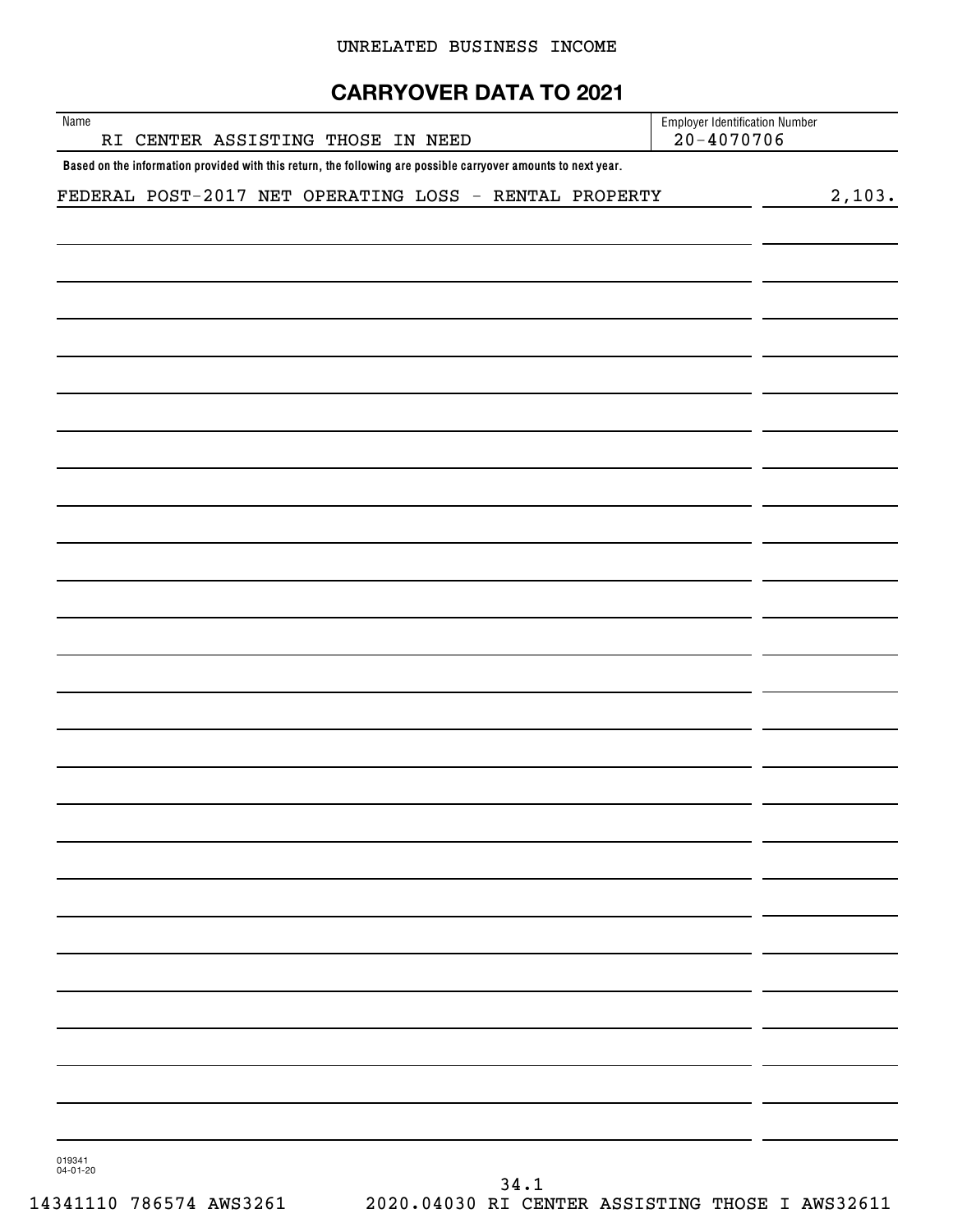| 8868<br>Form |
|--------------|
|--------------|

## (Rev. January 2020) **Cxempt Organization Return** Manuary 2020) and the settern **Canadian Exempt Organization Return Form 8868 Application for Automatic Extension of Time To File an**<br>**Exempt Organization Beturn**

Department of the Treasury Internal Revenue Service

|  | $\blacktriangleright$ File a separate application for each return. |  |
|--|--------------------------------------------------------------------|--|

**| Go to www.irs.gov/Form8868 for the latest information.**

Contracts, for which an extension request must be sent to the IRS in paper format (see instructions). For more details on the electronic<br>filing of this form, visit www.irs.*gov/e-file-providers/e-file-for-charities-and-non* **Electronic filing (e-file).** You can electronically file Form 8868 to request a 6-month automatic extension of time to file any of the filing of this form, visit www.irs.gov/e-file-providers/e-file-for-charities-and-non-profits. forms listed below with the exception of Form 8870, Information Return for Transfers Associated With Certain Personal Benefit

#### **Automatic 6-Month Extension of Time.** Only submit original (no copies needed).

All corporations required to file an income tax return other than Form 990-T (including 1120-C filers), partnerships, REMICs, and trusts<br>must use Form 7004 to request an extension of time to file income tax returns. must use Form 7004 to request an extension of time to file income tax returns.

| Type or                                                                                                                                                                                                 | Name of exempt organization or other filer, see instructions.                                                                                                                                                                                                                                                                                                                                                                                                                                                                                                                                                                                                                    |        |                                                                |              |    | Taxpayer identification number (TIN)         |  |
|---------------------------------------------------------------------------------------------------------------------------------------------------------------------------------------------------------|----------------------------------------------------------------------------------------------------------------------------------------------------------------------------------------------------------------------------------------------------------------------------------------------------------------------------------------------------------------------------------------------------------------------------------------------------------------------------------------------------------------------------------------------------------------------------------------------------------------------------------------------------------------------------------|--------|----------------------------------------------------------------|--------------|----|----------------------------------------------|--|
| print                                                                                                                                                                                                   |                                                                                                                                                                                                                                                                                                                                                                                                                                                                                                                                                                                                                                                                                  |        |                                                                |              |    |                                              |  |
| 20-4070706<br>RI CENTER ASSISTING THOSE IN NEED<br>File by the                                                                                                                                          |                                                                                                                                                                                                                                                                                                                                                                                                                                                                                                                                                                                                                                                                                  |        |                                                                |              |    |                                              |  |
| Number, street, and room or suite no. If a P.O. box, see instructions.<br>due date for<br>filing your<br>PO BOX 73<br>return. See                                                                       |                                                                                                                                                                                                                                                                                                                                                                                                                                                                                                                                                                                                                                                                                  |        |                                                                |              |    |                                              |  |
| instructions.                                                                                                                                                                                           | City, town or post office, state, and ZIP code. For a foreign address, see instructions.<br>CAROLINA, RI<br>02812                                                                                                                                                                                                                                                                                                                                                                                                                                                                                                                                                                |        |                                                                |              |    |                                              |  |
|                                                                                                                                                                                                         | Enter the Return Code for the return that this application is for (file a separate application for each return)                                                                                                                                                                                                                                                                                                                                                                                                                                                                                                                                                                  |        |                                                                |              |    | $\overline{0}$                               |  |
| <b>Application</b>                                                                                                                                                                                      |                                                                                                                                                                                                                                                                                                                                                                                                                                                                                                                                                                                                                                                                                  | Return | Application                                                    |              |    | Return                                       |  |
| Is For                                                                                                                                                                                                  |                                                                                                                                                                                                                                                                                                                                                                                                                                                                                                                                                                                                                                                                                  | Code   | Is For                                                         |              |    | Code                                         |  |
|                                                                                                                                                                                                         | Form 990 or Form 990-EZ                                                                                                                                                                                                                                                                                                                                                                                                                                                                                                                                                                                                                                                          | 01     | Form 990-T (corporation)                                       |              |    | 07                                           |  |
| Form 990-BL                                                                                                                                                                                             |                                                                                                                                                                                                                                                                                                                                                                                                                                                                                                                                                                                                                                                                                  | 02     | Form 1041-A                                                    |              |    | 08                                           |  |
|                                                                                                                                                                                                         | Form 4720 (individual)                                                                                                                                                                                                                                                                                                                                                                                                                                                                                                                                                                                                                                                           | 03     | Form 4720 (other than individual)                              |              |    | 09                                           |  |
| Form 990-PF                                                                                                                                                                                             |                                                                                                                                                                                                                                                                                                                                                                                                                                                                                                                                                                                                                                                                                  | 04     | Form 5227                                                      |              |    | 10                                           |  |
|                                                                                                                                                                                                         | Form 990-T (sec. 401(a) or 408(a) trust)                                                                                                                                                                                                                                                                                                                                                                                                                                                                                                                                                                                                                                         | 05     | Form 6069                                                      |              |    | 11                                           |  |
|                                                                                                                                                                                                         | Form 990-T (trust other than above)<br>THE ORGANIZATION                                                                                                                                                                                                                                                                                                                                                                                                                                                                                                                                                                                                                          | 06     | Form 8870                                                      |              |    | 12                                           |  |
| $box \blacktriangleright$<br>1<br>2                                                                                                                                                                     | Telephone No. $\triangleright$ 401-364-9412<br>If this is for a Group Return, enter the organization's four digit Group Exemption Number (GEN) [If this is for the whole group, check this<br>If it is for part of the group, check this box $\blacktriangleright$ and attach a list with the names and TINs of all members the extension is for.<br>I request an automatic 6-month extension of time until<br>the organization named above. The extension is for the organization's return for:<br>$\blacktriangleright$ $\boxed{\text{X}}$ calendar year 2020 or<br>If the tax year entered in line 1 is for less than 12 months, check reason:<br>Change in accounting period |        | Fax No.<br>NOVEMBER 15, 2021<br>, and ending<br>Initial return | Final return |    | , to file the exempt organization return for |  |
| За                                                                                                                                                                                                      | If this application is for Forms 990-BL, 990-PF, 990-T, 4720, or 6069, enter the tentative tax, less<br>any nonrefundable credits. See instructions.                                                                                                                                                                                                                                                                                                                                                                                                                                                                                                                             |        |                                                                | За           | \$ | 0.                                           |  |
| If this application is for Forms 990-PF, 990-T, 4720, or 6069, enter any refundable credits and<br>b<br>estimated tax payments made. Include any prior year overpayment allowed as a credit.<br>3b<br>S |                                                                                                                                                                                                                                                                                                                                                                                                                                                                                                                                                                                                                                                                                  |        |                                                                |              |    |                                              |  |
| c                                                                                                                                                                                                       | <b>Balance due.</b> Subtract line 3b from line 3a. Include your payment with this form, if required, by                                                                                                                                                                                                                                                                                                                                                                                                                                                                                                                                                                          |        |                                                                |              |    |                                              |  |
|                                                                                                                                                                                                         | using EFTPS (Electronic Federal Tax Payment System). See instructions.                                                                                                                                                                                                                                                                                                                                                                                                                                                                                                                                                                                                           |        |                                                                | 3c           | S  | Ο.                                           |  |
| instructions.                                                                                                                                                                                           | Caution: If you are going to make an electronic funds withdrawal (direct debit) with this Form 8868, see Form 8453-EO and Form 8879-EO for payment                                                                                                                                                                                                                                                                                                                                                                                                                                                                                                                               |        |                                                                |              |    |                                              |  |
| LHA                                                                                                                                                                                                     | For Privacy Act and Paperwork Reduction Act Notice, see instructions.                                                                                                                                                                                                                                                                                                                                                                                                                                                                                                                                                                                                            |        |                                                                |              |    | Form 8868 (Rev. 1-2020)                      |  |

023841 04-01-20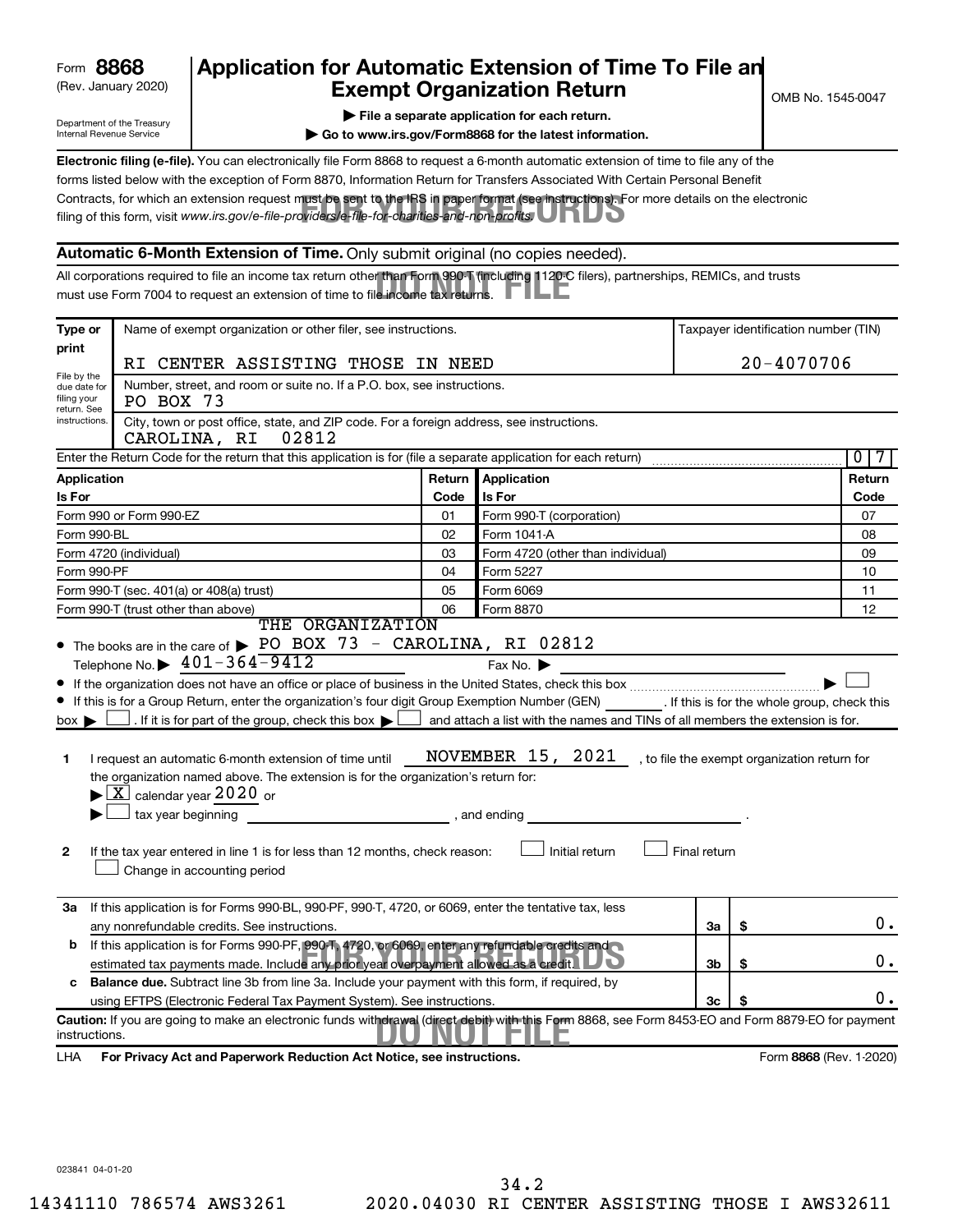|         | Form 990-T                                             |            | <b>Exempt Organization Business Income Tax Return</b><br>(and proxy tax under section 6033(e))                                                                                               |                         | OMB No. 1545-0047                                             |
|---------|--------------------------------------------------------|------------|----------------------------------------------------------------------------------------------------------------------------------------------------------------------------------------------|-------------------------|---------------------------------------------------------------|
|         |                                                        |            | For calendar year 2020 or other tax year beginning                                                                                                                                           |                         | 2020                                                          |
|         | Department of the Treasury<br>Internal Revenue Service |            | and ending<br>Go to www.irs.gov/Form990T for instructions and the latest information.<br>Do not enter SSN numbers on this form as it may be made public if your organization is a 501(c)(3). |                         | Open to Public Inspection for<br>501(c)(3) Organizations Only |
| A       | Check box if<br>address changed.                       |            | Name of organization ( $\Box$ Check box if name changed and see instructions.)                                                                                                               |                         | DEmployer identification number                               |
|         | <b>B</b> Exempt under section                          |            | Print RI CENTER ASSISTING THOSE IN NEED                                                                                                                                                      |                         | 20-4070706                                                    |
|         | $X$ 501(c)(3)<br>7220(e)<br>408(e)                     | 0r<br>Type | Number, street, and room or suite no. If a P.O. box, see instructions.<br>PO BOX 73                                                                                                          |                         | E Group exemption number<br>(see instructions)                |
|         | 30(a)<br>408A<br>529(a)<br>]529S                       |            | City or town, state or province, country, and ZIP or foreign postal code<br>CAROLINA, RI<br>02812                                                                                            |                         | Check box if                                                  |
|         |                                                        |            | 989,769.<br>C Book value of all assets at end of year                                                                                                                                        |                         | an amended return.                                            |
| G       |                                                        |            | Check organization type $\triangleright \lfloor \underline{X} \rfloor$ 501(c) corporation<br>$501(c)$ trust $\vert$<br>Other trust<br>$401(a)$ trust                                         |                         | Applicable reinsurance entity                                 |
| н       | Check if filing only to $\blacktriangleright$          |            | Claim credit from Form 8941<br>Claim a refund shown on Form 2439                                                                                                                             |                         |                                                               |
|         |                                                        |            |                                                                                                                                                                                              |                         |                                                               |
|         |                                                        |            | Enter the number of attached Schedules A (Form 990-T)                                                                                                                                        |                         | 1                                                             |
| ĸ       |                                                        |            | During the tax year, was the corporation a subsidiary in an affiliated group or a parent-subsidiary controlled group?                                                                        | ▶ ।                     | $\overline{X}$ No<br>Yes                                      |
|         |                                                        |            | If "Yes," enter the name and identifying number of the parent corporation.                                                                                                                   |                         |                                                               |
| L       |                                                        |            | Telephone number $\triangleright$ 401-364-9412<br>The books are in care of THE ORGANIZATION                                                                                                  |                         |                                                               |
| Part I  |                                                        |            | <b>Total Unrelated Business Taxable Income</b>                                                                                                                                               |                         |                                                               |
| 1       |                                                        |            | Total of unrelated business taxable income computed from all unrelated trades or businesses (see                                                                                             |                         | $-525.$                                                       |
|         | instructions)                                          |            |                                                                                                                                                                                              | 1                       |                                                               |
| 2       | Reserved                                               |            |                                                                                                                                                                                              | $\mathbf{2}$            | $-525.$                                                       |
| з       | Add lines 1 and 2                                      |            |                                                                                                                                                                                              | 3                       |                                                               |
| 4       |                                                        |            | Charitable contributions (see instructions for limitation rules)                                                                                                                             | $\overline{\mathbf{4}}$ | $-525.$                                                       |
| 5       |                                                        |            | Total unrelated business taxable income before net operating losses. Subtract line 4 from line 3 manusum                                                                                     | 5<br>6                  |                                                               |
| 6       |                                                        |            | Deduction for net operating loss. See instructions                                                                                                                                           |                         |                                                               |
| 7       |                                                        |            | Total of unrelated business taxable income before specific deduction and section 199A deduction.                                                                                             |                         | $-525.$                                                       |
|         | Subtract line 6 from line 5                            |            |                                                                                                                                                                                              | 7<br>8                  | 1,000.                                                        |
| 8       |                                                        |            | Specific deduction (generally \$1,000, but see instructions for exceptions) manufactured contains and set of the                                                                             | 9                       |                                                               |
| 9       |                                                        |            |                                                                                                                                                                                              |                         | 1,000.                                                        |
| 10      | <b>Total deductions.</b> Add lines 8 and 9             |            |                                                                                                                                                                                              | 10                      |                                                               |
| 11      |                                                        |            | Unrelated business taxable income. Subtract line 10 from line 7. If line 10 is greater than line 7,                                                                                          |                         | 0.                                                            |
| Part II | enter zero<br><b>Tax Computation</b>                   |            |                                                                                                                                                                                              | 11                      |                                                               |
|         |                                                        |            | Organizations taxable as corporations. Multiply Part I, line 11 by 21% (0.21)                                                                                                                | $\blacksquare$          | $\overline{0}$ .                                              |
| 2       |                                                        |            | Trusts taxable at trust rates. See instructions for tax computation. Income tax on the amount on                                                                                             |                         |                                                               |
|         | Part I, line 11 from:                                  |            | Tax rate schedule or                                                                                                                                                                         | $\mathbf 2$             |                                                               |
| з       | <b>Proxy tax.</b> See instructions                     |            |                                                                                                                                                                                              | 3                       |                                                               |
| 4       | Other tax amounts. See instructions                    |            |                                                                                                                                                                                              | 4                       |                                                               |
| 5       | Alternative minimum tax (trusts only)                  |            |                                                                                                                                                                                              | 5                       |                                                               |
| 6       |                                                        |            | Tax on noncompliant facility income. See instructions                                                                                                                                        | 6                       |                                                               |
| 7       |                                                        |            | Total. Add lines 3 through 6 to line 1 or 2, whichever applies                                                                                                                               | $\overline{\mathbf{z}}$ | υ.                                                            |
| LHA     |                                                        |            | For Paperwork Reduction Act Notice, see instructions.                                                                                                                                        |                         | Form 990-T (2020)                                             |

023701 02-02-21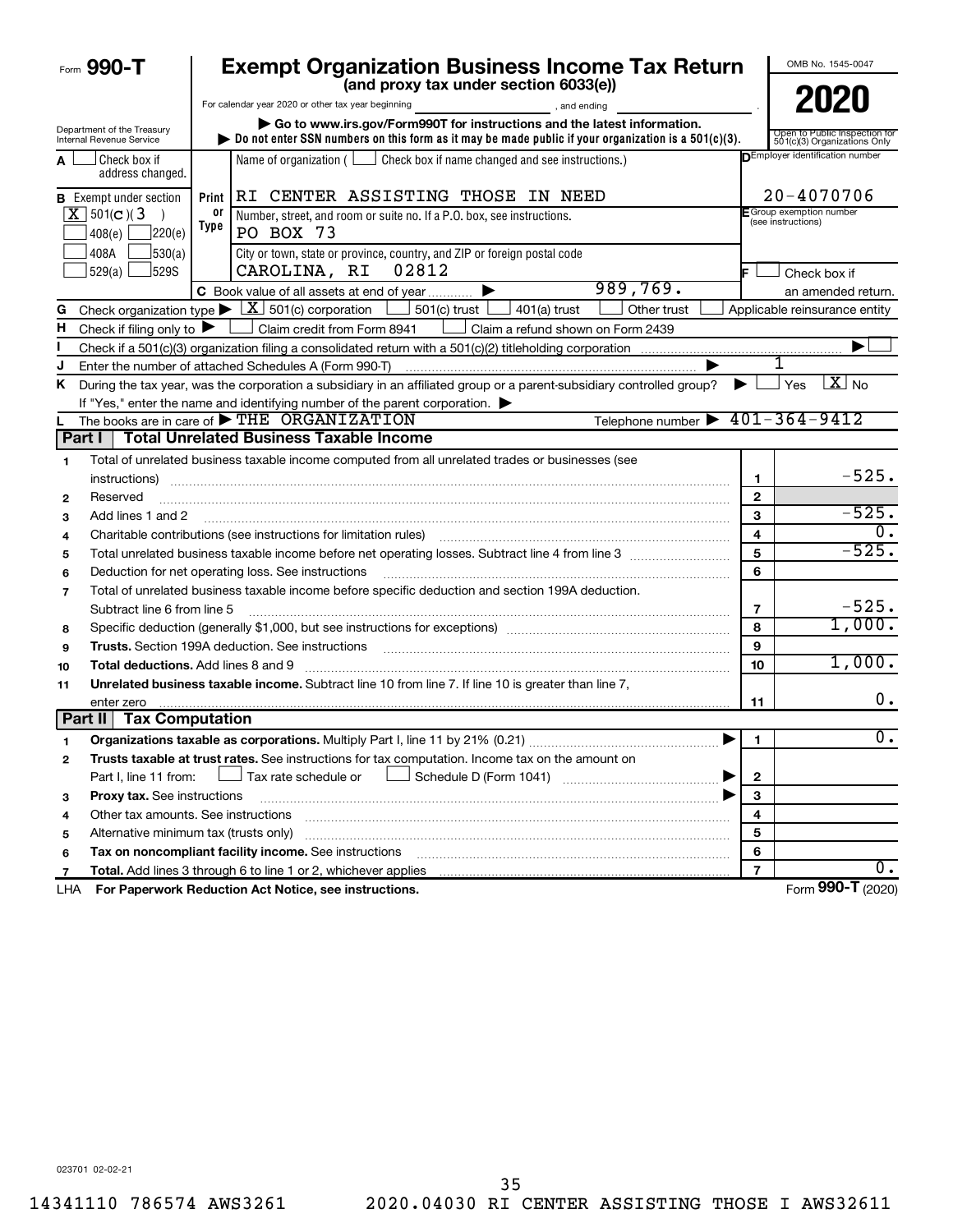|                 | Form 990-T (2020)                                                                                                       |                |     | Page 2           |
|-----------------|-------------------------------------------------------------------------------------------------------------------------|----------------|-----|------------------|
| <b>Part III</b> | <b>Tax and Payments</b>                                                                                                 |                |     |                  |
| 1a              | Foreign tax credit (corporations attach Form 1118; trusts attach Form 1116)<br>1a                                       |                |     |                  |
| b               | Other credits (see instructions)<br>1b                                                                                  |                |     |                  |
| c               | 1c                                                                                                                      |                |     |                  |
| d               | 1 <sub>d</sub>                                                                                                          |                |     |                  |
| e               |                                                                                                                         | 1e             |     |                  |
| 2               | Subtract line 1e from Part II, line 7                                                                                   | $\mathbf{2}$   |     | $0$ .            |
| з               | $\vert$ Form 8611 $\vert$ Form 8697<br>Form 4255<br>Form 8866<br>Other taxes. Check if from:                            |                |     |                  |
|                 | Other (attach statement)                                                                                                | 3              |     |                  |
| 4               | Check if includes tax previously deferred under<br>Total tax. Add lines 2 and 3 (see instructions).                     |                |     |                  |
|                 |                                                                                                                         | 4              |     | $0 \cdot$        |
| 5               | 2020 net 965 tax liability paid from Form 965-A or Form 965-B, Part II, column (k), line 4                              | 5              |     | $\overline{0}$ . |
| 6a              | 6a                                                                                                                      |                |     |                  |
| b               | 2020 estimated tax payments. Check if section 643(g) election applies<br>6b                                             |                |     |                  |
| c               | 6с                                                                                                                      |                |     |                  |
| d               | Foreign organizations: Tax paid or withheld at source (see instructions) [<br>6d                                        |                |     |                  |
| е               | 6e                                                                                                                      |                |     |                  |
| f               | 6f<br>Credit for small employer health insurance premiums (attach Form 8941)                                            |                |     |                  |
| g               | Other credits, adjustments, and payments: $\Box$ Form 2439 $\Box$                                                       |                |     |                  |
|                 | $\cup$ Other $\qquad \qquad$ Total $\blacktriangleright$ 6g<br>Form 4136                                                |                |     |                  |
| 7               |                                                                                                                         | $\overline{7}$ |     |                  |
| 8               |                                                                                                                         | 8              |     |                  |
| 9               |                                                                                                                         | 9              |     |                  |
| 10              | Overpayment. If line 7 is larger than the total of lines 4, 5, and 8, enter amount overpaid <i>manument</i> of lines    | 10             |     |                  |
| 11              | Enter the amount of line 10 you want: Credited to 2021 estimated tax ><br>Refunded $\blacktriangleright$                | 11             |     |                  |
| <b>Part IV</b>  | <b>Statements Regarding Certain Activities and Other Information (see instructions)</b>                                 |                |     |                  |
| 1               | At any time during the 2020 calendar year, did the organization have an interest in or a signature or other authority   |                | Yes | No               |
|                 | over a financial account (bank, securities, or other) in a foreign country? If "Yes," the organization may have to file |                |     |                  |
|                 | FinCEN Form 114, Report of Foreign Bank and Financial Accounts. If "Yes," enter the name of the foreign country         |                |     |                  |
|                 | here $\blacktriangleright$                                                                                              |                |     | х                |
| 2               | During the tax year, did the organization receive a distribution from, or was it the grantor of, or transferor to, a    |                |     |                  |
|                 |                                                                                                                         |                |     | x                |
|                 | If "Yes," see instructions for other forms the organization may have to file.                                           |                |     |                  |
| 3               | Enter the amount of tax-exempt interest received or accrued during the tax year manufacturer $\blacktriangleright$ \$   |                |     |                  |
| 4a              |                                                                                                                         |                |     | х                |
| b               | If 4a is "Yes," has the organization described the change on Form 990, 990-EZ, 990-PF, or Form 1128? If "No,"           |                |     |                  |
|                 | explain in Part V                                                                                                       |                |     |                  |
| Part V          | <b>Supplemental Information</b>                                                                                         |                |     |                  |

Provide the explanation required by Part IV, line 4b. Also, provide any other additional information. See instructions.

| Sign            | Under penalties of perjury, I declare that I have examined this return, including accompanying schedules and statements, and to the best of my knowledge and belief, it is true,<br>correct, and complete. Declaration of preparer (other than taxpayer) is based on all information of which preparer has any knowledge. |                                   |  |                 |               |                                                                                                                           |                      |  |  |  |  |
|-----------------|---------------------------------------------------------------------------------------------------------------------------------------------------------------------------------------------------------------------------------------------------------------------------------------------------------------------------|-----------------------------------|--|-----------------|---------------|---------------------------------------------------------------------------------------------------------------------------|----------------------|--|--|--|--|
| <b>Here</b>     | Signature of officer                                                                                                                                                                                                                                                                                                      | <b>TREASURER</b><br>Title<br>Date |  |                 |               | May the IRS discuss this return with<br>the preparer shown below (see<br>instructions)? $\boxed{\mathbf{X}}$<br>Yes<br>No |                      |  |  |  |  |
|                 | Print/Type preparer's name                                                                                                                                                                                                                                                                                                | Preparer's signature              |  | Date            | Check         |                                                                                                                           | PTIN                 |  |  |  |  |
| Paid            |                                                                                                                                                                                                                                                                                                                           |                                   |  |                 | self-employed |                                                                                                                           |                      |  |  |  |  |
| <b>Preparer</b> | SCORPIO<br><b>ANTHONY</b><br>w.                                                                                                                                                                                                                                                                                           | ANTHONY W. SCORPIO $1/10/21$      |  |                 |               |                                                                                                                           | P01360145            |  |  |  |  |
| <b>Use Only</b> | SCORPIO<br>CERILLI<br>$\delta$ .<br>Firm's name MULLEN                                                                                                                                                                                                                                                                    |                                   |  |                 |               |                                                                                                                           | 05-0392605           |  |  |  |  |
|                 | 67<br><b>STREET</b><br>CEDAR                                                                                                                                                                                                                                                                                              |                                   |  |                 |               |                                                                                                                           |                      |  |  |  |  |
|                 | PROVIDENCE, RI 02903<br>Firm's address $\blacktriangleright$                                                                                                                                                                                                                                                              | Phone no.                         |  | $(401)751-3860$ |               |                                                                                                                           |                      |  |  |  |  |
|                 |                                                                                                                                                                                                                                                                                                                           |                                   |  |                 |               |                                                                                                                           | $\sim$ $\sim$ $\sim$ |  |  |  |  |

Form 990-T (2020)

023711 02-02-21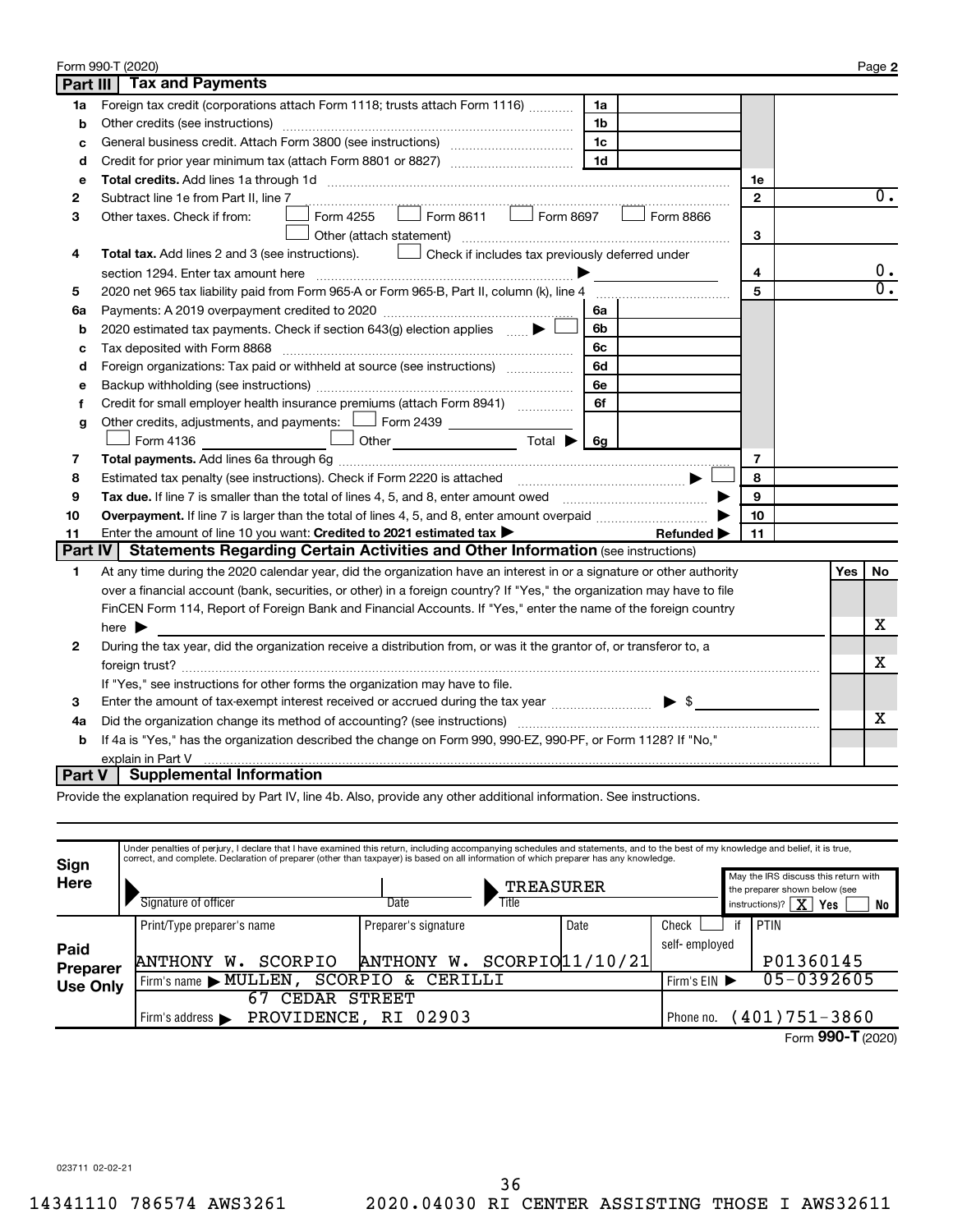| <b>SCHEDULE A</b> |  |
|-------------------|--|
| (Form 990-T)      |  |

Department of the Treasury<br>Internal Revenue Service

## **Unrelated Business Taxable Income From an Unrelated Trade or Business** | 2020

**| Go to www.irs.gov/Form990T for instructions and the latest information.**

Department of the Treasury<br>Internal Revenue Service **Dispection for SSN numbers on this form as it may be made public if your organization is a 501(c)(3). So the Valic Inspection for** 

Open to Public Inspection for<br>501(c)(3) Organizations Only

| <b>A</b> Name of the organization |                                   |  | <b>B</b> Employer identification number |
|-----------------------------------|-----------------------------------|--|-----------------------------------------|
|                                   | RI CENTER ASSISTING THOSE IN NEED |  | 20-4070706                              |

**C D** Sequence: 1 of 1 Unrelated business activity code (see instructions) | Sequence: of

### Describe the unrelated trade or business  $\blacktriangleright \text{RENTAL}$  PROPERTY

| E. | Describe the unrelated trade or business KENTAL PROPERTY          |                 |              |         |         |  |  |  |  |
|----|-------------------------------------------------------------------|-----------------|--------------|---------|---------|--|--|--|--|
|    | <b>Unrelated Trade or Business Income</b><br>Part I               | (A) Income      | (B) Expenses | (C) Net |         |  |  |  |  |
|    | <b>1a</b> Gross receipts or sales                                 |                 |              |         |         |  |  |  |  |
| b  | Less returns and allowances<br>c Balance $\blacktriangleright$    | 1c              |              |         |         |  |  |  |  |
| 2  |                                                                   | $\mathbf{2}$    |              |         |         |  |  |  |  |
| 3  |                                                                   | 3               |              |         |         |  |  |  |  |
|    | 4a Capital gain net income (attach Sch D (Form 1041 or Form       |                 |              |         |         |  |  |  |  |
|    |                                                                   | 4a              |              |         |         |  |  |  |  |
|    | Net gain (loss) (Form 4797) (attach Form 4797) (see instructions) | 4b              |              |         |         |  |  |  |  |
| c  |                                                                   | 4c              |              |         |         |  |  |  |  |
| 5  | Income (loss) from a partnership or an S corporation (attach      |                 |              |         |         |  |  |  |  |
|    |                                                                   | 5               |              |         |         |  |  |  |  |
| 6  |                                                                   | 6               |              |         |         |  |  |  |  |
| 7  |                                                                   | $\overline{7}$  | 3,136.       | 3,661.  | $-525.$ |  |  |  |  |
| 8  | Interest, annuities, royalties, and rents from a controlled       |                 |              |         |         |  |  |  |  |
|    |                                                                   | 8               |              |         |         |  |  |  |  |
| 9  | Investment income of section $501(c)(7)$ , $(9)$ , or $(17)$      |                 |              |         |         |  |  |  |  |
|    |                                                                   | 9               |              |         |         |  |  |  |  |
| 10 |                                                                   | 10 <sup>1</sup> |              |         |         |  |  |  |  |
| 11 |                                                                   | 11              |              |         |         |  |  |  |  |
| 12 | Other income (see instructions; attach statement)                 | 12              |              |         |         |  |  |  |  |
| 13 |                                                                   | 13              | 3,136.       | 3,661.  | -525.   |  |  |  |  |

**Part II** Deductions Not Taken Elsewhere (See instructions for limitations on deductions) Deductions must be directly connected with the unrelated business income

| 1.           |                                                                                                                   | 1            |    |                |                              |
|--------------|-------------------------------------------------------------------------------------------------------------------|--------------|----|----------------|------------------------------|
| $\mathbf{2}$ |                                                                                                                   | $\mathbf{2}$ |    |                |                              |
| 3            | Repairs and maintenance material content and according to the material content and maintenance material content   |              |    | 3              |                              |
| 4            |                                                                                                                   |              |    | $\overline{4}$ |                              |
| 5            | Interest (attach statement) (see instructions) manufactured and an interest (attach statement) (see instructions) |              |    | 5              |                              |
| 6            |                                                                                                                   |              |    | 6              |                              |
| 7            |                                                                                                                   |              |    |                |                              |
| 8            |                                                                                                                   |              |    | 8b             |                              |
| 9            |                                                                                                                   |              |    | 9              |                              |
| 10           |                                                                                                                   |              |    | 10             |                              |
| 11           |                                                                                                                   | 11           |    |                |                              |
| 12           |                                                                                                                   |              |    | 12             |                              |
| 13           | Excess readership costs (Part IX) [11] [2000] [2000] [2010] [3000] [3000] [3000] [3000] [3000] [3000] [3000] [    |              |    | 13             |                              |
| 14           | Other deductions (attach statement) manufacture and according to the deductions (attach statement) manufacture    |              |    | 14             |                              |
| 15           |                                                                                                                   | 15           | 0. |                |                              |
| 16           | Unrelated business income before net operating loss deduction. Subtract line 15 from Part I, line 13,             |              |    |                |                              |
|              | column (C)                                                                                                        |              |    | 16             | $-525.$                      |
| 17           |                                                                                                                   |              |    |                | $0$ .                        |
| 18           | Unrelated business taxable income. Subtract line 17 from line 16 [19] [19] www.communicallyness.com               |              |    | 18             | $-525.$                      |
|              | LHA For Paperwork Reduction Act Notice, see instructions.                                                         |              |    |                | Schedule A (Form 990-T) 2020 |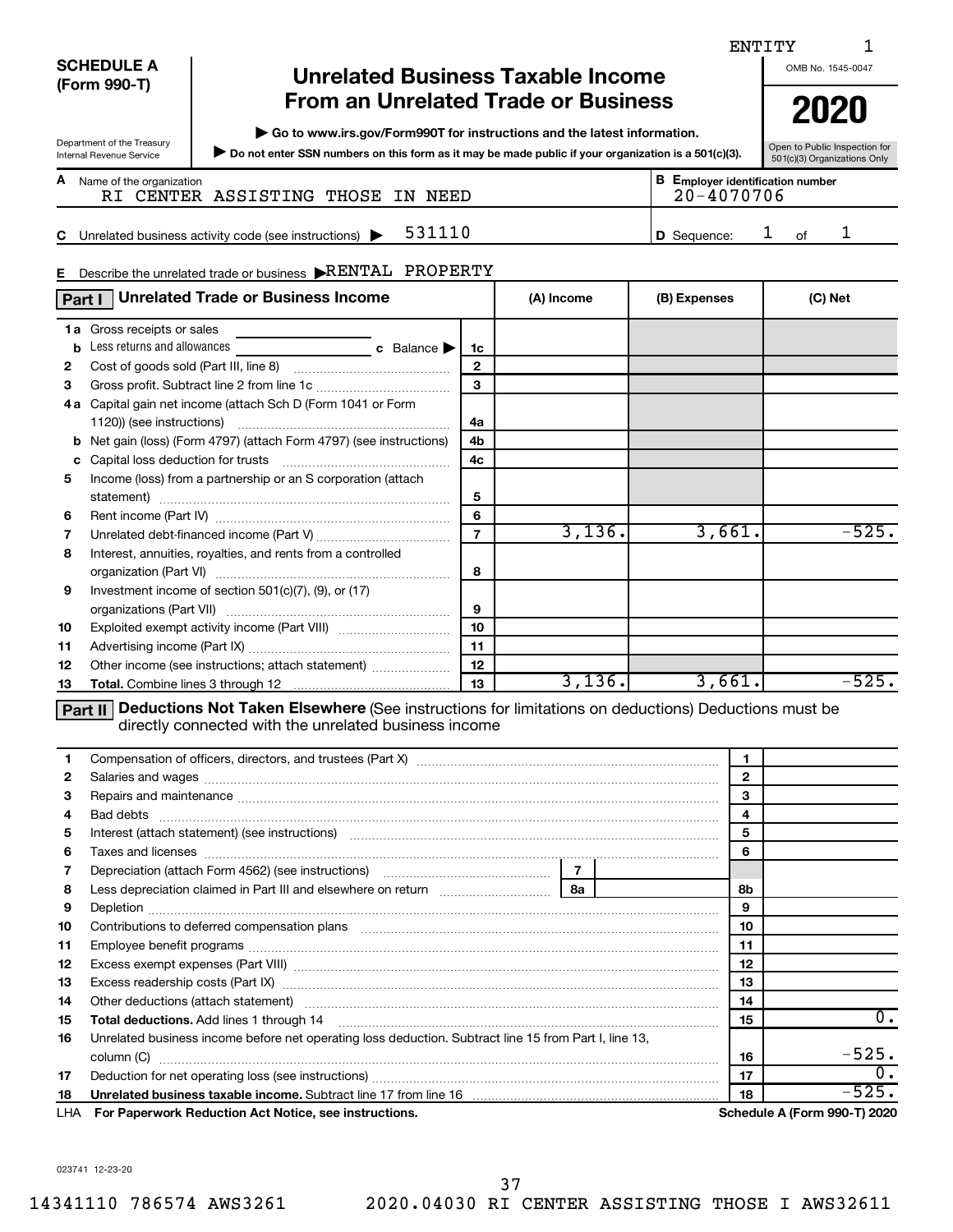| אידימא |  |
|--------|--|
|--------|--|

|                       | Schedule A (Form 990-T) 2020<br>Part III<br><b>Cost of Goods Sold</b>                                                                                                                                                                                                                                                                                                                                                                                                   | Enter method of inventory valuation |   |                                        |                            |
|-----------------------|-------------------------------------------------------------------------------------------------------------------------------------------------------------------------------------------------------------------------------------------------------------------------------------------------------------------------------------------------------------------------------------------------------------------------------------------------------------------------|-------------------------------------|---|----------------------------------------|----------------------------|
|                       | Inventory at beginning of year encouragement and an intervention of the state of year and the state of year and the state of the state of the state of the state of the state of the state of the state of the state of the st                                                                                                                                                                                                                                          |                                     |   | $\blacksquare$                         |                            |
|                       |                                                                                                                                                                                                                                                                                                                                                                                                                                                                         |                                     |   | $\overline{2}$                         |                            |
|                       | $Cost of labor  \label{thm:main}$                                                                                                                                                                                                                                                                                                                                                                                                                                       |                                     |   | $\overline{3}$                         |                            |
|                       |                                                                                                                                                                                                                                                                                                                                                                                                                                                                         |                                     |   | $\overline{4}$                         |                            |
|                       |                                                                                                                                                                                                                                                                                                                                                                                                                                                                         |                                     |   | $5\overline{5}$                        |                            |
|                       |                                                                                                                                                                                                                                                                                                                                                                                                                                                                         |                                     |   | 6                                      |                            |
|                       | Inventory at end of year<br>$\begin{minipage}{0.5\textwidth} \begin{tabular}{ l l l } \hline \multicolumn{1}{ l l l } \hline \multicolumn{1}{ l l } \multicolumn{1}{ l } \multicolumn{1}{ l } \multicolumn{1}{ l } \multicolumn{1}{ l } \multicolumn{1}{ l } \multicolumn{1}{ l } \multicolumn{1}{ l } \multicolumn{1}{ l } \multicolumn{1}{ l } \multicolumn{1}{ l } \multicolumn{1}{ l } \multicolumn{1}{ l } \multicolumn{1}{ l } \multicolumn{1}{ l } \multicolumn$ |                                     |   | $\overline{7}$                         |                            |
|                       | Cost of goods sold. Subtract line 7 from line 6. Enter here and in Part I, line 2                                                                                                                                                                                                                                                                                                                                                                                       |                                     |   | 8                                      |                            |
|                       | Do the rules of section 263A (with respect to property produced or acquired for resale) apply to the organization?                                                                                                                                                                                                                                                                                                                                                      |                                     |   |                                        | Yes<br>No                  |
| Part IV               | Rent Income (From Real Property and Personal Property Leased with Real Property)                                                                                                                                                                                                                                                                                                                                                                                        |                                     |   |                                        |                            |
|                       | Description of property (property street address, city, state, ZIP code). Check if a dual-use (see instructions)                                                                                                                                                                                                                                                                                                                                                        |                                     |   |                                        |                            |
|                       | Α                                                                                                                                                                                                                                                                                                                                                                                                                                                                       |                                     |   |                                        |                            |
|                       | в                                                                                                                                                                                                                                                                                                                                                                                                                                                                       |                                     |   |                                        |                            |
|                       | C                                                                                                                                                                                                                                                                                                                                                                                                                                                                       |                                     |   |                                        |                            |
|                       | D                                                                                                                                                                                                                                                                                                                                                                                                                                                                       |                                     | В | C                                      | D                          |
|                       | Rent received or accrued                                                                                                                                                                                                                                                                                                                                                                                                                                                | A                                   |   |                                        |                            |
|                       |                                                                                                                                                                                                                                                                                                                                                                                                                                                                         |                                     |   |                                        |                            |
| а                     | From personal property (if the percentage of<br>rent for personal property is more than 10%                                                                                                                                                                                                                                                                                                                                                                             |                                     |   |                                        |                            |
|                       |                                                                                                                                                                                                                                                                                                                                                                                                                                                                         |                                     |   |                                        |                            |
| b                     | From real and personal property (if the                                                                                                                                                                                                                                                                                                                                                                                                                                 |                                     |   |                                        |                            |
|                       | percentage of rent for personal property exceeds                                                                                                                                                                                                                                                                                                                                                                                                                        |                                     |   |                                        |                            |
|                       | 50% or if the rent is based on profit or income)                                                                                                                                                                                                                                                                                                                                                                                                                        |                                     |   |                                        |                            |
| c                     | Total rents received or accrued by property.                                                                                                                                                                                                                                                                                                                                                                                                                            |                                     |   |                                        |                            |
|                       | Add lines 2a and 2b, columns A through D                                                                                                                                                                                                                                                                                                                                                                                                                                |                                     |   |                                        |                            |
|                       |                                                                                                                                                                                                                                                                                                                                                                                                                                                                         |                                     |   |                                        |                            |
|                       | Total rents received or accrued. Add line 2c columns A through D. Enter here and on Part I, line 6, column (A)                                                                                                                                                                                                                                                                                                                                                          |                                     |   | ▶                                      | 0.                         |
|                       | Deductions directly connected with the income                                                                                                                                                                                                                                                                                                                                                                                                                           |                                     |   |                                        |                            |
|                       |                                                                                                                                                                                                                                                                                                                                                                                                                                                                         |                                     |   |                                        |                            |
|                       |                                                                                                                                                                                                                                                                                                                                                                                                                                                                         |                                     |   |                                        |                            |
|                       | in lines 2(a) and 2(b) (attach statement)                                                                                                                                                                                                                                                                                                                                                                                                                               |                                     |   |                                        |                            |
|                       |                                                                                                                                                                                                                                                                                                                                                                                                                                                                         |                                     |   |                                        | 0.                         |
|                       | <b>Unrelated Debt-Financed Income</b> (see instructions)                                                                                                                                                                                                                                                                                                                                                                                                                |                                     |   |                                        |                            |
|                       | Description of debt-financed property (street address, city, state, ZIP code). Check if a dual-use (see instructions)                                                                                                                                                                                                                                                                                                                                                   |                                     |   |                                        |                            |
|                       | RENTAL PROPERTY<br>A                                                                                                                                                                                                                                                                                                                                                                                                                                                    |                                     |   | 805 ALTON CAROLINA RO, CHARLESTOWN, RI |                            |
|                       | В                                                                                                                                                                                                                                                                                                                                                                                                                                                                       |                                     |   |                                        |                            |
|                       | С                                                                                                                                                                                                                                                                                                                                                                                                                                                                       |                                     |   |                                        |                            |
|                       | D                                                                                                                                                                                                                                                                                                                                                                                                                                                                       |                                     |   |                                        |                            |
|                       |                                                                                                                                                                                                                                                                                                                                                                                                                                                                         | A                                   | В | C                                      | D                          |
|                       | Gross income from or allocable to debt-financed                                                                                                                                                                                                                                                                                                                                                                                                                         |                                     |   |                                        |                            |
|                       | property                                                                                                                                                                                                                                                                                                                                                                                                                                                                | 13,700.                             |   |                                        |                            |
|                       | Deductions directly connected with or allocable                                                                                                                                                                                                                                                                                                                                                                                                                         |                                     |   |                                        |                            |
|                       | to debt-financed property                                                                                                                                                                                                                                                                                                                                                                                                                                               |                                     |   |                                        |                            |
|                       | Straight line depreciation (attach statement)                                                                                                                                                                                                                                                                                                                                                                                                                           | 0.                                  |   |                                        |                            |
|                       | Other deductions (attach statement) STMT 1                                                                                                                                                                                                                                                                                                                                                                                                                              | 15,993.                             |   |                                        |                            |
|                       | Total deductions (add lines 3a and 3b,                                                                                                                                                                                                                                                                                                                                                                                                                                  |                                     |   |                                        |                            |
| Part V<br>а<br>b<br>c |                                                                                                                                                                                                                                                                                                                                                                                                                                                                         | 15,993.                             |   |                                        |                            |
|                       | Amount of average acquisition debt on or allocable                                                                                                                                                                                                                                                                                                                                                                                                                      |                                     |   |                                        |                            |
|                       | to debt-financed property (attach statement) STMT                                                                                                                                                                                                                                                                                                                                                                                                                       | 45,986.                             |   |                                        |                            |
|                       | Average adjusted basis of or allocable to debt-                                                                                                                                                                                                                                                                                                                                                                                                                         |                                     |   |                                        |                            |
|                       | financed property (attach statement) STMT 3                                                                                                                                                                                                                                                                                                                                                                                                                             | 200,909.                            |   |                                        |                            |
|                       |                                                                                                                                                                                                                                                                                                                                                                                                                                                                         | 22.89%                              | % | %                                      | %                          |
|                       | Gross income reportable. Multiply line 2 by line 6                                                                                                                                                                                                                                                                                                                                                                                                                      | 3,136.                              |   |                                        |                            |
|                       |                                                                                                                                                                                                                                                                                                                                                                                                                                                                         |                                     |   |                                        | 3,136.                     |
|                       |                                                                                                                                                                                                                                                                                                                                                                                                                                                                         |                                     |   |                                        |                            |
|                       | Allocable deductions. Multiply line 3c by line 6                                                                                                                                                                                                                                                                                                                                                                                                                        | 3,661.                              |   |                                        |                            |
|                       | Total allocable deductions. Add line 9, columns A through D. Enter here and on Part I, line 7, column (B)<br>Total dividends-received deductions included in line 10                                                                                                                                                                                                                                                                                                    |                                     |   |                                        | 3,661.<br>$\overline{0}$ . |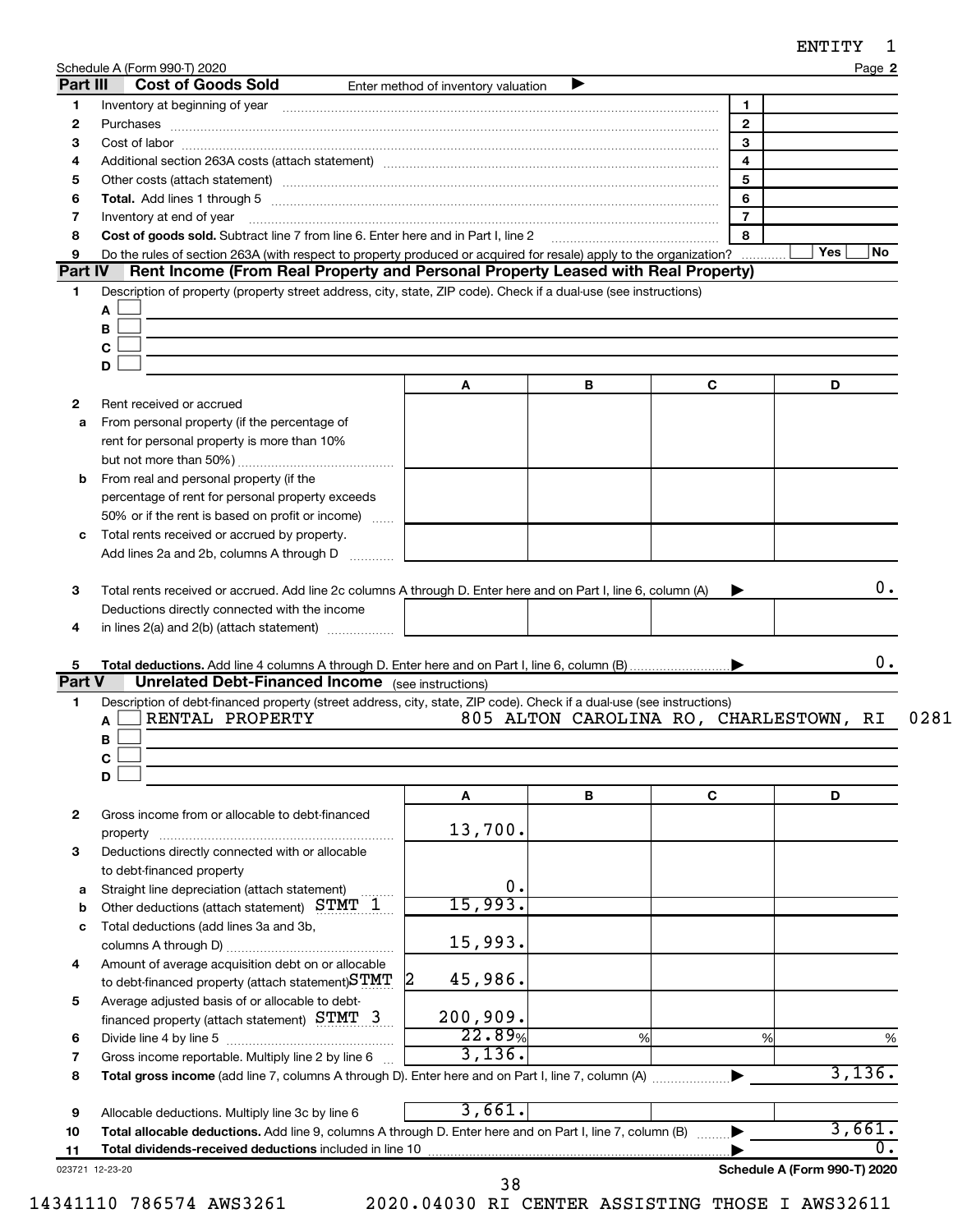|                      | Schedule A (Form 990-T) 2020<br>Part VI Interest, Annuities, Royalties, and Rents from Controlled Organizations (see instructions) |                          |                                                                                           |                                                         |                                                                                |                                        |                                                                                                      |                                                                                                                                          |                                     | Page 3                                                                               |
|----------------------|------------------------------------------------------------------------------------------------------------------------------------|--------------------------|-------------------------------------------------------------------------------------------|---------------------------------------------------------|--------------------------------------------------------------------------------|----------------------------------------|------------------------------------------------------------------------------------------------------|------------------------------------------------------------------------------------------------------------------------------------------|-------------------------------------|--------------------------------------------------------------------------------------|
|                      |                                                                                                                                    |                          |                                                                                           |                                                         |                                                                                |                                        |                                                                                                      |                                                                                                                                          |                                     |                                                                                      |
|                      | 1. Name of controlled<br>organization                                                                                              |                          | 2. Employer<br>identification<br>number                                                   | 3. Net unrelated<br>income (loss)<br>(see instructions) |                                                                                | 4. Total of specified<br>payments made |                                                                                                      | <b>Exempt Controlled Organizations</b><br>5. Part of column 4<br>that is included in the<br>controlling organiza-<br>tion's gross income |                                     | 6. Deductions directly<br>connected with<br>income in column 5                       |
| (1)                  |                                                                                                                                    |                          |                                                                                           |                                                         |                                                                                |                                        |                                                                                                      |                                                                                                                                          |                                     |                                                                                      |
| (2)                  |                                                                                                                                    |                          |                                                                                           |                                                         |                                                                                |                                        |                                                                                                      |                                                                                                                                          |                                     |                                                                                      |
| (3)                  |                                                                                                                                    |                          |                                                                                           |                                                         |                                                                                |                                        |                                                                                                      |                                                                                                                                          |                                     |                                                                                      |
| (4)                  |                                                                                                                                    |                          |                                                                                           |                                                         |                                                                                |                                        |                                                                                                      |                                                                                                                                          |                                     |                                                                                      |
|                      |                                                                                                                                    |                          |                                                                                           |                                                         | Nonexempt Controlled Organizations                                             |                                        |                                                                                                      |                                                                                                                                          |                                     |                                                                                      |
|                      | 7. Taxable Income                                                                                                                  |                          | 8. Net unrelated<br>income (loss)<br>(see instructions)                                   | 9. Total of specified<br>payments made                  |                                                                                |                                        | <b>10.</b> Part of column 9<br>that is included in the<br>controlling organization's<br>gross income |                                                                                                                                          |                                     | 11. Deductions directly<br>connected with<br>income in column 10                     |
| (1)                  |                                                                                                                                    |                          |                                                                                           |                                                         |                                                                                |                                        |                                                                                                      |                                                                                                                                          |                                     |                                                                                      |
| (2)                  |                                                                                                                                    |                          |                                                                                           |                                                         |                                                                                |                                        |                                                                                                      |                                                                                                                                          |                                     |                                                                                      |
| (3)                  |                                                                                                                                    |                          |                                                                                           |                                                         |                                                                                |                                        |                                                                                                      |                                                                                                                                          |                                     |                                                                                      |
| (4)                  |                                                                                                                                    |                          |                                                                                           |                                                         |                                                                                |                                        |                                                                                                      |                                                                                                                                          |                                     |                                                                                      |
| Totals               |                                                                                                                                    |                          |                                                                                           |                                                         |                                                                                |                                        |                                                                                                      | Add columns 5 and 10.<br>Enter here and on Part I,<br>line 8, column (A)<br>О.                                                           |                                     | Add columns 6 and 11.<br>Enter here and on Part I,<br>line 8, column (B)<br>$0$ .    |
| <b>Part VII</b>      |                                                                                                                                    |                          | Investment Income of a Section 501(c)(7), (9), or (17) Organization (see instructions)    |                                                         |                                                                                |                                        |                                                                                                      |                                                                                                                                          |                                     |                                                                                      |
|                      |                                                                                                                                    | 1. Description of income |                                                                                           |                                                         | 2. Amount of<br>income                                                         |                                        | 3. Deductions<br>directly connected<br>(attach statement)                                            |                                                                                                                                          | 4. Set-asides<br>(attach statement) | <b>5. Total deductions</b><br>and set-asides<br>(add cols 3 and 4)                   |
| (1)                  |                                                                                                                                    |                          |                                                                                           |                                                         |                                                                                |                                        |                                                                                                      |                                                                                                                                          |                                     |                                                                                      |
| $\overline{(2)}$     |                                                                                                                                    |                          |                                                                                           |                                                         |                                                                                |                                        |                                                                                                      |                                                                                                                                          |                                     |                                                                                      |
| $\overline{3}$       |                                                                                                                                    |                          |                                                                                           |                                                         |                                                                                |                                        |                                                                                                      |                                                                                                                                          |                                     |                                                                                      |
| (4)<br><b>Totals</b> |                                                                                                                                    |                          |                                                                                           |                                                         | Add amounts in<br>column 2. Enter<br>here and on Part I,<br>line 9, column (A) | 0.                                     |                                                                                                      |                                                                                                                                          |                                     | Add amounts in<br>column 5. Enter<br>here and on Part I,<br>line 9, column (B)<br>0. |
| <b>Part VIII</b>     |                                                                                                                                    |                          | <b>Exploited Exempt Activity Income, Other Than Advertising Income (see instructions)</b> |                                                         |                                                                                |                                        |                                                                                                      |                                                                                                                                          |                                     |                                                                                      |
| 1                    | Description of exploited activity:                                                                                                 |                          |                                                                                           |                                                         |                                                                                |                                        |                                                                                                      |                                                                                                                                          |                                     |                                                                                      |
| 2                    | Gross unrelated business income from trade or business. Enter here and on Part I, line 10, column (A)                              |                          |                                                                                           |                                                         |                                                                                |                                        |                                                                                                      |                                                                                                                                          | $\mathbf{2}$                        |                                                                                      |
| З                    | Expenses directly connected with production of unrelated business income. Enter here and on Part I,                                |                          |                                                                                           |                                                         |                                                                                |                                        |                                                                                                      |                                                                                                                                          |                                     |                                                                                      |
|                      | line 10, column (B)                                                                                                                |                          |                                                                                           |                                                         |                                                                                |                                        |                                                                                                      |                                                                                                                                          | 3                                   |                                                                                      |
| 4                    | Net income (loss) from unrelated trade or business. Subtract line 3 from line 2. If a gain, complete                               |                          |                                                                                           |                                                         |                                                                                |                                        |                                                                                                      |                                                                                                                                          |                                     |                                                                                      |
|                      | lines 5 through 7 www.assemblance.com/news/community/intervention-community-community-community-community-comm                     |                          |                                                                                           |                                                         |                                                                                |                                        |                                                                                                      |                                                                                                                                          | 4                                   |                                                                                      |
| 5                    |                                                                                                                                    |                          |                                                                                           |                                                         |                                                                                |                                        |                                                                                                      |                                                                                                                                          | 5                                   |                                                                                      |
| 6                    |                                                                                                                                    |                          |                                                                                           |                                                         |                                                                                |                                        |                                                                                                      |                                                                                                                                          | 6                                   |                                                                                      |
| 7                    | Excess exempt expenses. Subtract line 5 from line 6, but do not enter more than the amount on line                                 |                          |                                                                                           |                                                         |                                                                                |                                        |                                                                                                      |                                                                                                                                          |                                     |                                                                                      |
|                      |                                                                                                                                    |                          |                                                                                           |                                                         |                                                                                |                                        |                                                                                                      |                                                                                                                                          | $\overline{7}$                      |                                                                                      |

**Schedule A (Form 990-T) 2020**

023731 12-23-20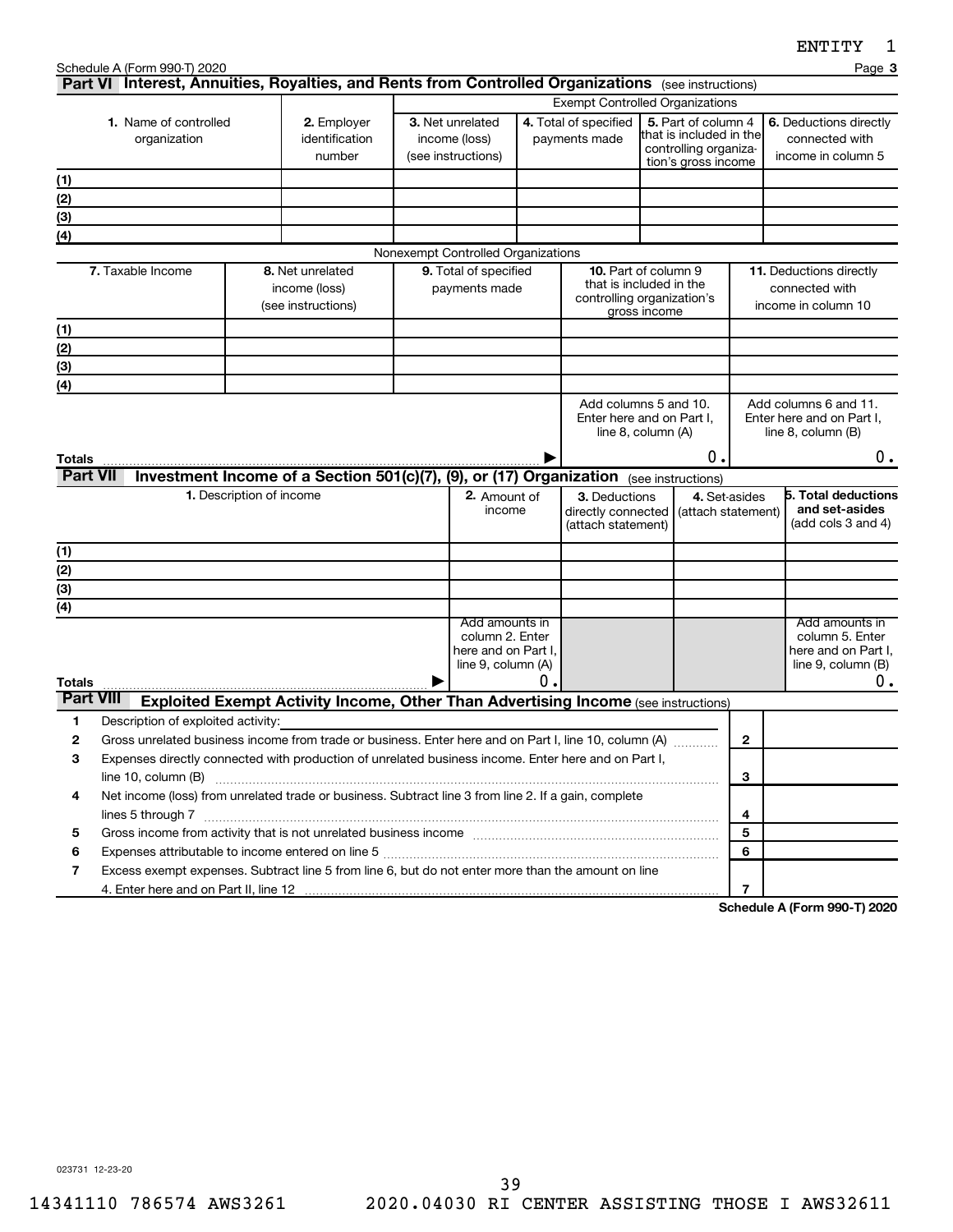| Schedule A (Form 990-T) 2020 |  |
|------------------------------|--|
|                              |  |

|                          | Schedule A (Form 990-T) 2020                                                                         |          |   |                 | Page 4             |
|--------------------------|------------------------------------------------------------------------------------------------------|----------|---|-----------------|--------------------|
| Part IX                  | <b>Advertising Income</b>                                                                            |          |   |                 |                    |
| 1                        | Name(s) of periodical(s). Check box if reporting two or more periodicals on a consolidated basis.    |          |   |                 |                    |
|                          | A                                                                                                    |          |   |                 |                    |
|                          | В                                                                                                    |          |   |                 |                    |
|                          | С                                                                                                    |          |   |                 |                    |
|                          | D                                                                                                    |          |   |                 |                    |
|                          | Enter amounts for each periodical listed above in the corresponding column.                          |          |   |                 |                    |
|                          |                                                                                                      | A        | в | C               | D                  |
| 2                        | Gross advertising income                                                                             |          |   |                 |                    |
|                          |                                                                                                      |          |   |                 | 0.                 |
| а                        |                                                                                                      |          |   |                 |                    |
| 3                        | Direct advertising costs by periodical                                                               |          |   |                 |                    |
| a                        |                                                                                                      |          |   |                 | $\overline{0}$ .   |
|                          |                                                                                                      |          |   |                 |                    |
| 4                        | Advertising gain (loss). Subtract line 3 from line                                                   |          |   |                 |                    |
|                          | 2. For any column in line 4 showing a gain,                                                          |          |   |                 |                    |
|                          | complete lines 5 through 8. For any column in                                                        |          |   |                 |                    |
|                          | line 4 showing a loss or zero, do not complete                                                       |          |   |                 |                    |
|                          | lines 5 through 7, and enter zero on line 8                                                          |          |   |                 |                    |
| 5                        |                                                                                                      |          |   |                 |                    |
| 6                        |                                                                                                      |          |   |                 |                    |
| 7                        | Excess readership costs. If line 6 is less than                                                      |          |   |                 |                    |
|                          | line 5, subtract line 6 from line 5. If line 5 is less                                               |          |   |                 |                    |
|                          |                                                                                                      |          |   |                 |                    |
| 8                        | Excess readership costs allowed as a                                                                 |          |   |                 |                    |
|                          | deduction. For each column showing a gain on                                                         |          |   |                 |                    |
|                          | line 4, enter the lesser of line 4 or line 7                                                         |          |   |                 |                    |
| a                        | Add line 8, columns A through D. Enter the greater of the line 8a, columns total or zero here and on |          |   |                 |                    |
|                          |                                                                                                      |          |   |                 | 0.                 |
| Part X                   | <b>Compensation of Officers, Directors, and Trustees (see instructions)</b>                          |          |   |                 |                    |
|                          |                                                                                                      |          |   |                 |                    |
|                          |                                                                                                      |          |   |                 |                    |
|                          |                                                                                                      |          |   | 3. Percentage   | 4. Compensation    |
|                          | 1. Name                                                                                              | 2. Title |   | of time devoted | attributable to    |
|                          |                                                                                                      |          |   | to business     | unrelated business |
|                          |                                                                                                      |          |   | %               |                    |
|                          |                                                                                                      |          |   | %               |                    |
|                          |                                                                                                      |          |   | %               |                    |
|                          |                                                                                                      |          |   | ℅               |                    |
|                          |                                                                                                      |          |   |                 |                    |
| (1)<br>(2)<br>(3)<br>(4) | Total. Enter here and on Part II, line 1                                                             |          |   |                 | $0$ .              |
| <b>Part XI</b>           | <b>Supplemental Information</b> (see instructions)                                                   |          |   |                 |                    |
|                          |                                                                                                      |          |   |                 |                    |
|                          |                                                                                                      |          |   |                 |                    |
|                          |                                                                                                      |          |   |                 |                    |
|                          |                                                                                                      |          |   |                 |                    |
|                          |                                                                                                      |          |   |                 |                    |
|                          |                                                                                                      |          |   |                 |                    |
|                          |                                                                                                      |          |   |                 |                    |
|                          |                                                                                                      |          |   |                 |                    |
|                          |                                                                                                      |          |   |                 |                    |
|                          |                                                                                                      |          |   |                 |                    |
|                          |                                                                                                      |          |   |                 |                    |
|                          |                                                                                                      |          |   |                 |                    |
|                          |                                                                                                      |          |   |                 |                    |
|                          |                                                                                                      |          |   |                 |                    |

023732 12-23-20